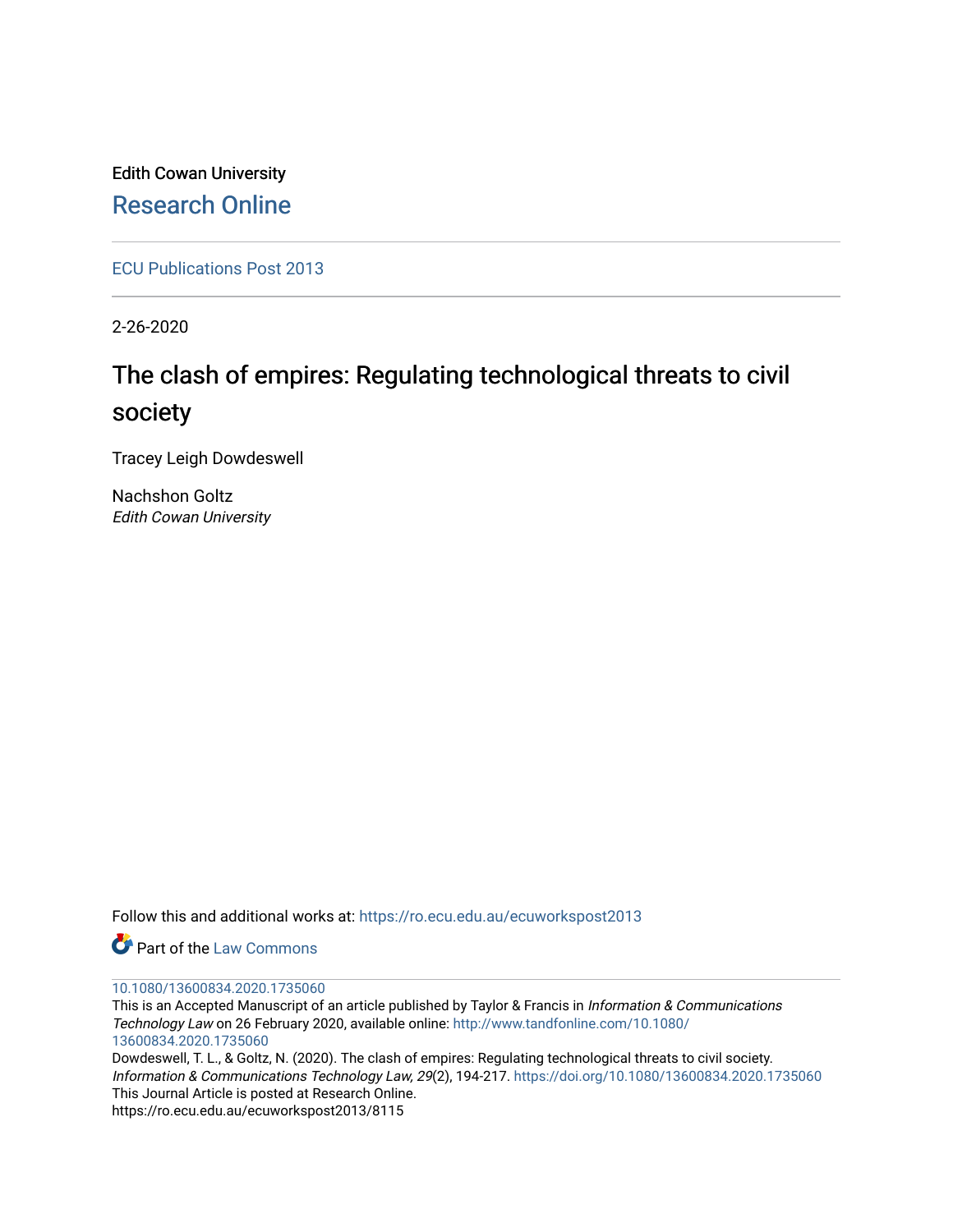## **The Clash of Empires: Regulating Technological Threats**

## **to Civil Society**

## **By Tracey Leigh Dowdeswell\* and Nachshon (Sean) Goltz\*\***

\*Faculty, Humanities & Social Sciences, Douglas College (Canada) \*\*Senior Lecturer, School of Business & Law, Edith Cowan University (Australia)

## **Abstract**

This paper examines the regulation of technology platform companies – those companies that provide a platform for user-generated media content. These companies play an increasingly dominant role in the global flow of news and information. In doing so, platform companies play a crucial role in modern civic life, by deciding which content will reach users, engage the public's attention, and be deemed credible. It is therefore crucial that we choose means of regulation that foster democratic values and robust civic engagement. In this paper we focus on the regulation of 'computational propaganda,' including misinformation and 'fake news,' the rise of synthetic media and so-called 'deep fakes,' and novel forms of algorithmic injustice, such as the manipulation of search engine results and their effect on elections. We argue that many existing regulations fall short in that they adopt an approach that views regulation as a battle between two competing powers, or 'empires' – that of the regulatory state versus the big tech companies. Accordingly, they approach regulation as a means of redistributing power between these two players, while discounting the end user, and they often involve unjustified restrictions of free speech through the imposition of content controls. We propose instead three guidelines for platform governance that serve as goals or guideposts to regulating computational propaganda without the need for content controls, these being: 1) transparency – about the sources of information, their funding, and their credibility, 2) the promotion of decentralization and user control over flows of information, and 3) efforts to enhance media literacy and credibility. We need to choose methods of regulating technology that foster democratic rights without empowering the kind of censorship that goes along with censorship and content controls.

**Keywords: Regulation of technology, information governance, media literacy, computational propaganda, fake news, synthetic media, technology and civil society.**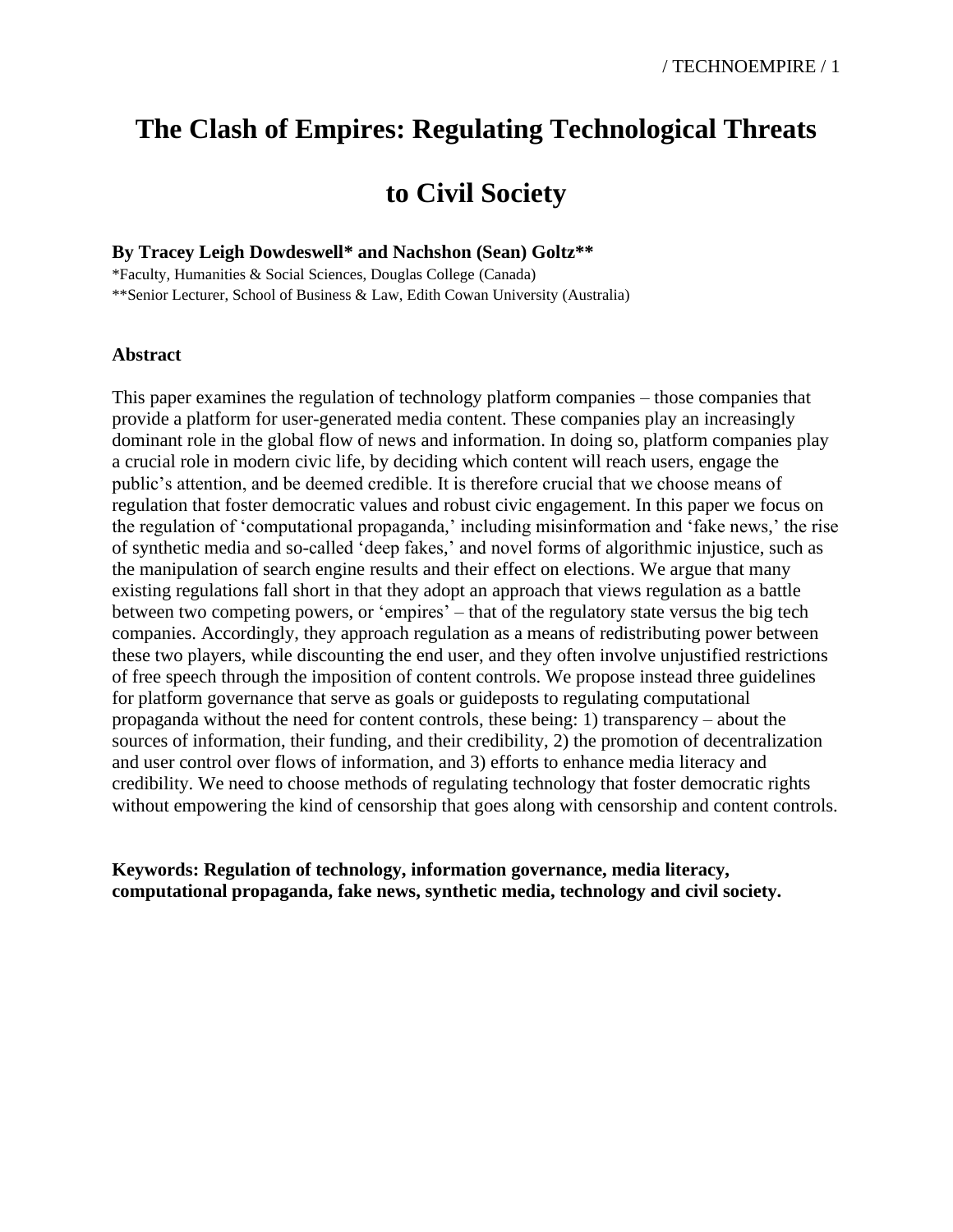#### **1. Introduction: Regulation & The Clash of Empires**

The Mongol Empire laid siege to Baghdad in 1258 A.D., overthrowing the Abbasid Caliphate, and sacking the city that had been the centre of Islamic cultural life for very nearly five hundred years. To impose the rule of the new empire, the Mongols first destroyed the trappings of the old: they executed its Caliph and eliminated its royal family; they decimated its armies and its population; they tore apart the books in its libraries and destroyed the august House of Wisdom. There were stories of Mongol soldiers using the vellum torn from priceless manuscripts for their sandals.<sup>1</sup> The Mongols sought to dominate the inhabitants by outlawing kosher and halal butcheries, and they prohibited the people from refusing to eat Mongol foods.<sup>2</sup>

But the wholesale destruction of the old empire by the new was not – as it never is – the whole story. The new regime needs to incorporate portions of the old to consolidate its power. The technologically advanced Mongol Empire quickly came to dominate Central Asia: the introduction of stirrups, the improvement of light cavalry, the cultivation of horse milk as a source of nutrition all gave Mongol horsemen the advantage on long campaigns across the steppes. But the new empire had little experience in collecting taxes, maintaining order, or administering a cosmopolitan empire with its great bureaucracy and far-flung possessions.

The Mongol Khan of Soltaniyeh – located near the Caspian Sea in northern Iran – needed to employ Persian scholars to help him administer his corner of the empire. The chief of these was Rashid Al-Din, a highly educated scion of the old elite. Al-Din was a cosmopolitan scholar and politician of international renown. Originally from a Persian Jewish family, he converted to Islam and rose to become the Grand Visier of the Mongol Khanate. The story is told that the

<sup>1.</sup> Stewart A. P. Murray, *The Library: An Illustrated History* (New York: Skyhorse Publishing), 54.

<sup>2.</sup> Johan Elverskog, *Buddhism and Islam on the Silk Road* (Philadelphia: University of Pennsylvania Press, 2010), 228.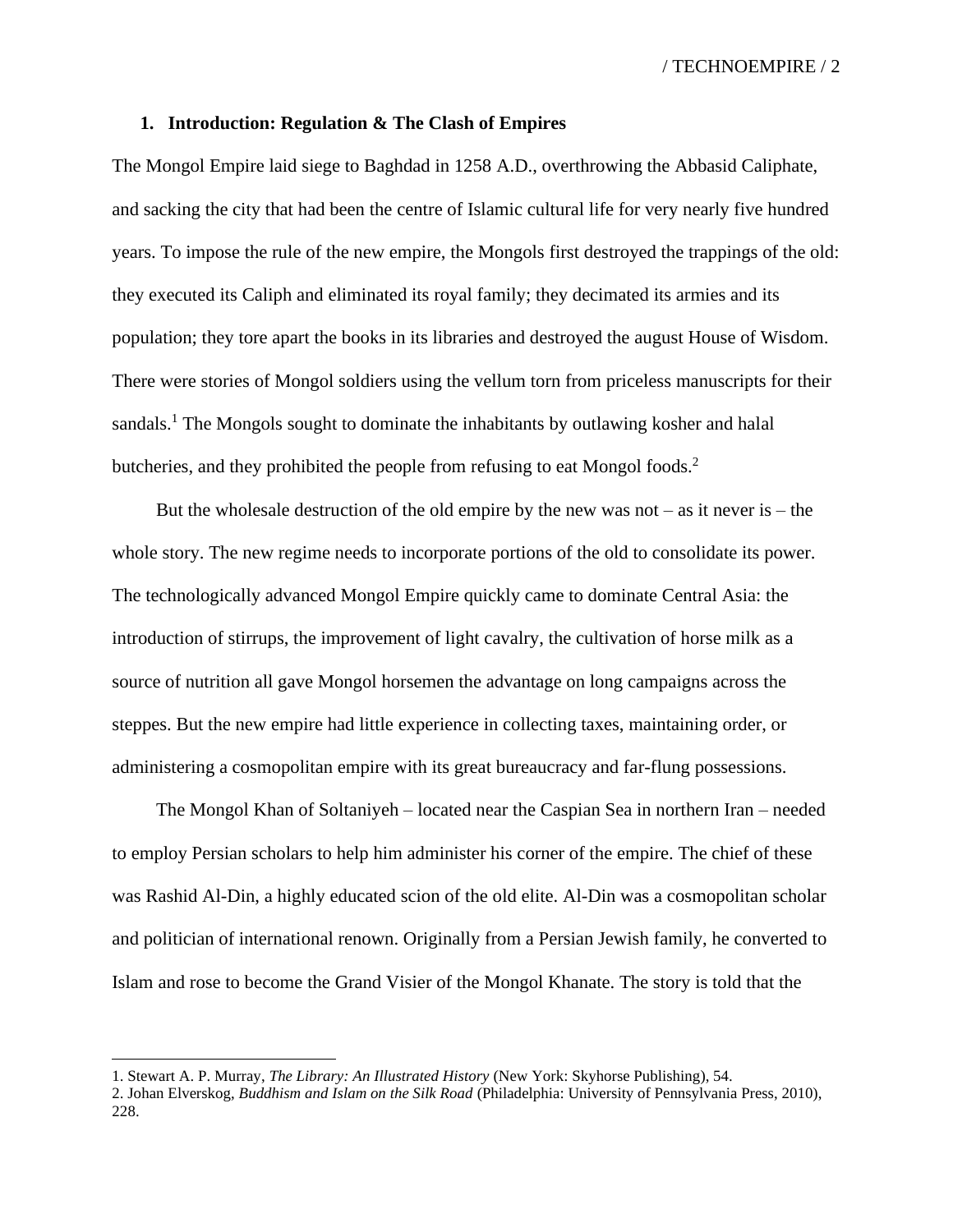second Khan, Mahmoud Ghazan, not only made Al-Din kneel before him throughout their meetings, but would make him stand behind his chair during state banquets; if the Visier's service pleased him, Khan Ghazan might toss him a piece of meat (non-Halal, of course) over his shoulder.<sup>3</sup>

What does this historic *transregnum* tell us about our present situation? As in the past, we are faced with a rising power that is technologically sophisticated, but lacks an administrative architecture. The new power therefore depends a great deal on the expertise, the cooperation and even the complicity of the existing elite at the same time as it seeks their domination – and occasional humiliation. There are lessons in this for our own time, as we seek to use old political and legal structures to regulate the rising power of technology platform companies and their influence over civic life. We argue that it is wise to see these as two facets of the same ecosystem rather than competing powers. Our task is therefore not to distribute power between them, but to manage the broader econsystem of which they are a part, and so to promote its most optimal functioning.

In our own time, this ecosystem is not a physical empire – with its possessions, its tax collectors and its armies – but the flows of information in a technological and highly complex digital landscape. The Mongols sought to control their new subjects through the destruction of the old culture and its values, and imposed controls over what kinds of foods the subjects could not eat – even going so far as to regulate what foods they *must* eat. This is a metaphor for the imposition of content controls on media in our own time – a time in which the shift in power and the governance task at hand is equally monumental. What is often lost in the broader debates over what information people should and should not access is the essential dignty of the end user

<sup>3.</sup> John Glubb, *Fate of Empires and Search for Survival* (Edinburgh: William Blackwood & Sons, 1977), 11-12.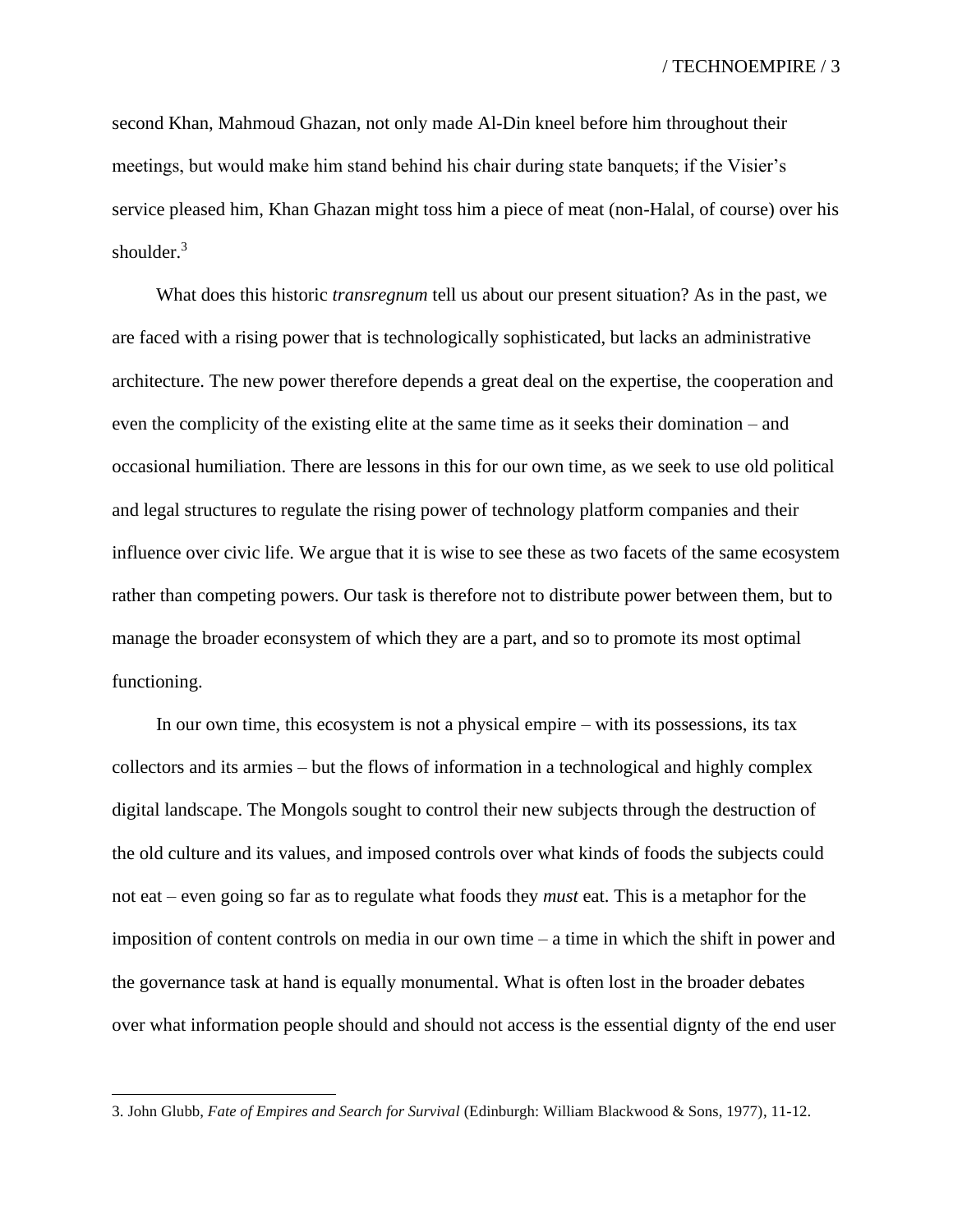and their freedom to choose. Here, we place ths principle at the heart of our regulatory regime, and instead seek to govern platform companies in the manner that will best promote civic values and user choice.

We begin with a brief examination of the U.S. anti-trust case against Microsoft as an example of the clash of the old and the new empires, one in which the struggle for power between the great players takes precedence over the struggle for democratic values and individual autonomy. We then look at three new technological domains that have the power to either strengthen or subvert the regulatory state, depending on the means we choose to regulate them. Together these are examples of what might be termed 'computational propaganda,' including misinformation and 'fake news,' the rise of synthetic media and so-called 'deep fakes,' and novel forms of algorithmic injustice, focusing specifically on the manipulation of search engine results and their effect on election results. We then examine various methods of governance to deal with these new technological challenges, to better determine which will empower the big players, and which will empower human beings – as users of technology, as consumers of media, as citizens of democratic states, as holders of rights, and as practitioners of civic values.

In the final section, we propose three governance domains that serve as goals or guideposts to regulating computational propaganda without the need for content controls, these being: 1) transparency – about the sources of information, their funding, and their credibility, 2) user control over information and its decentralization away from large organizations, and 3) media literacy and efforts to enhance our ability to distinguish the credibility of the information we are consuming. We need to choose methods of regulating technology that foster democratic rights without empowering the kind of censorship that goes along with censorship and content controls,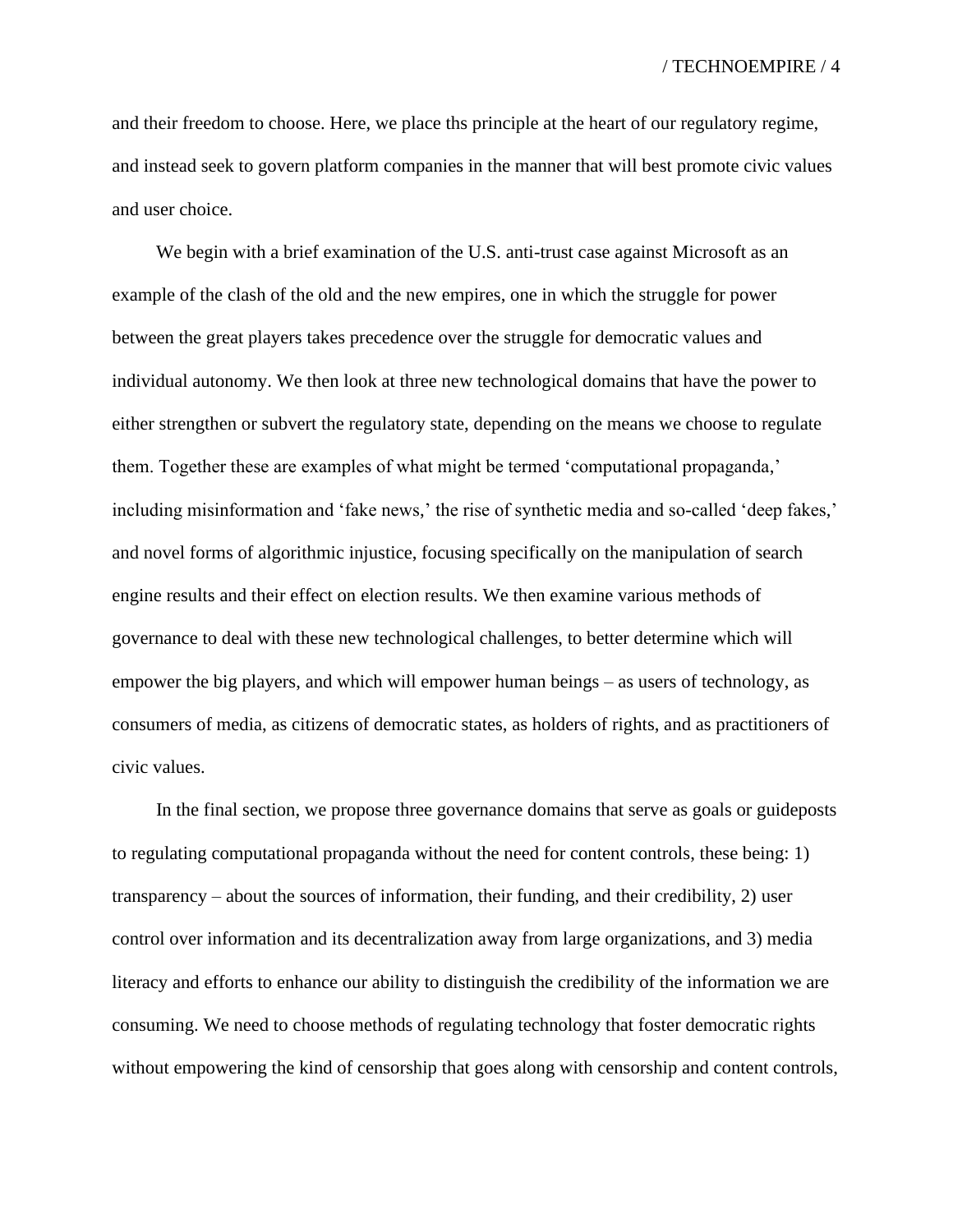lest we end up as spectators in a twenty-first century clash of empires, fighting for the scraps left under the table.

### **2. Technology Platform Companies & Civic Life**

Technology companies provide platforms for many of the services we now need to participate in a modern economy. They control the global flow of information, they provide news, content, communication, culture, and social interaction for a large and increasing portion of the world's peoples. The largest of the platform companies – Apple, Amazon, Google (Alphabet) and YouTube, Facebook and its subsidiaries Instagram and WhatsApp, as well as Twitter – hold a near-monopoly share of their markets.<sup>4</sup> About 90% of all searches globally are done through Google; YouTube and Facebook video hold a majority – at about 89% – of the desktop online video market, while Facebook holds a majority of all social media log-ins.<sup>5</sup>

Technology companies wield great economic power, and they dominate the shifting boundaries of our security and privacy in the digital sphere.<sup>6</sup> As Moore states:

These global technology giants now bestride our world like Colossi. We wake to their alarms. We sleep to the continual ping of messages arriving on their hardware and via their software. They have become integral to our communication, to our access to news and information, to our virtual identities.<sup>7</sup>

Platform companies monitor and collect information about our online activities – Facebook tracks its users' online activities even at times when they are not using its platform $8 -$ all for the purpose of controlling and directing our behaviour to line up with corporate interests.

<sup>4.</sup> Martin Moore, "Tech Giants and Civic Power," Centre for the Study of Media, Communications and Power, King's College London (April 2016), 3.

<sup>5.</sup> Moore, "Tech Giants and Civic Power," 13.

<sup>6.</sup> Moore, "Tech Giants and Civic Power," 3.

<sup>7.</sup> Moore, "Tech Giants and Civic Power," 10.

<sup>8.</sup> Moore, "Tech Giants and Civic Power," 10.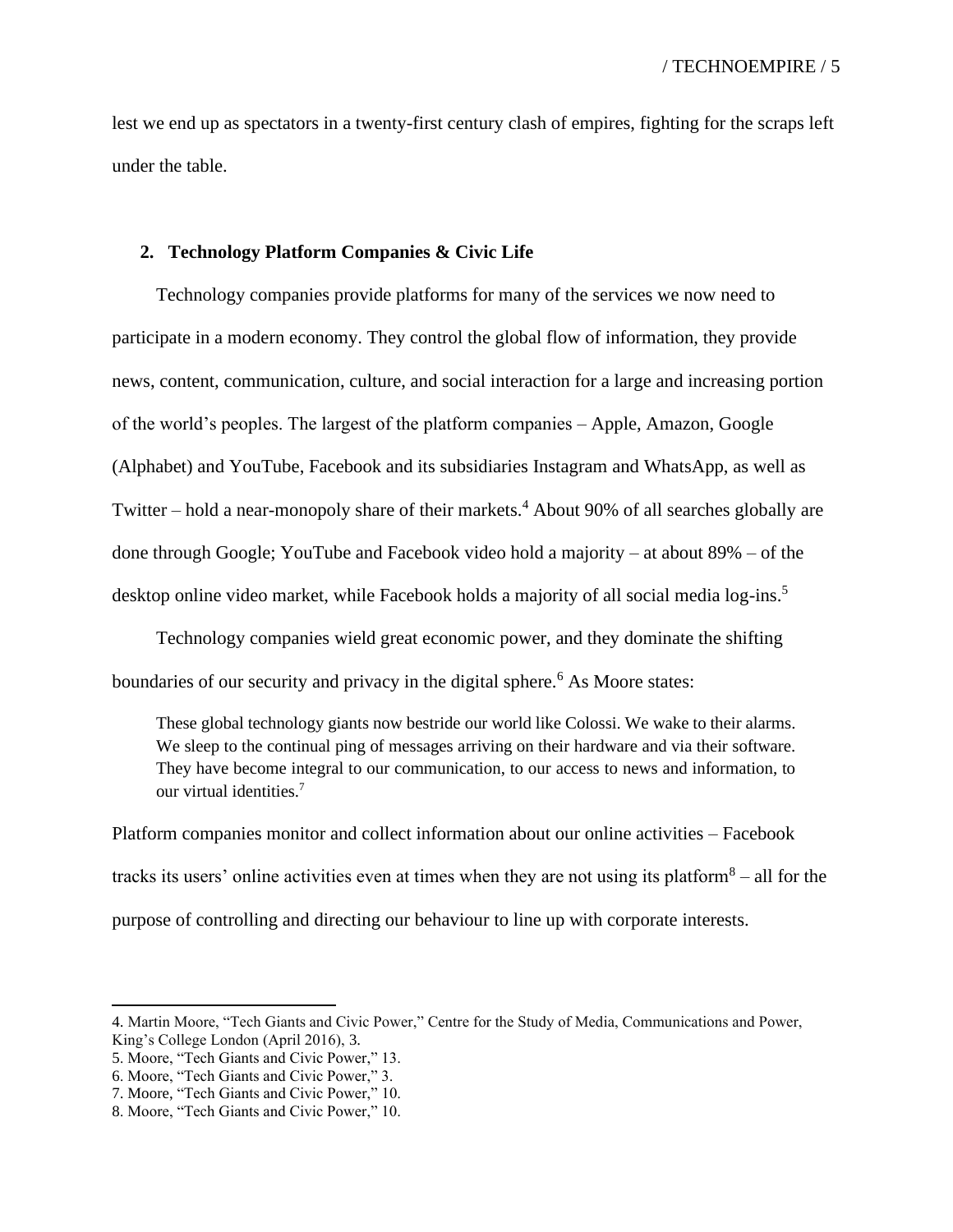At the same time, the digital empire is closely aligned with the old empire of the nation state, and its bureaucratic and administrative apparatus. It supports state institutions at the same time as it relies on them for its legal and economic privileges. Some argue that the current U.S. President was elected with the help of media misinformation delivered on platform companies like Facebook;<sup>9</sup> others have voiced concerns about the power of America's leading technology czar – and the richest man in the world – when Jeff Bezos of Amazon closed a deal to provide \$600 million worth of cloud computing to the U.S. Central Intelligence Agency.<sup>10</sup> Meanwhile, Google has been accused of supporting Chinese military interests over those of America.<sup>11</sup> Platform companies have been accused of fostering the surveillance capabilities of illiberal regimes around the world and oppressing human rights.<sup>12</sup>

Platform companies are now performing civil functions we would normally associate with state power. Facebook and Twitter have taken over some communications functions that are *explicitly* civic, including official communications during natural disasters, amber alerts, and extreme weather warnings.<sup>13</sup> More than this, they now possess the "power to enable collective" action, the power to communicate news, and the power to influence people's vote."<sup>14</sup> But as Woolley and Howard point out, platform companies that once held out the promise of

<sup>9.</sup> Hannah Jane Parkinson, "Click and Elect: How Fake News Helped Donald Trump Win a Real Election," *The Guardian*, November 14, 2016, https://www.theguardian.com/commentisfree/2016/nov/14/fake-news-donald-trumpelection-alt-right-social-media-tech-companies.

<sup>10.</sup> Norman Solomon, "If Obama Orders the CIA to kill a U.S. Citizen, Amazon will Be a Partner in Assassination," *Alternet*, February 12, 2014, http://www.alternet.org/print/news-amp-politics/if-obama-orders-cia-kill-us-citizenamazon-will-be-partner-assassination.

<sup>11.</sup> Zak Doffman, "Google Accused by Top U.S. General and Senator of Supporting Chinese Instead of U.S. Military," *Forbes*, March 16, 2019, https://www.forbes.com/sites/zakdoffman/2019/03/16/google-accused-by-u-sgeneral-and-senator-of-benefiting-chinese-instead-of-u-s-military/#1b5b83df1899

 $^{12}$  See eg., Joe Odell, "Inside the Dark Web of the UAE's Surveillance State," Middle East Eye, February 27, 2018, https://www.middleeasteye.net/opinion/inside-dark-web-uaes-surveillance-state. This describes the company "Dark Matter", and its close alliance with the UAE government to engage in mass surveillance, including accessing and blocking users' social media content.

<sup>13.</sup> Moore, "Tech Giants and Civic Power," 27.

<sup>14.</sup> Moore, "Tech Giants and Civic Power," 4.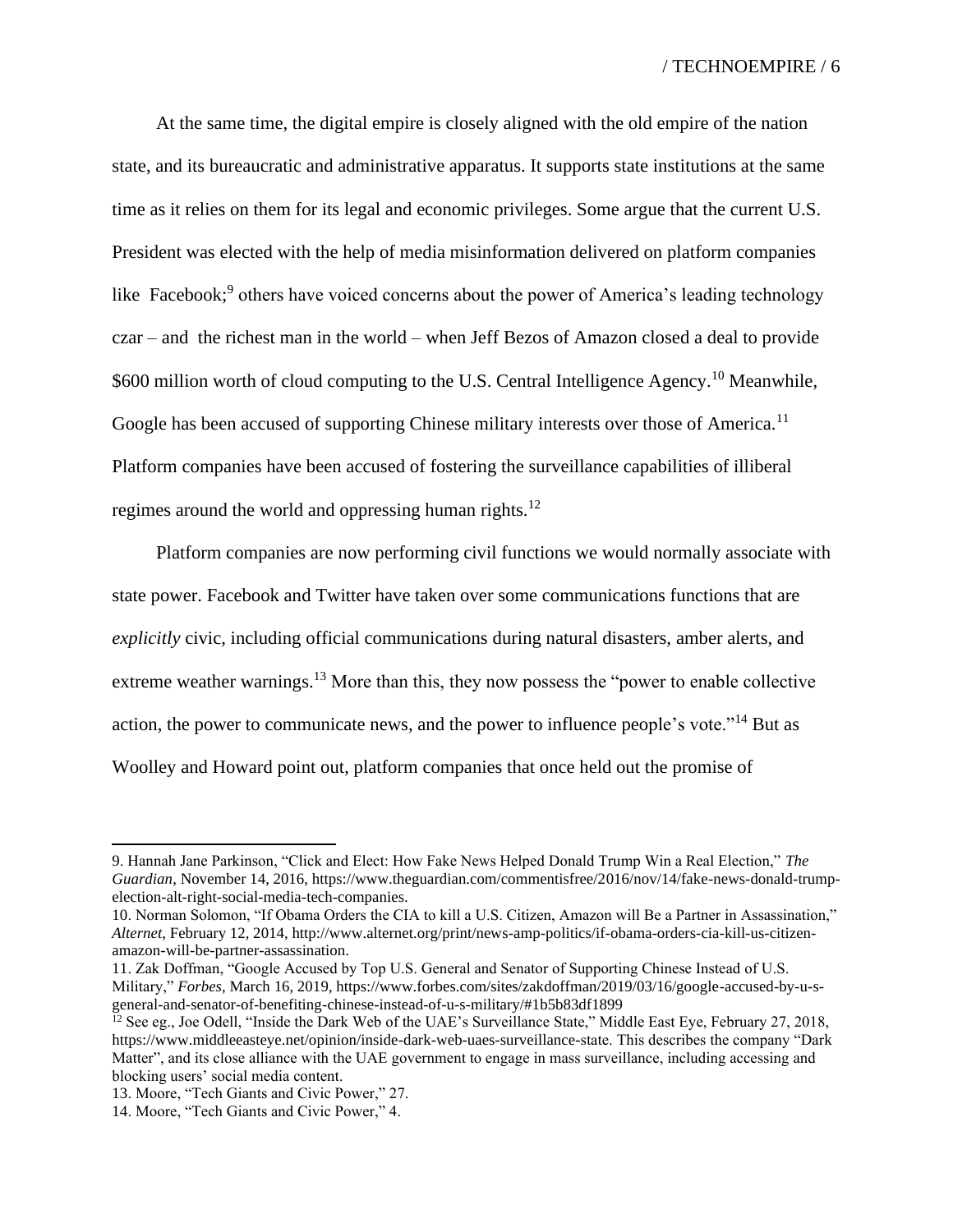empowering users and fostering political action have betrayed this by their increasingly illiberal tendencies, stating that "social media can be used very effectively for propaganda and political control; surveillance capacities are running way ahead of our ability to catch up with civil liberties protections; and filter chambers are becoming entrenched and are sowing extremist beliefs and social divisions."<sup>15</sup>

Google's algorithms decide what web pages take precedence at the top of the search rankings, and which ones will be buried on page 2 – and therefore nearly never clicked on. Amazon decides what books receive precedence in searches, which intellectual works are to be promoted and recommended to purchasers, and which will not. Facebook decides which news stories will be showcased in their Newsfeed, and which will be buried as 'fake news.' In the same way that the printed press and the nascent field of journalism altered the nature of governance and democracy from the eighteenth to twentieth centuries, so too will the digital communications landscape alter it for the twenty-first.<sup>16</sup> This time, the players are much more powerful, more centralized, have a wider reach, and there are fewer of them.

Moore provides a list of six ways in which tech companies are exercising civic power: 1) the power to command the public's attention; 2) the power to communicate news and information; 3) the power to enable collective action; 4) the power to give people a voice; 5) the power to influence people's vote; 6) the power to hold other powers to account.<sup>17</sup> These companies play a dominant role as gatekeepers to information, and hence to public opinion – and even voting behavior. At the same time, novel forms of computational propaganda, combined

16. Moore, "Tech Giants and Civic Power," 26.

<sup>15.</sup> Samuel C. Woolley and Philip N. Howard, "Introduction: Computational Propaganda Worldwide," in *Computational Propaganda: Political Parties, Politicians, and Political Manipulation on Social Media*, ed. Samuel C. Woolley and Philip N. Howard (Oxford: Oxford University Press, 2019), 3.

<sup>17.</sup> Moore, "Tech Giants and Civic Power," 24.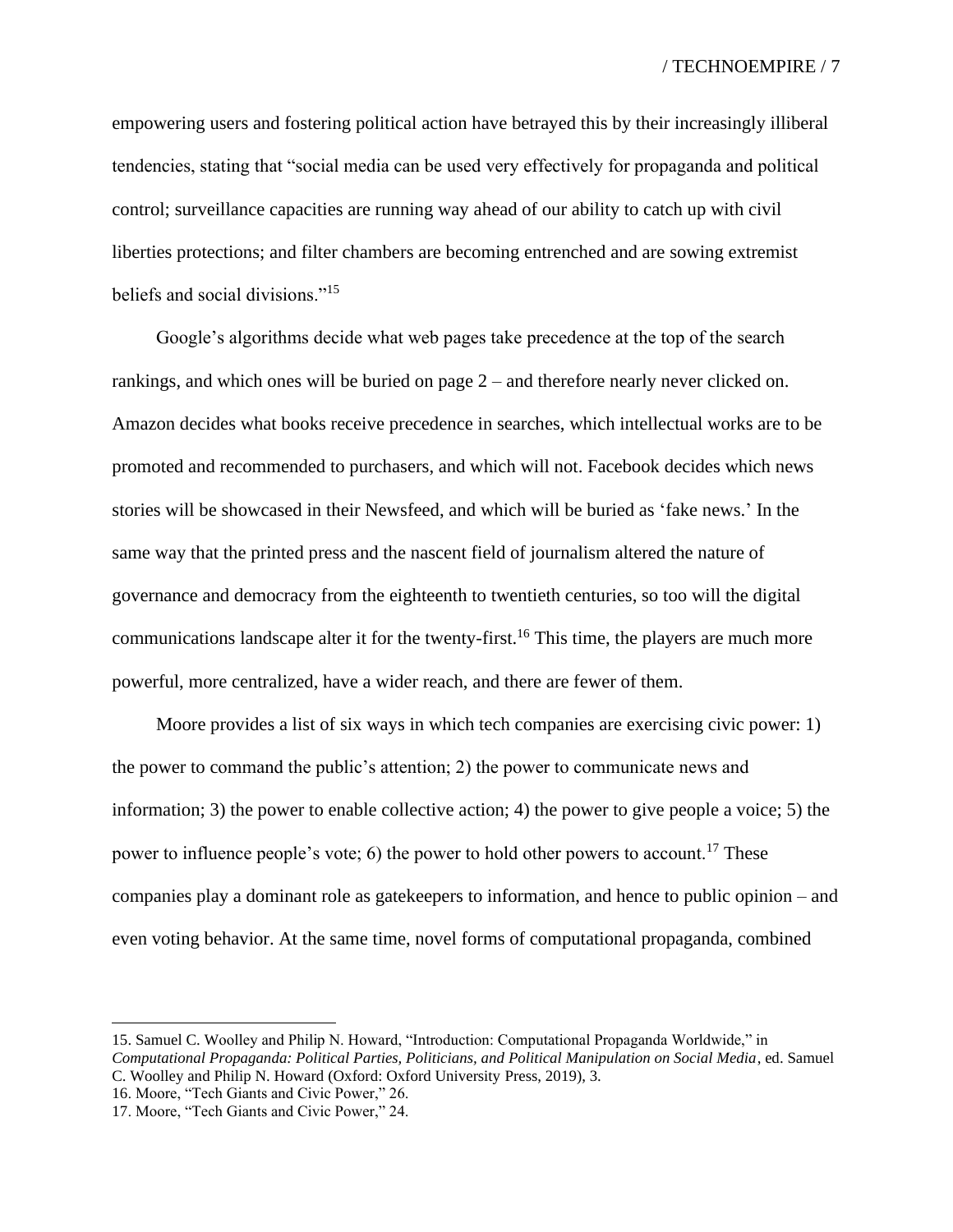with the power and reach of the platform companies that distribute them, pose particular risks to these six domains of civic life. This in turn poses novel and distinct threats to democracy, and this is one of the greatest governance challenges we face in the coming decades.

The methods we adopt to govern platform companies need to be chosen carefully if they are to promote democratic values and civic engagement. In controlling the flow of information, there is a risk that we will instead empower the state or its corporate proxies – through oppressive policies that violate free speech, enable government surveillance, and quash essential freedoms like debate and association. In this paper, we examine the regulation of technology platform companies through the lens of the clash of empires – between the technological empire of the platform companies, new media and Silicon Valley on the one hand, versus the old empire of the regulatory state and its administration on the other – to better identify regulatory responses that will empower citizens, and which will merely feed back into the power struggles between the tech giants and the state.

#### 3. **Microsoft: Monopoly & The Clash of Empires**

In this section, we will briefly examine the U.S. anti-trust case against Microsoft as an example of the clash of the old and the new empires, in which the struggle for power between the great players takes precedence over the struggle for civic values and user choice. This will hold important lessons, as we examine the unique challenges that modern technologies are posing for democratic governance.

The dominance of the technology empire globally is described as, "an almost unimaginable power to determine what we see, where we spend, how we perceive."<sup>18</sup> Legal scholars have

<sup>18.</sup> Frank Pasquale, *The Black Box Society: The Secret Algorithms that Control Money and Information* (Boston: Harvard University Press, 2016), page 98.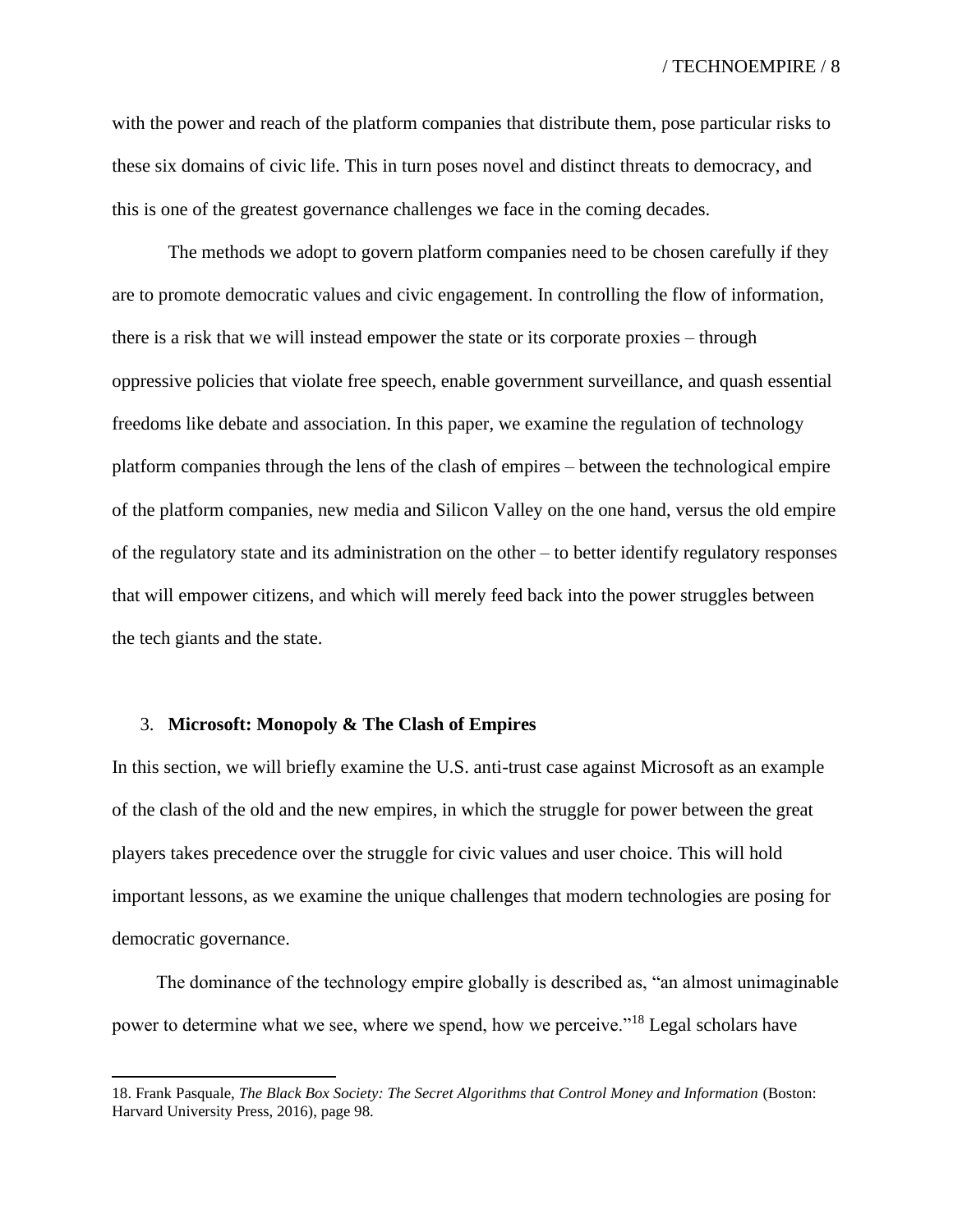analogized this power to the rentier economy of medieval feudalism,<sup>19</sup> in which "a small cadre of the lucky, the talented, and the ruthless are reaping huge returns from content put out by others."<sup>20</sup> From its capital in Silicon Valley, the technology empire controls the online world and its most valuable resource – information. It even has its own cryptocurrency and, some argue, its own religion.<sup>21</sup>

Comparing wealth and 'population' between the two empires shows the striking rrach of the new one. Amazon's market value is now about \$797 billion, which would make it the 146th richest country if it were a nation state.<sup>22</sup> Google has a market value of about \$748 billion and controls 92% of the world's search market.<sup>23</sup> Facebook counts "one quarter of humanity as monthly active users,"<sup>24</sup> and has a market value is \$479 billion,<sup>25</sup> not counting Instagram and Whatsapp which it also owns.<sup>26</sup> In comparison, the U.S. has a debt of \$70 trillion and population of only 500 million.<sup>27</sup>

Google's Revenue for 2018 was \$136B, with almost 100K employees, bringing its Gross National Income (GNI) per capita to \$1.36M. Facebook has 40K employees and its revenue for

19. Greg Lastowka, *Virtual Justice: The New Laws of Online Worlds* (New Haven, CT: Yale University Press), 153, discussing whether "virtual societies are premised on owner-user relationship similar to those between lords and feudal societies"); Bruce Schneier, "Feudal Security," Schneier Blog, December 3, 2012, http://www.schneier.com/blog/archives/2012/12/feudal\_sec.html.

<sup>20.</sup> Jaron Lanier, Who Owns the Future? (New York: Simon & Schuster, 2014), page 99.

<sup>21</sup> Douglas Rushkoff, "The Anti-Human Religion of Silicon Valley," Wired, December 12, 2018,

https://medium.com/team-human/the-anti-human-religion-of-silicon-valley-ac37d5528683.

<sup>22.</sup> Much Needed, "Amazon by the Numbers: Stats, User Base & Fun Facts," Much Needed Blog (2018), https://muchneeded.com/amazon-statistics/.

<sup>23.</sup> Lauren Feiner, "Amazon is the Most Valuable Public Company in the World After Passing Microsoft," *CNBC News*, January 7, 2019, https://www.cnbc.com/2019/01/07/amazon-passes-microsoft-market-value-becomeslargest.html.

<sup>24.</sup> Gabriel Kahn, "Facebook's Self-Deception," *International Policy Digest*, January 25, 2018, https://intpolicydigest.org/2018/01/25/facebook-s-self-deception/.

<sup>25.</sup> MarketWatch, "Facebook Worth \$45 Billion More After Earnings Set it Up to Be Potential 'Comeback Story of 2019,'" *MarketWatch*, January 31, 2019, https://www.marketwatch.com/story/facebook-may-be-the-comebackstory-of-2019-as-stock-soars-higher-2019-01-31.

<sup>26.</sup> Dan Noyes, "The Top 20 Valuable Facebook Statistics – Updated July 2019," Zephoria Digital Marketing Strategic Insights, Blog, July 2019, https://zephoria.com/top-15-valuable-facebook-statistics/.

<sup>27.</sup> https://edition.cnn.com/2019/07/17/investing/united-states-debt-risks/index.html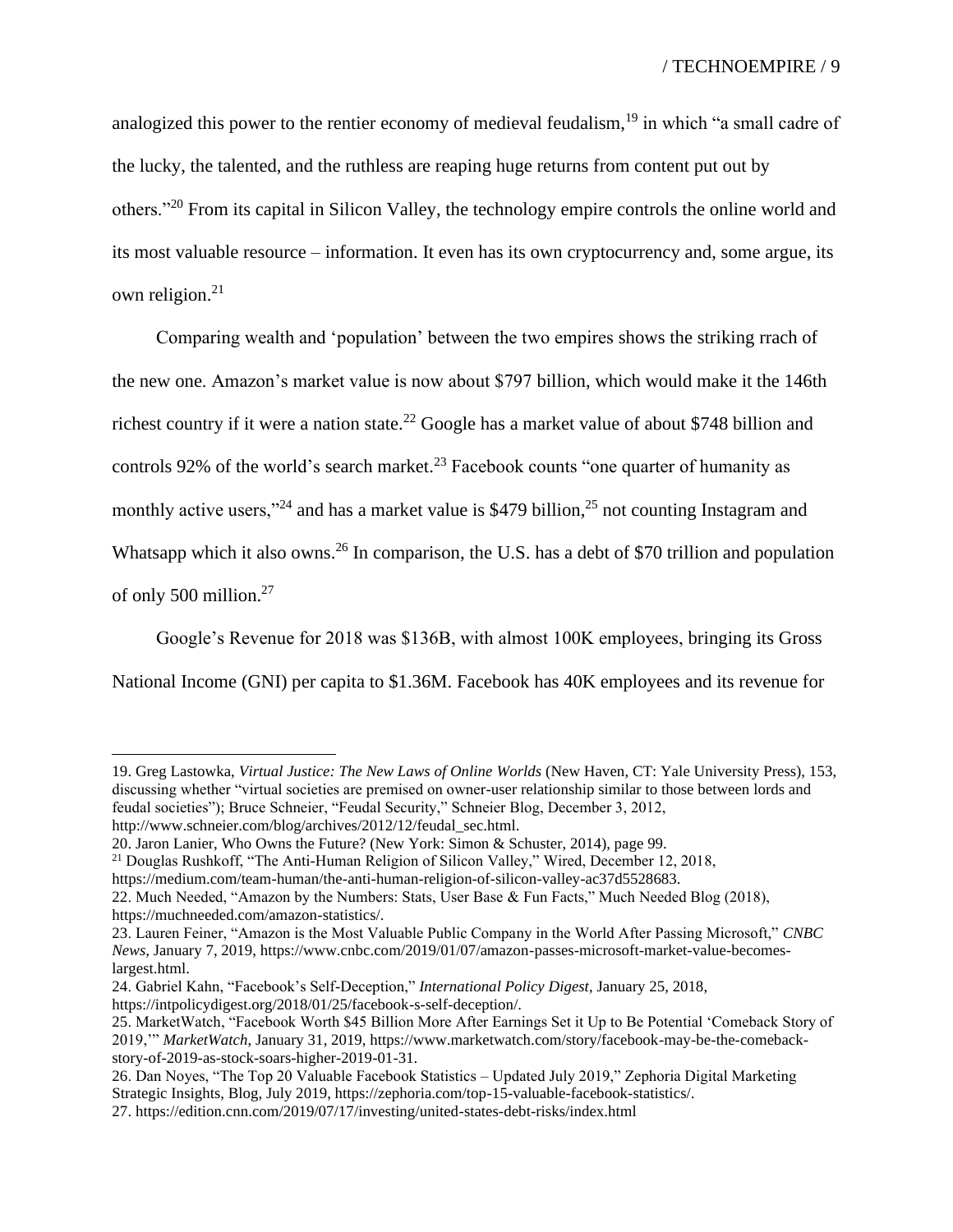2018 was \$55B bringing bringing its GNI per capita to \$1.37M.<sup>28</sup> Amazon revenue was \$233B with 647K employees bringing its GNI per capita to  $$360K.<sup>29</sup>$  At the same time, the American empire GNI per capita was only \$63K. In fact, the tech empire's combined GNI per capita is larger than the combined GNI per capita of the *top 107 countries in the world*. 30

Struggles for dominance between these two empires are not new. The U.S. 2001 anti-trust action against Microsoft was an early battle between the more defensive-minded of the old empire, and one of the most aggressive and profitable companies of the new.<sup>31</sup> In this case, the U.S. government accused Microsoft of illegally maintaining its monopoly position in the personal computing market primarily through the legal and technical restrictions it put on the abilities of manufacturers and users to uninstall Internet Explorer and use other programs such as Netscape and Java.

In November 5, 1999 Judge Thomas Penfield Jackson issued his initial findings of fact, finding that Microsoft held monopoly power and used it to harm consumers, rivals, and other companies. Judge Jackson further ordered the break-up of Microsoft into two companies. Nonetheless, in June 28, 2001 a federal appeals court reversed the breakup order.<sup>32</sup>

There can be no doubt as to who won this battle. The case had little effect on Microsoft's behaviour. The fines, restrictions, and monitoring that the government imposed on the company were not enough to prevent it from further "abusing its monopolistic power."<sup>33</sup> This is no

<sup>&</sup>lt;sup>28</sup> Daniel Priestley, Learn the Simple Equation That Tells You If Your Business Will Grow and Scale, (Sep 18, 2019), Entrepreneur, https://www.entrepreneur.com/article/337745

 $29$  J. Clement, Annual Net Revenue of Amazon from 2004 to 2019, (Feb 3, 2020), Statista,

https://www.statista.com/statistics/266282/annual-net-revenue-of-amazoncom/ <sup>30</sup> List of Countries by GNI (PPP) per capita, Expedia,

https://en.wikipedia.org/wiki/List\_of\_countries\_by\_GNI\_(PPP)\_per\_capita

<sup>31</sup> *United States* v*. Microsoft Corporation*, 253 F.3d 34 (D.C. Cir. 2001).

<sup>32</sup> U.S. v. Microsoft: Timeline, WIRED NEWS, Nov. 4, 2002,

http://www.wired.com/techbiz/it/news/2002/11/35212

<sup>33.</sup> Gregory T. Jenkins and Robert W. Bing, "Microsoft's Monopoly: Anti-Competitive Behavior, Predatory Tactics,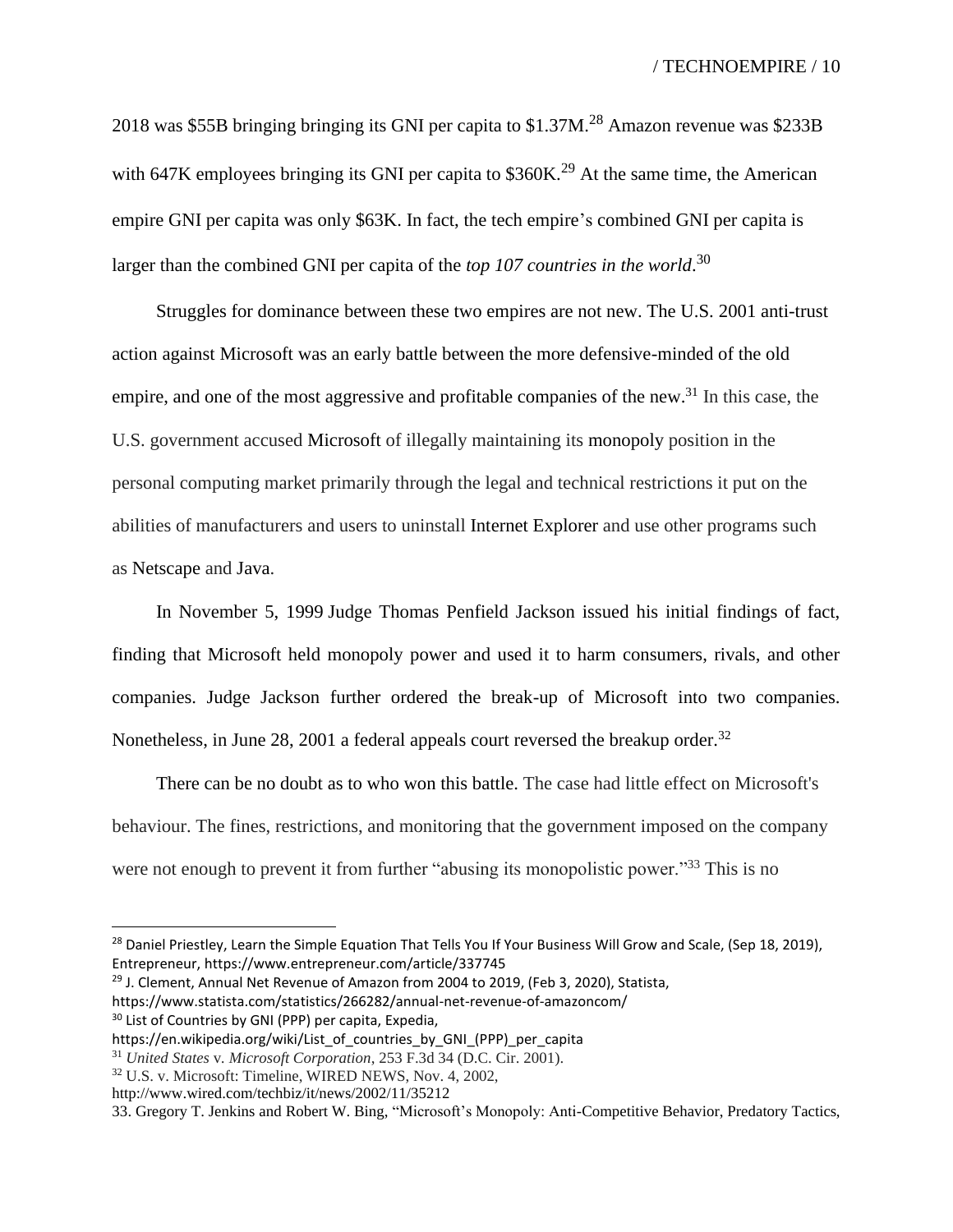surprise considering the architects of this legal arrangement and their approach towards the technology empire online territory.<sup>34</sup>

Judge Posner, the chief mediator in the Microsoft case, later rendered an important decision in the legal action taken against the online sex-trafficking website Backpage.com. <sup>35</sup> In the *Backpage* case, Posner ruled in favour of the company, stating "What about old men who like to be seen with a young woman, right. That is an aspect of escort service, it's not all sex."<sup>36</sup> Judge Posner conceived of the problem as a struggle between two great and competing powers: corporate freedom of action and expression versus the government's power to regulate and control that freedom. His task, then, was merely to pick which side would win, but without reflecting that approaching the problem in this way missed the opportunity to balance competing rights and responsibilities for technology users and citizens in a democratic polity. This is a clear example of legal actors empowering a company at the expense of the government and its power to regulate corporate actors in the interests of a vulnerable group.<sup>37</sup> In this case, too, the company won, but what was lostwere the interests of the women and girls who were sexually exploited by the website and its customers.

If we step out of the mindset of viewing technology regulation as a clash of empires – as a choice between greater freedom for corporations to earn profits or greater power for the regulatory state – we gain a focus on the needs of technology users, civic actors, the needs of the vulnerable, and the values that will best foster human rights and democratic practices.

and the Failure of Governmental Will," *Journal of Business & Economics Research* 5 (2007): 222.

<sup>34</sup> Chris Butts,The Microsoft Case 10 Years Later: Antitrust and New Leading "New Economy" Firms, 8 Nw. J. Tech. & Intell. Prop. 275 (2010). https://scholarlycommons.law.northwestern.edu/njtip/vol8/iss2/5 <sup>35</sup> https://www.iamjanedoefilm.com/

<sup>36.</sup> *Backpage.com LLC* v. *Tom Dart, Sherriff of Cook County, Illinois*, No. 15-3047 U.S. 7th Circuit Court of Appeals, November 2015.

 $37$  Professor Lessig serving as "special master" in the Microsoft case, defended Google when it was described as a parasite extracting value created by others, saying that this is much like, "Leonardo da Vinci was just a 'parasite' upon the hard work of the paint makers."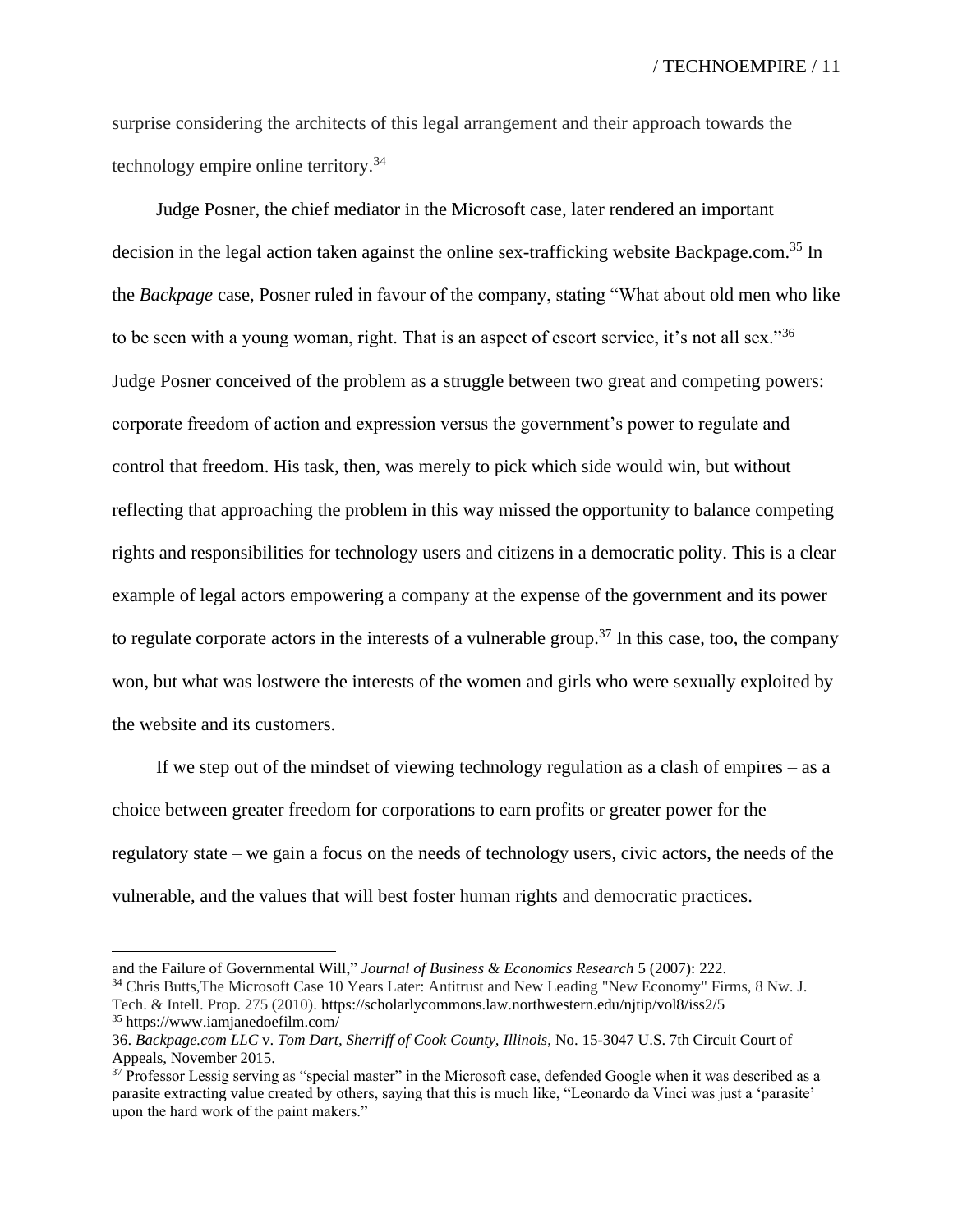Empowering the state to regulate by suppressing freedoms and ignoring the vulnerable is a road that has long led to oppression and social injustice. On the other hand, empowering corporations can be equally oppressive, socially dysfunctional, and economically wasteful. As one former Facebook executive said, "the best minds of my generation are thinking about how to make people click ads."<sup>38</sup>

#### **4. Computational Propaganda: New Threats to Civic Society**

#### *4.1 Misinformation:*

In this section, we describe three types of computational propaganda and how they are posing novel and as-yet unregulated threats to democratic values and civil society. We focus on three categories of computational propaganda that have been shown to pose serious and immediate risks: misinformation, synthetic media, and the search engine manipulation effect (SEME).

Computational propaganda encompasses much more than so-called 'fake' or 'junk' news. Woolley defines computational propaganda as "the use of algorithms, automation, and human curation to purposefully manage and distribute misleading information over social media networks."<sup>39</sup> The European Commission has defined disinformation as "all forms of false, inaccurate, or misleading information designed, presented and promoted to intentionally cause public harm or for profit."<sup>40</sup> Fake news publications are but one form of computational propaganda, and have been defined as those news stories that are "knowingly and intentionally

<sup>38.</sup> Gloria Liou, "This is Silicon Valley," *OneZero*, February 27, 2019, https://onezero.medium.com/this-is-siliconvalley-3c4583d6e7c2.

<sup>39.</sup> Samuel C. Woolley and Philip N. Howard, "Introduction: Computational Propaganda Worldwide," in *Computational Propaganda: Political Parties, Politicians, and Political Manipulation on Social Media*, ed. Samuel C. Woolley and Philip N. Howard (Oxford: Oxford University Press, 2019), 4.

<sup>40.</sup> European Commission, "A Multi-Dimensional Approach to Disinformation" Report of the Independent High Level Group On Fake News and Online Disinformation (March 2018), 5.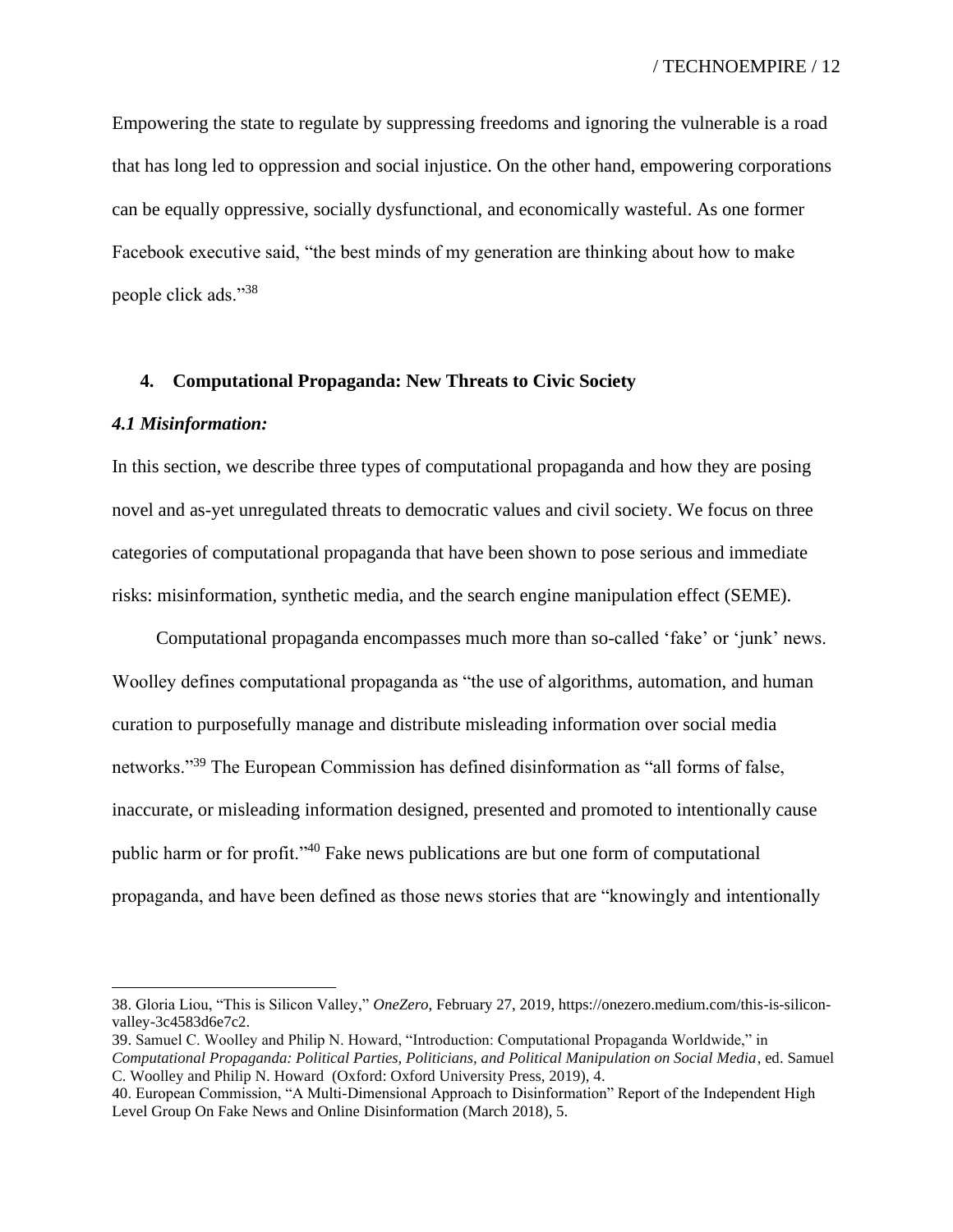false;"<sup>41</sup> this excludes satire, as well as news stories that may not be accurate, but are sloppily produced rather than intentionally misleading.<sup>42</sup> Computational propaganda tends to reference notorious public figures or controversial topics with the intention of generating clicks and going 'viral.<sup>'43</sup> Fake news and disinformation are devised to capture attention – to generate views, clicks and advertising revenue – in an information ecosystem in which sensationalism, novelty, and revenues are the main incentives for communication, and not accuracy and civic responsibility.<sup>44</sup>

Computational propaganda includes not only the production of false or misleading information, but also its distribution over the digital landscape and the context in which it is consumed and interpreted. Computational means of producing propaganda are in many ways a new iteration of an old practice: propaganda has long included communications that "deliberately subvert symbols, appealing to our baser emotions and prejudices and bypassing rational thought, to achieve the specific goals of its promoters."<sup>45</sup> Digital communication is more powerful than older methods of propagandizing: it is cheaper to produce and more efficient to spread, while promoting much higher levels of personalization and engagement with users. At the same time, computational propaganda is hidden, automated, and largely anonymous, making these methods much more challenging to regulate."<sup>46</sup> As referred to this in the artificial media laws theory, the more engaging is the particular media, the more it will take over the imagination and cognitive reasoning of the user, rendering them less able to judge the credibility of the content.<sup>47</sup>

<sup>41.</sup> David O. Klein and Joshua R. Wueller, "Fake News: A Legal Perspective," *Journal of Internet Law* 20, no. 10 (2017): 6.

<sup>42.</sup> Klein, "Fake News: A Legal Perspective," 6.

<sup>43.</sup> Klein, "Fake News: A Legal Perspective," 6.

<sup>44</sup> Oreste Pollicino and Elettra Bietti, "Truth and Deception Across the Atlantic: A Roadmap of Disinformation in the U.S. and Europe," *Italian Journal of Public Law* 11, no. 1 (2019): 46.

<sup>45</sup> Woolley, "Introduction: Computational Propaganda Worldwide," 5.

<sup>46</sup> Woolley, "Introduction: Computational Propaganda Worldwide," 7.

<sup>47</sup> Nachshon Goltz, and Tracey Dowdswell, *The Imaginationless Generation: Lessons from Ancient Culture in*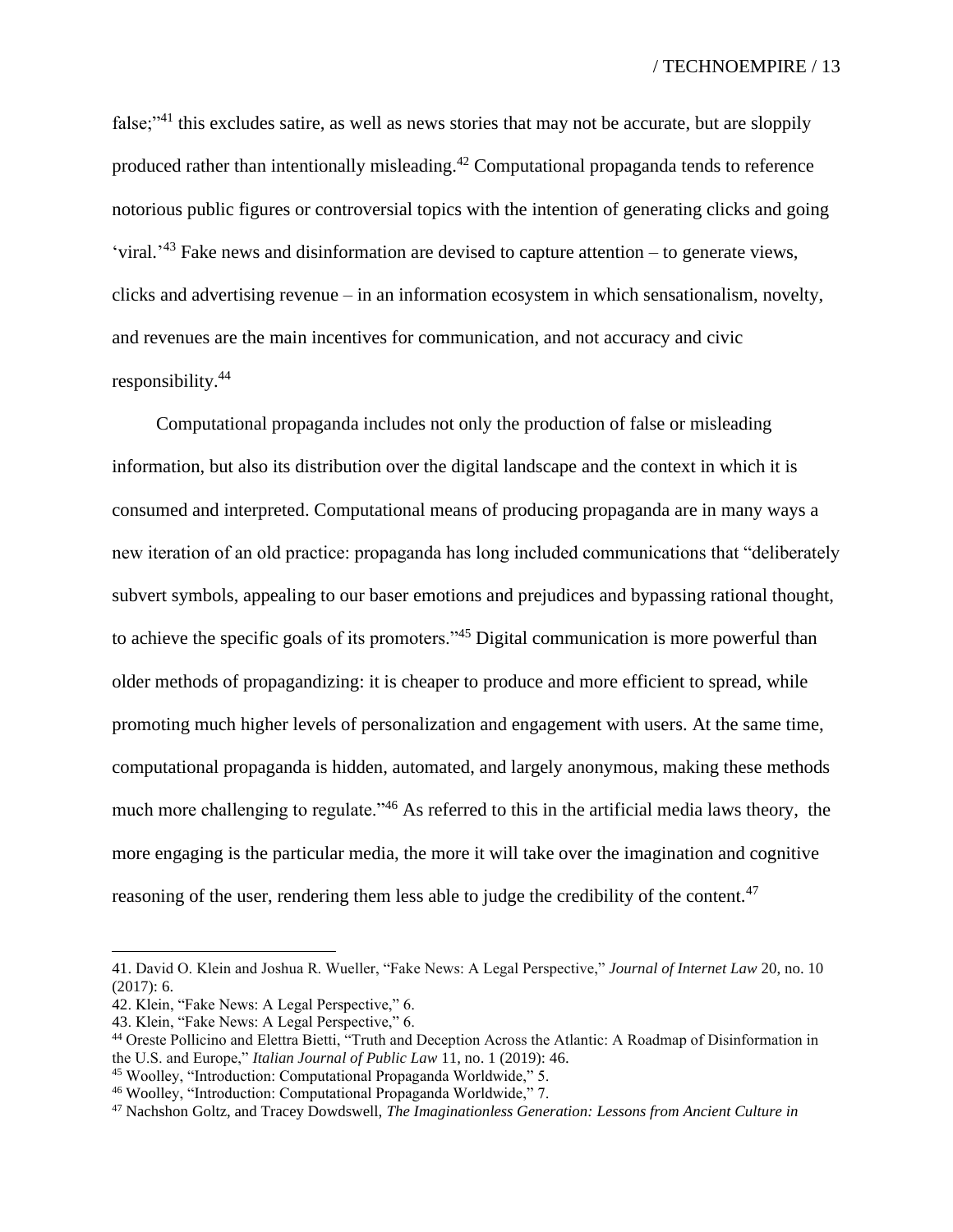Computational propaganda also employs wholly novel methods of producing and distributing misinformation. One such method is the use of automated systems, known as 'bots.' Bots are particularly engaging and persuasive – many can even have seemingly genuine conversations with users – and so they are very effective at promoting or discrediting political messages and policy positions.<sup>48</sup> Bots can work to create or destroy an illusion of popularity and consensus – manipulating to their advantage our inborn tendency to follow the herd.<sup>49</sup> In this way, they are very effective in both facilitating *and* impeding political organizing. The related practice known as 'astroturfing' uses this same principle to create fake grassroots movements that appear genuine and highly popular<sup>50</sup> – all for the purposes of political persuasion, changing votes, and "nudging" mass behaviour.

The spread and consumption of misinformation through platform companies is as crucial a problem as its actual content. As of 2017, 25% of all Americans obtained their news from social media sites, up substantially from 15% just four years earlier.<sup>51</sup> Facebook and Google in particular are now major news platforms; about 40% of Americans are getting their political news from Facebook and about a third directly from Google.<sup>52</sup> Despite this, we are not able to assess how these companies filter and rank news stories, as these are done by proprietary and opaque algorithms.<sup>53</sup> As Moore states, "these, and other emerging services, give these information intermediaries a crucial role in determining what news citizens are exposed to (or

*Regulating New Media* (Lieden: Brill, 2019).ß

<sup>48</sup> Woolley, "Introduction: Computational Propaganda Worldwide," 4.

<sup>49</sup> Woolley, "Introduction: Computational Propaganda Worldwide," 9.

<sup>50</sup> Woolley, "Introduction: Computational Propaganda Worldwide," 10.

<sup>51</sup> Elizabeth Greico, "More Americans are Turning to Multiple Social Media Sites for News," *Pew Research Center*, November 2, 2017, https://www.pewresearch.org/fact-tank/2017/11/02/more-americans-are-turning-to-multiplesocial-media-sites-for-news/.

<sup>52</sup> Moore, "Tech Giants and Civic Power," 31.

<sup>53</sup> Moore, "Tech Giants and Civic Power," 33.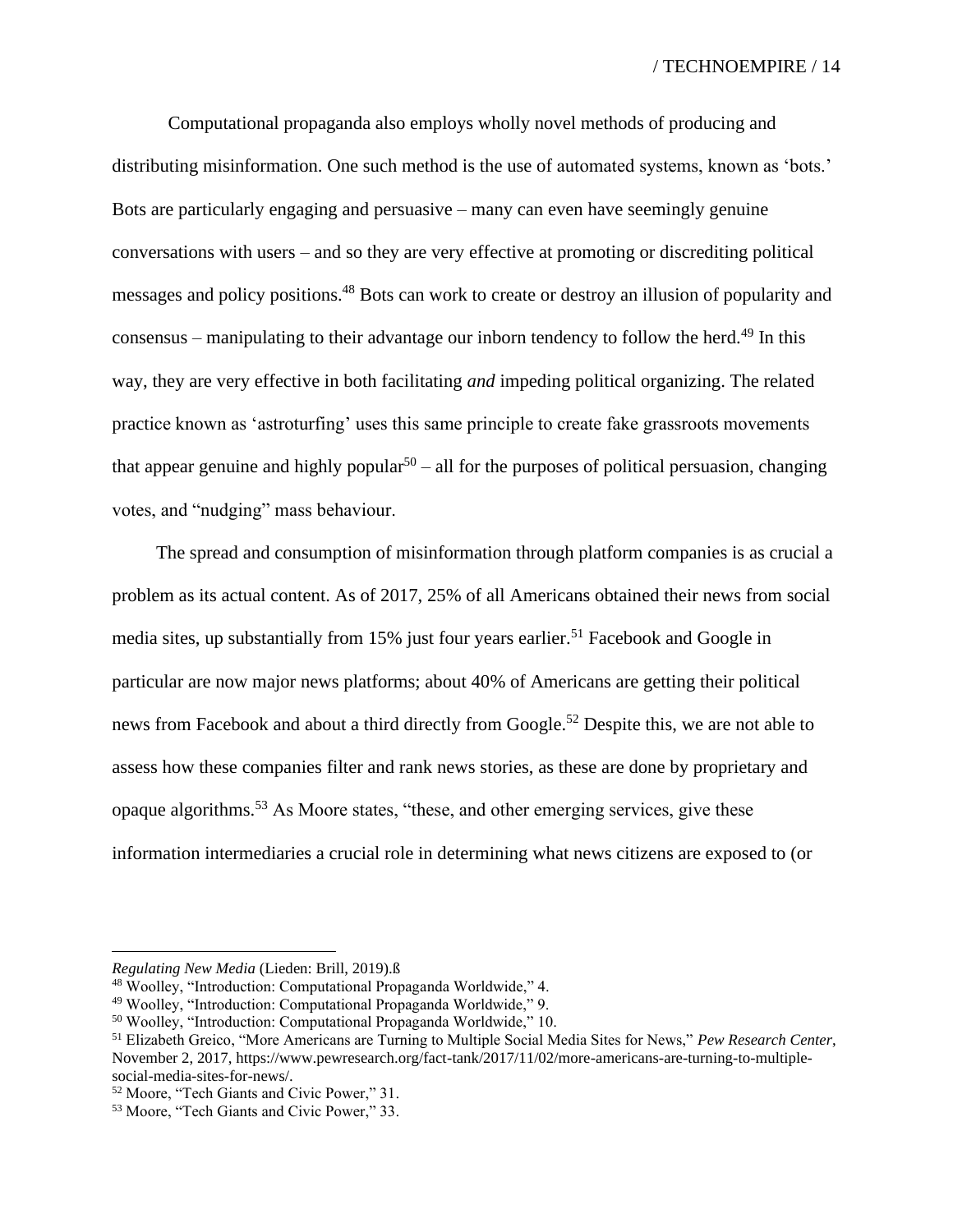not exposed to), how diverse this news is, and how it is prioritized and filtered."<sup>54</sup>

On Facebook, the kinds of news stories people receive in their feed depends to a good extent on who their friends are; this can promote what are called 'filer bubbles' and 'echochambers', in which people are exposed to a small number of viewpoints that tend to confirm the opinions they already hold.<sup>55</sup> As Epstein states, platform companies foster selective exposure, which leads to "situations where people become trapped in a digital echo chamber of information that confirms and strengthens their existing beliefs."<sup>56</sup> Stories are recommended to readers based upon their demonstrated habits and interests, leading them to receive more of the same kinds of stories. Despite the massive proliferation of information, the consolidation of media power by the tech companies means that people are actually receiving *less* information from *fewer* news sources.<sup>57</sup> At the same time, there is less funding for original and investigative journalism, which leads to fewer and lower quality news stories.

Filter bubbles are a civic danger in and of themselves, no matter the actual content of the news they contain, or whether the information they amplify and transmit is false. Part of the reason for this is the highly emotive and polarizing nature of junk news. Marchal found that junk news stories on Facebook were less prolific but more engaging, earning from 1.2 to 4 times as many likers and shares as credible news stories; this increased engagement is likely due to the highly emotive and often anger-provoking nature of the stories.<sup>58</sup> Filter bubbles also reinforce

<sup>54</sup> Moore, "Tech Giants and Civic Power," 32.

<sup>55</sup> Moore, "Tech Giants and Civic Power," 33.

<sup>56</sup> Robert Epstein, Ronald E. Robertson, David Lazer, and Christo Wilson, "Suppressing the Search Engine Manipulation Effect (SEME)," *Proceedings of the ACM on Human-Computer Interaction* 1, no. 2 (2017): 4. <sup>57</sup> Elizabeth Greico, "More Americans are Turning to Multiple Social Media Sites for News," Pew Research Center, November 2, 2017, https://www.pewresearch.org/fact-tank/2017/11/02/more-americans-are-turning-to-multiplesocial-media-sites-for-news/.

<sup>58</sup> Nahema Marchal, Bence Kollanyi, Lisa-Maria Neudert, and Philip N. Howard, "Junk News During the EU Parliamentary Elections: Lessons from a Seven-Language Study of Twitter and Facebook," Oxford Internet Institute, Data Memo 2019.3, [https://comprop.oii.ox.ac.uk/wp-content/uploads/sites/93/2019/05/EU-Data-](https://comprop.oii.ox.ac.uk/wp-content/uploads/sites/93/2019/05/EU-Data-Memo.pdf)[Memo.pdf,](https://comprop.oii.ox.ac.uk/wp-content/uploads/sites/93/2019/05/EU-Data-Memo.pdf) 4.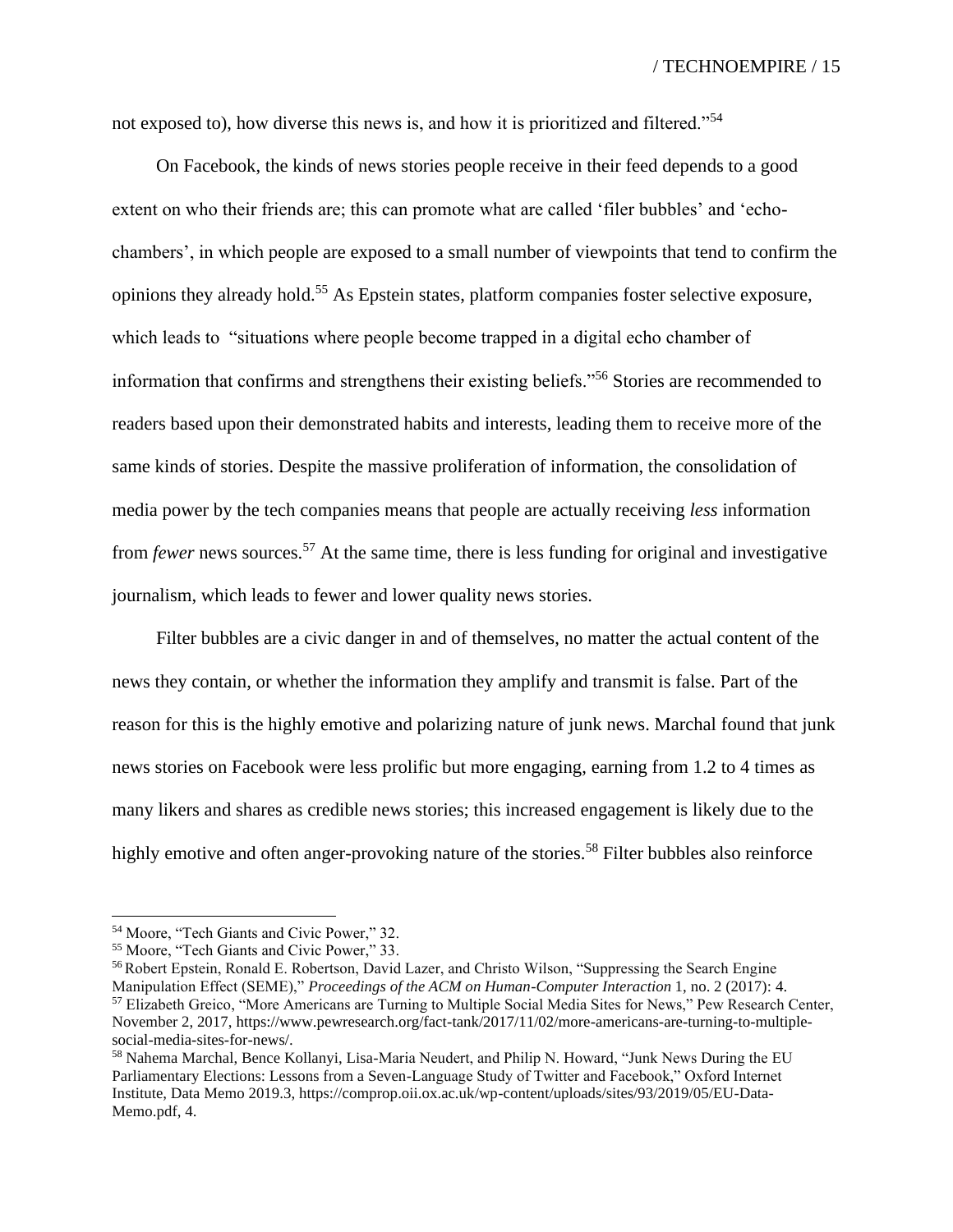partisanship, which social media has pushed to unprecedented levels. As Khan states, "this certainty in the righteousness of our own point of view makes us regard a neighbor with a yard sign the way a Capulet regards a Montague. It seems to me that we suddenly hate each other a whole lot more than we ever did before."<sup>59</sup> Uncivil media makes civil hands unclean.

Platform companies can have an outsized influence over not only the content that people are reading, but even over their ability – or not – to organize for political causes. As Moore states, "these organisations can give people a voice they can also take it away and, as commercial organizations, they do not need to say why. Given the dominance of these services, going to another service is often not a viable option."<sup>60</sup> Ethan Zuckerman points out that these are private platforms masquerading as public forums, which holds serious consequences for their increasing monopoly over political news and political communication. He states:

Hosting your political movement on YouTube is a little like trying to hold a rally in a shopping mall. It looks like a public space, but it's not – it's a private space, and your use of it is governed by an agreement that works harder to protect YouTube's fiscal viability than to protect your rights of free speech.<sup>61</sup>

People and channels that express unpopular views can easily be 'de-platformed' from the public debate by private companies, either by limiting revenue streams or out-and-out content removal.<sup>62</sup> This can be done with little transparency or recourse and, even if the service is later restored, the company's action may have already altered the terms of the public debate at an opportune moment.

<sup>59</sup> Gabriel Kahn, "Facebook's Self-Deception," International Policy Digest, January 25, 2018, https://intpolicydigest.org/2018/01/25/facebook-s-self-deception/.

<sup>60</sup> Moore, "Tech Giants and Civic Power," 44.

<sup>61</sup> Ethan Zuckerman, "Public Spaces, Private Infrastructure – Open Video Conference," My Heart's in Accra, October 1, 2010, http://www.ethanzuckerman.com/blog/2010/10/01/public-spaces-private-infrastructure-openvideo-conference/.

<sup>62</sup> Glenn Harlan Reynolds, "When Digital Platforms Become Censors," *Wall Street Journal*, August 18, 2018, https://www.wsj.com/articles/when-digital-platforms-become-censors-1534514122?mod=rsswn.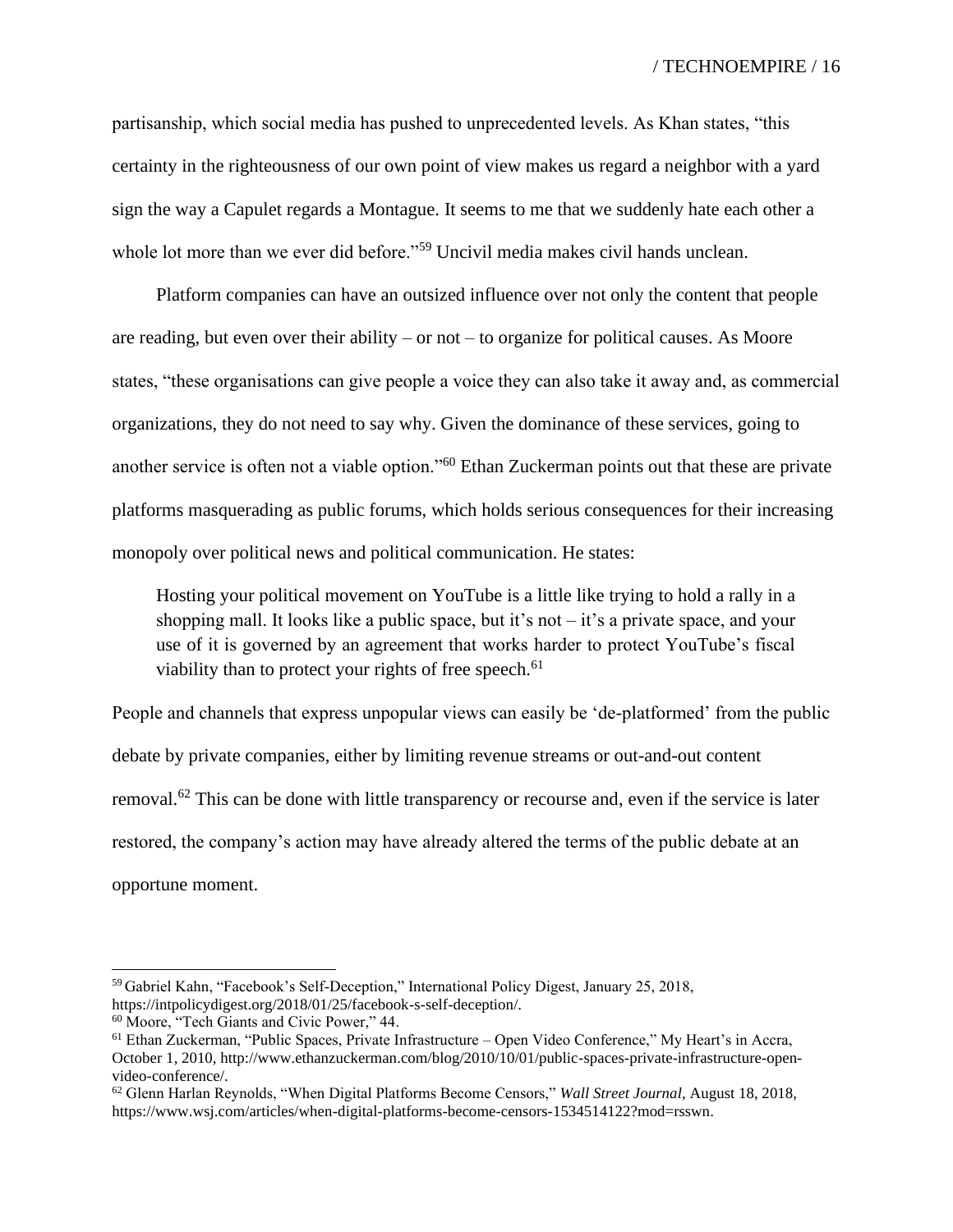There is a growing sense, particularly during election campaigns, that junk news – information that is "ideologically extreme, misleading, and factually incorrect" – is widespread and destructive of democratic functioning.<sup>63</sup> As Neudert states, "[i]n Europe, groups at the fringe of the political spectrum successfully used fabricated falsehoods, conspiracy theories, and hate speech to mobilize voters and sow public discontent with political systems."<sup>64</sup> Because these platforms are now so large, it becomes all-too-easy for a platform to bury almost any needle into a trillion-byte haystack.<sup>65</sup> Because these forms of information management are less visible, they can 'nudge' citizens into behaviour and beliefs that are more conducive to the authorities' wishes but without provoking the anger or backlash that overt censorship would do.<sup>66</sup>

Misinformation can be a very powerful influencer of people's behaviour and opinions. The large platform companies have the ability to control what information people can access, interpret, and engage with, and this in turn leads to changes in opinions, behaviours, and even votes.<sup>67</sup> Computational propaganda has been identified by the World Economic Forum as one of the top ten threats to democratic societies.<sup>68</sup> Because many of these methods of spreading computational propaganda are new, we have yet to fashion the legal or governance mechanisms to come to terms with them. Despite the power that platform companies now command over the news, they are not accountable to the same laws and regulations that constitutions and national laws wield over regular media.<sup>69</sup> Yet this is an area in which the dangers of state regulation are

<sup>63</sup> Marchal, "Junk News During the EU Parliamentary Elections," 1.

<sup>64</sup> Lisa-Marie N. Neudert, "Germany: A Cautionary Tale," in *Computational Propaganda: Political Parties, Politicians, and Political Manipulation on Social Media*, ed. Samuel C. Woolley and Philip N. Howard (Oxford: Oxford University Press, 2019), 153.

<sup>65</sup> Moore, "Tech Giants and Civic Power," 49.

<sup>&</sup>lt;sup>66</sup> Margaret E. Roberts, *Censored: Distraction and Diversion Inside China's Great Firewall* (Princeton: Princeton University Press, 2018), 8-9.

<sup>67</sup> Woolley, "Introduction: Computational Propaganda Worldwide," 5.

<sup>68</sup> Woolley, "Introduction: Computational Propaganda Worldwide," 13.

<sup>69</sup> Kahn, "Facebook's Self-Deception."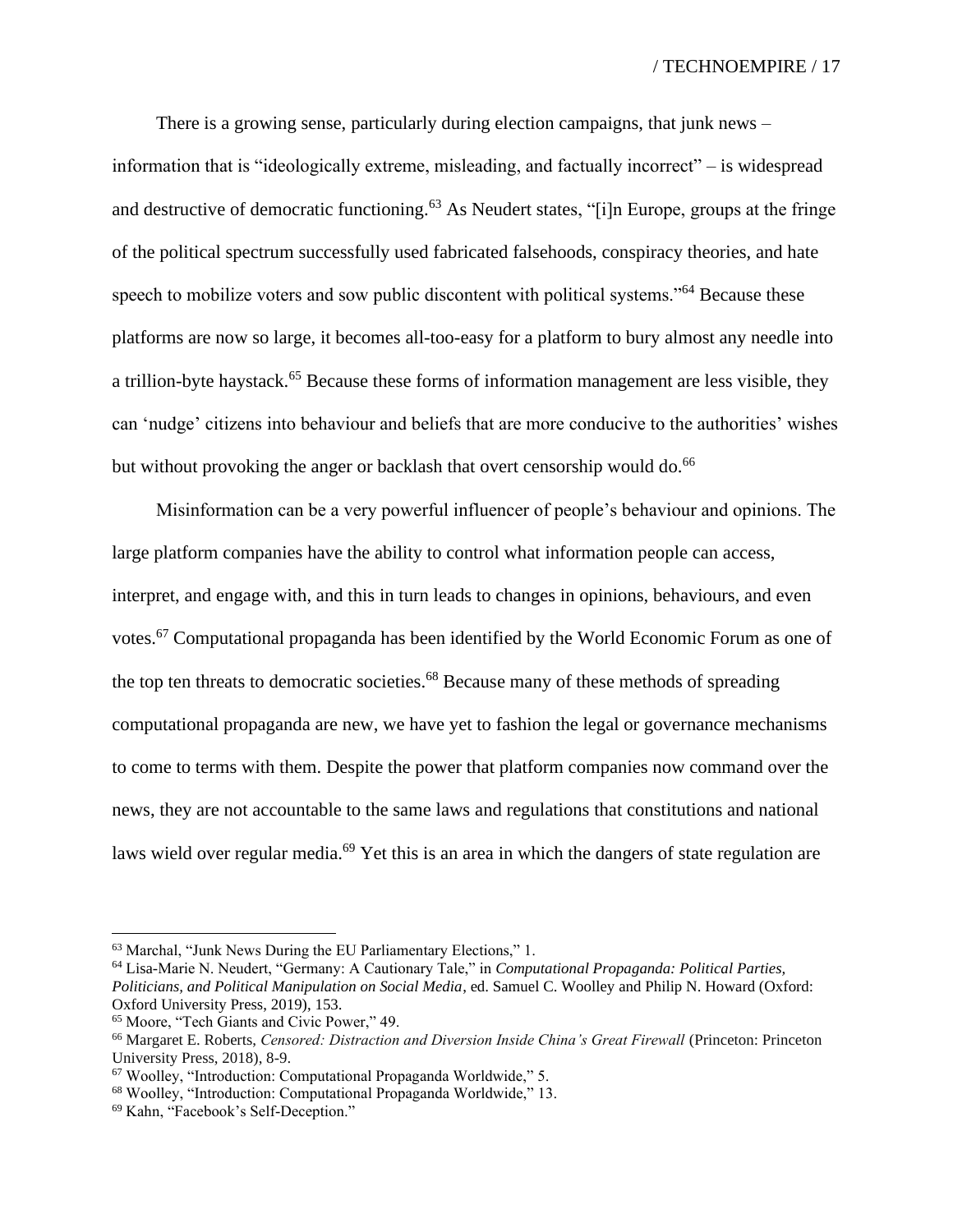equally great, as increasing state control over private communications may foster authoritarianism, and suppress free speech and open debate.

#### *4.2 Synthetic Media:*

Synthetic media – sometimes referred to as 'deep fakes' – use the power of machine learning and neural networks to create synthetic audio, photo, video, or even text media that appear authentic. One common example is video footage that has been altered to transpose one person's speech, mannerisms, and movements onto that of another.<sup>70</sup> Synthetic media now also include false emails, texts or messages, some of which appear to be from friends who know you well.<sup>71</sup> Currently, video technology can only make changes to the face beneath the forehead; it cannot yet replace an entire body, but programmers are working on this, and the technology is progressing.<sup>72</sup> Synthetic media is developing faster than technologies that detect it, making it nearly invisible and highly manipulative.

Deep fakes are precicely calibrated to feed back into and reinforce existing ideological biases, beliefs, and prejudices. This spawns further social divisions and political partisanship. As Aviv Ovadya states, "In the wrong hands, synthetic media could deepen divisions in society – and in government – as it becomes difficult to tell what's real and what isn't."<sup>73</sup> In recent hearings by the Committee on Intelligence, the U.S. House of Representative stated that "Deepfakes raise profound questions about national security and democratic governance, with

<sup>70</sup> Simon Parkin, "The Rise of the Deepfake and the Threat to Democracy," *The Guardian*, June 22, 2019, https://www.theguardian.com/technology/ng-interactive/2019/jun/22/the-rise-of-the-deepfake-and-the-threat-todemocracy.

<sup>71</sup> Aviv Ovadya, "Deepfake Myths: Common Misconceptions About Synthetic Media," *Alliance for Securing Democracy*, June 14, 2019, https://securingdemocracy.gmfus.org/deepfake-myths-common-misconceptions-aboutsynthetic-media/.

 $72$  Parkin, "The Rise of the Deepfake and the Threat to Democracy."

<sup>73</sup> Ovadya, "Deepfake Myths."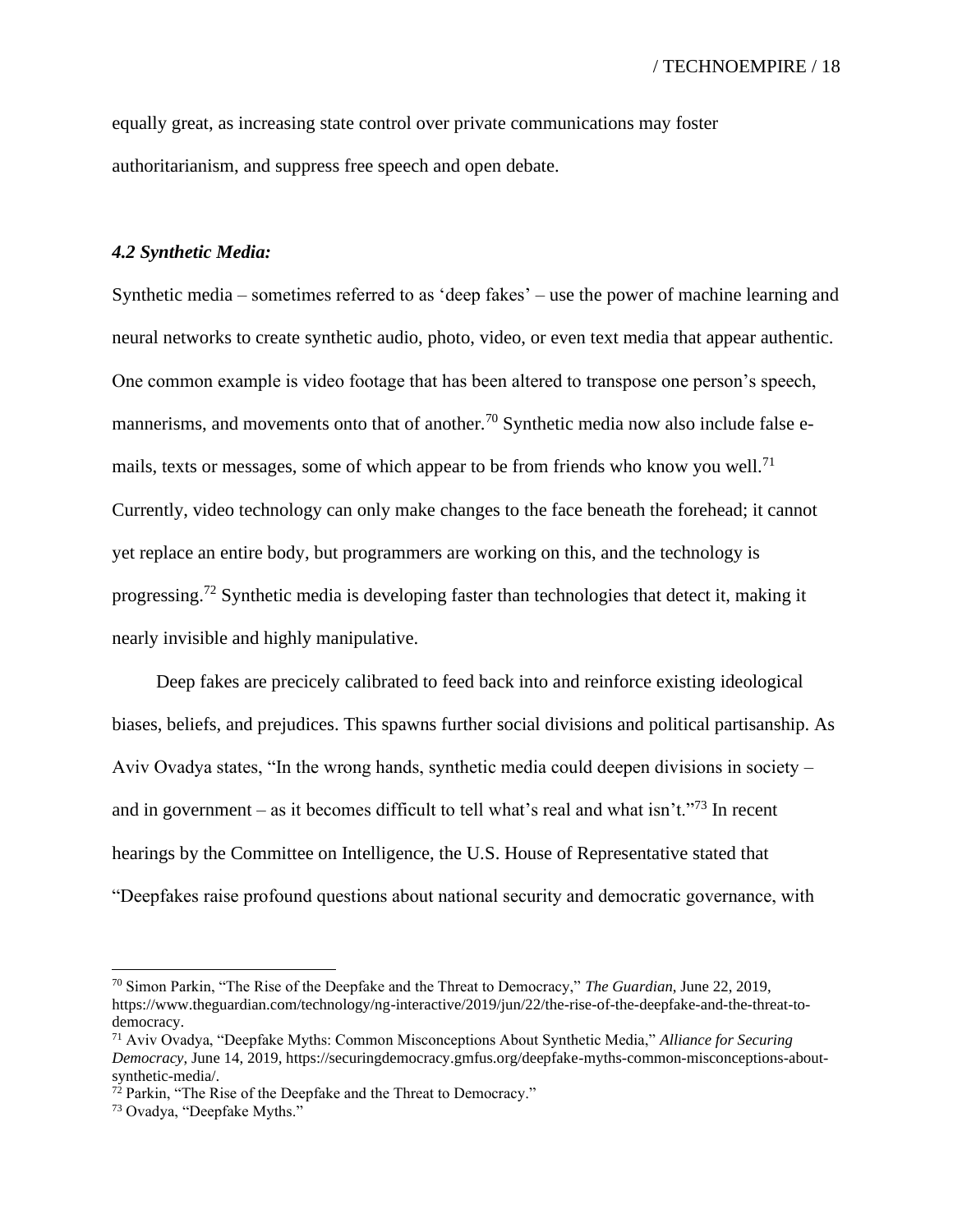individuals and voters no longer able to trust their own eyes or ears when assessing the authenticity of what they see on their screens."<sup>74</sup> Deepfakes are a particularly insidious form of computational propaganda, and they have the potential to inflame tensions between nations, endanger national security, and undermine foreign policy and international diplomacy.<sup>75</sup> McBeth has even raised the possibility that an AI-engineered event could be so inflammatory as to launch an armed conflict.<sup>76</sup> In a political climate of partisanship, high tensions, and a failure of nonviolent dispute-resolution mechanisms, this remains a possibility.

There is evidence that synthetic videos are beginning to be used by political opponents, although to date these fakes have been relatively easy to detect. In one such video, posted by the Flemish Socialist Party of Belgium, U.S. President Donald Trump appears to criticize Belgium for remaining in the Paris climate accord.<sup>77</sup> The Party told *Politico* that it created the video in order to start a public debate, and they were open about its falsity.<sup>78</sup> Another video surfaced in May of 2019 by a Trump supporter which depicted Nancy Pelosi, the Speaker of the U.S. House of Representatives, appearing to deliver a speech while highly intoxicated. Again, the video was quickly debunked,<sup>79</sup> but with media credibility at an all-time low, there will be many who prefer

<sup>74</sup> Permanent Select Committee on Intelligence, "House Intelligence Committee to Hold Open Hearing on Deepfakes and AI: The National Security Challenge of Artificial Intelligence, Manipulated Media, and

<sup>&#</sup>x27;Deepfakes,'" Press Release, U.S. House of Representatives Permanent Select Committee on Intelligence,

Washington, D.C., June 7, 2019, https://intelligence.house.gov/news/documentsingle.aspx?DocumentID=657. <sup>75</sup> Danielle Keats Citron, "Prepared Testimony and Statement for the Record of Danielle Keats Citron, Morton and Sophia Macht Professor of Law, University of Maryland Carey School of Law, Hearing on "The National Security Challenge of Artificial Intelligence, Manipulated Media, and 'Deepfakes'" Before the House Permanent Select Committee on Intelligence, June 13, 2019,

[https://intelligence.house.gov/uploadedfiles/citron\\_testimony\\_for\\_house\\_committee\\_on\\_deep\\_fakes.pdf,](https://intelligence.house.gov/uploadedfiles/citron_testimony_for_house_committee_on_deep_fakes.pdf) 6. <sup>76</sup> Katie McBeth, "The Infocalypse is Coming," International Policy Digest, March 8, 2018, [https://intpolicydigest.org/2018/03/08/the-infocalypse-is-coming/.](https://intpolicydigest.org/2018/03/08/the-infocalypse-is-coming/)

 $^{77}$  sp.a, Facebook, May 19, 2018, https://www.facebook.com/Vlaamse.socialisten/videos/10155618434657151/.

<sup>78</sup> Hans Von Der Burchard, "Belgian Socialist Party Circulates 'Deep Fake' Donald Trump Video," *Politico*, May 21, 2018, https://www.politico.eu/article/spa-donald-trump-belgium-paris-climate-agreement-belgian-socialistparty-circulates-deep-fake-trump-video/.

<sup>79</sup> Simon Parkin, "The Rise of the Deepfake and the Threat to Democracy," *The Guardian*, June 22, 2019, [https://www.theguardian.com/technology/ng-interactive/2019/jun/22/the-rise-of-the-deepfake-and-the-threat-to](https://www.theguardian.com/technology/ng-interactive/2019/jun/22/the-rise-of-the-deepfake-and-the-threat-to-democracy)[democracy.](https://www.theguardian.com/technology/ng-interactive/2019/jun/22/the-rise-of-the-deepfake-and-the-threat-to-democracy)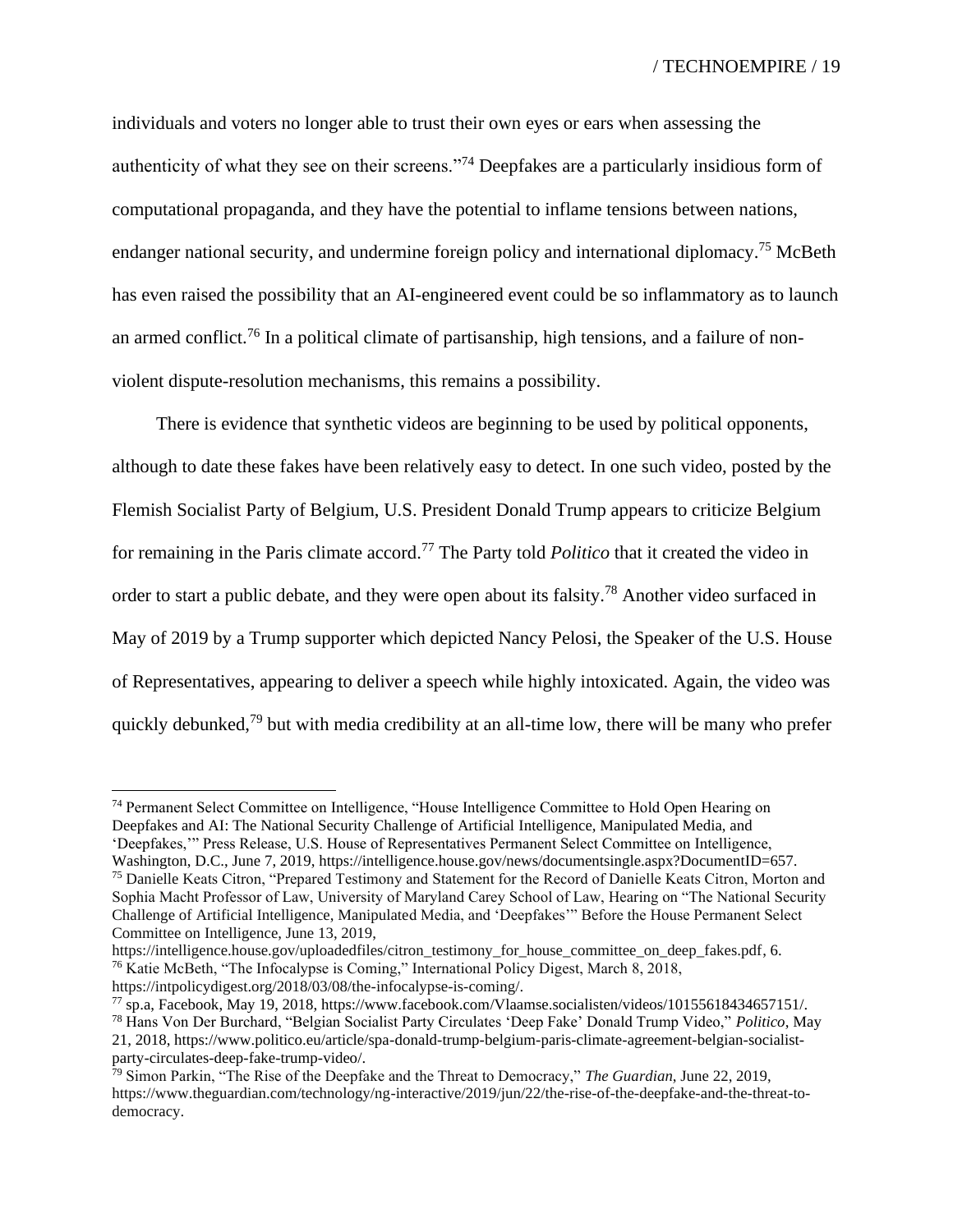to believe in the truth of the video anyways – to 'debunk the debunking' – and entrench existing biases.

In 2018, deep fake photos were posted on conservative media sites depicting Parkland school shooting survivor and gun-control activist Emma Gonzalez.<sup>80</sup> In the doctored photos, Gonzalez was shown wearing a Cuban flag on her jacket and ripping up the U.S. Constitution. These photos inflamed conservatives and Second Amendment aficionados, and in this case the photos were *not* quickly debunked as fakes. In one the original photos, Gonzalez is actually ripping up a shooting target, not the U.S. Constitution; more than this, the original photo appeared prominently in *Teen Vogue* as part of a cover story on school shootings.<sup>81</sup> This shows just how deeply entrenched filter bubbles can be in such a vast and divided media landscape, and how easily even obvious synthetic media can go undetected and support political and social divisions.

At the same time, the phenomena will surely arise whereby any public figure caught in an embarrassing or compromising act will simply claim it to be a deep fake, and blame it on an algorithm – a phenomenon that Citron has called the Liar's Dividend, stating that the "more people are educated about the advent of deep fakes, the more they may disbelieve real recordings. Regrettably and perversely, the Liar's Dividend grows in strength as people learn more about the dangers of deep fakes."<sup>82</sup>

Synthetic media therefore have the capacity to destroy social capital and credibility at its base, and this is equally true whether we accept their content as true or not. The more

<sup>80</sup> Maura Barrrett and Jo Ling Kent, "Inside the Government Agency Designing Tech to Fight Fake News," NBC News, April 18, 2018, https://www.nbcnews.com/tech/tech-news/inside-government-agency-designing-tech-fightfake-news-n865586.

<sup>81</sup> Barrett, Inside the Government Agency."

<sup>82</sup> Citron, "Prepared Testimony and Statement for the Record," 7.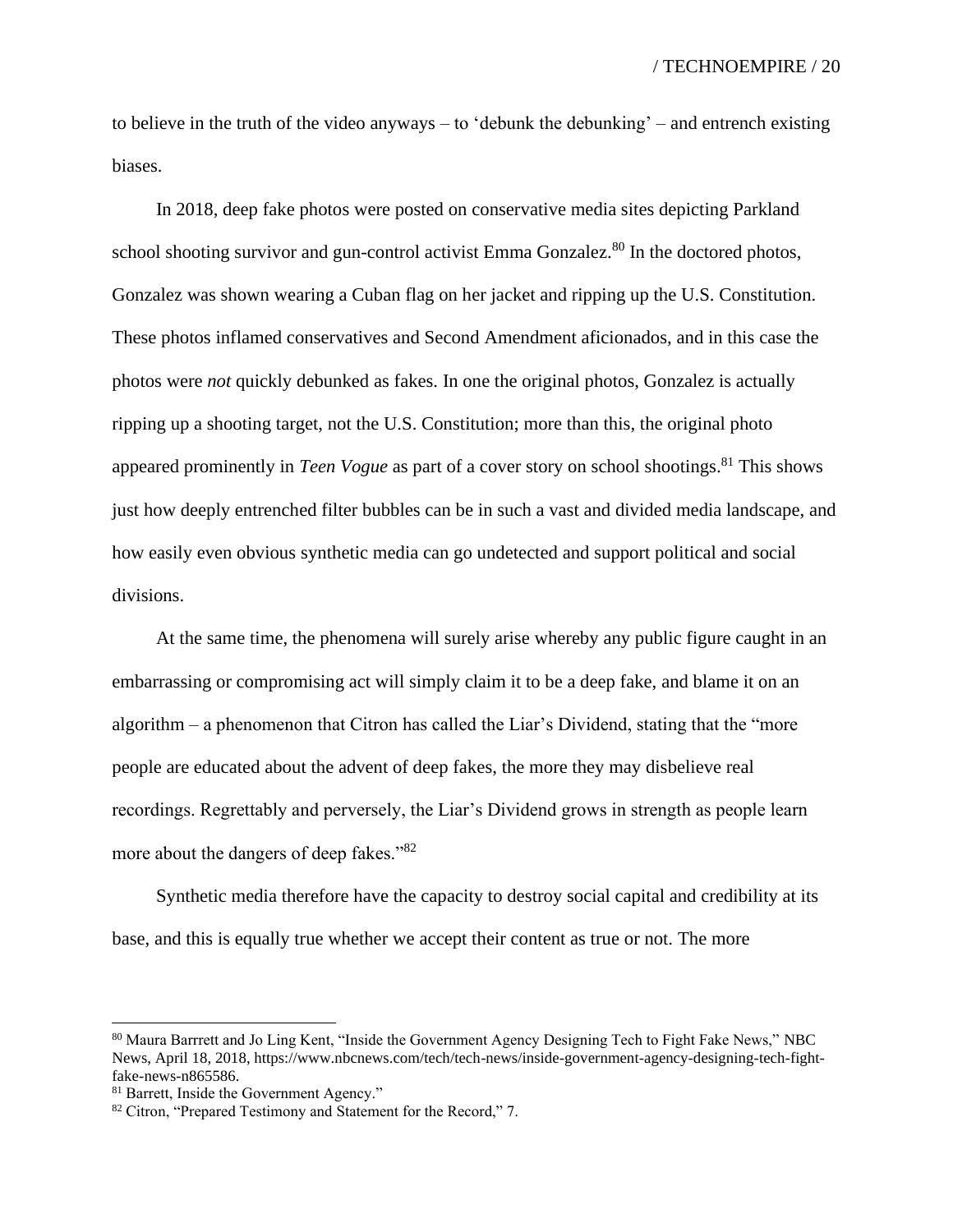fundamental problem is that we do not have any objective criteria to determine what is worthy of belief. Moreover, drawing attention to the phenomenon of synthetic media only reinforces its effects, leaving us no choice but to fall back on our preferences, prejudices, and political ideologies – exactly the opposite of what we need to reduce social discord and promote healthy civic engagement.

Shamir Alibhai is the CEO of Amber, a company that embeds a watermark in videos at the time of their creation to assist in their authentication. Alibhai believes that authenticating media in this way is a matter of deep moral principle. He states that "a postfact world could undo much of the last century's progress toward peace, stability and prosperity, driven in part by a belief in evidence-based conclusions."<sup>83</sup> Similarly, Aviv Ovadya states:

More generally, synthetic media is a challenge to our *epistemic capacity* – our ability to make sense of the world and make competent decisions. Especially concerning is the growth of *reality apathy* – where people give up on determining real from fake – and *reality sharding* – where people selectively choose what to believe, forming deeper and deeper like-minded clusters.<sup>84</sup>

This kind of 'reality apathy,' or 'reality fatigue,' is a symptom of eroding epistemic capacity and the credibility of core civic institutions – the media, politicians, public figures, academia. "Beset by a torrent of constant misinformation," he states, "people simply start to give up."<sup>85</sup>

Reality apathy may lead to a fundamental loss in the credibility of social institutions, a crisis that Ovadya has termed the 'infocalypse'<sup>86</sup> – the point at which we realize that we lack standards for truth and accuracy, and that we have no control over fast-evolving technologies.

<sup>83</sup> Parkin, "The Rise of the Deepfake and the Threat to Democracy."

<sup>84</sup> Aviv Ovadya, "Deepfake Myths: Common Misconceptions About Synthetic Media," Alliance for Securing Democracy, June 14, 2019, [https://securingdemocracy.gmfus.org/deepfake-myths-common-misconceptions-about](https://securingdemocracy.gmfus.org/deepfake-myths-common-misconceptions-about-synthetic-media/)[synthetic-media/.](https://securingdemocracy.gmfus.org/deepfake-myths-common-misconceptions-about-synthetic-media/)

<sup>85</sup> Charlie Warzel, "He Predicted the 2016 Fake News Crisis. Now He's Worried About an Information Apocalypse," *Buzzfeed News*, February 11, 2018, https://www.buzzfeednews.com/article/charliewarzel/theterrifying-future-of-fake-news#.auEWOgLKA.

<sup>86</sup> Warzel, "He Predicted the 2016 Fake News Crisis."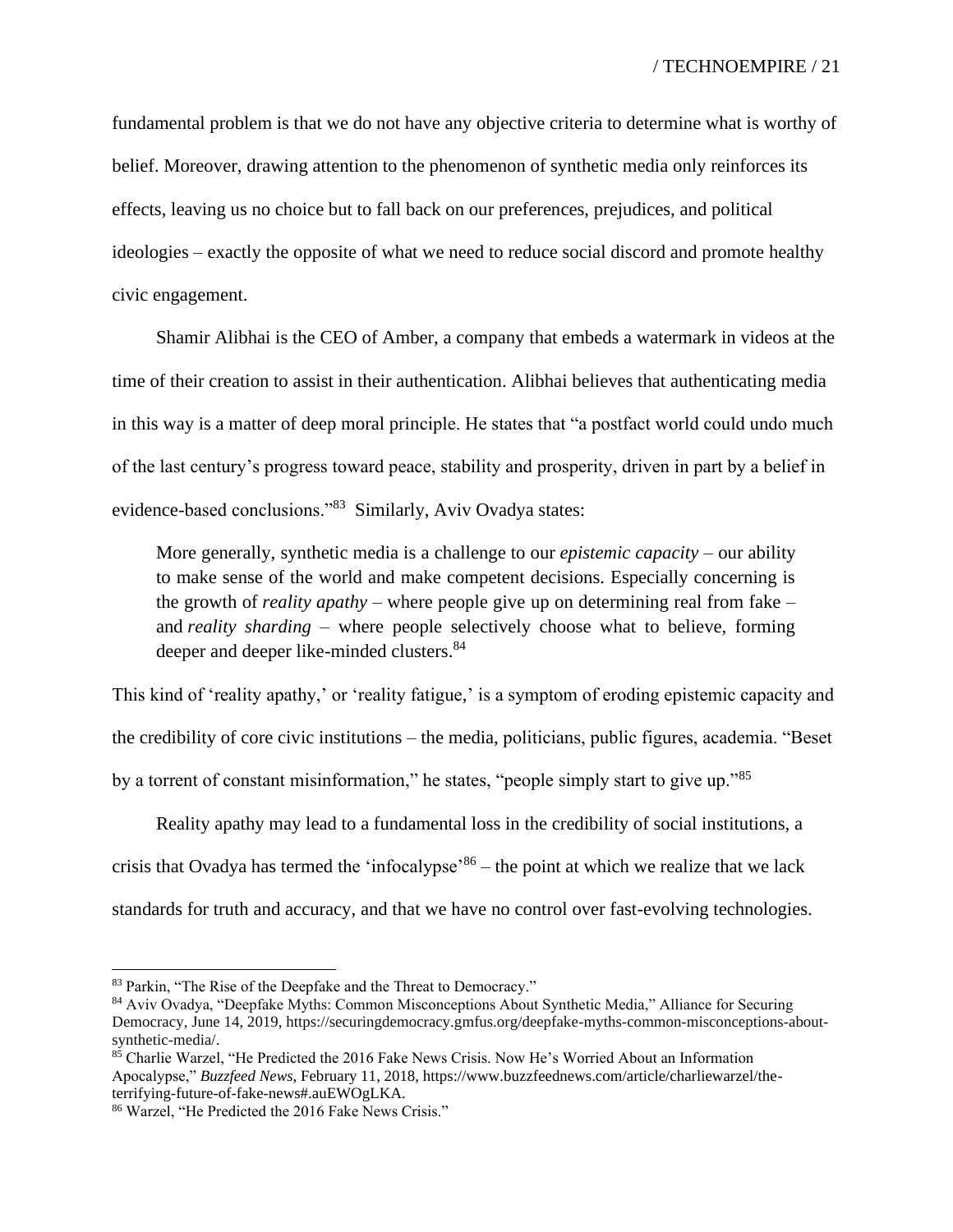Ovadya states that "the stakes are high and the possible consequences more disastrous than foreign meddling in an election – an undermining or upending of core civilizational institutions, an 'infocalypse'."<sup>87</sup>

## *4.3 The Search Engine Manipulation Effect (SEME):*

Algorithmic injustice includes a variety of inequalities and deprivations that stem from the operation of algorithms and machine-learning systems. This can include, for example, a tendency to be mis-identified by a facial recognition system because of one's race, and other biases that are inherent in machine-learning systems and the way that information is presented to them during their learning process.<sup>88</sup> Algorithmic injustices can promote bias and discrimination and can lead to differential access to goods and services. Since algorithms also control an increasing variety of security systems, they can also have an outsized impact on our privacy, on the security of our personal information, and our susceptibility to surveillance and data collection.

Moreover, many of these risks are invisible, buried as they are inside impenetrable and proprietary algorithms – the so-called 'black box' that is a fundamental characteristic of machine-learning systems. As Jonathan Zittrain states, "most machine-learning systems don't uncover causal mechanisms. They are statistical-correlation engines." <sup>89</sup> *They* can't – and so *we* can't – explain why they make the findings that they do.<sup>90</sup> As Epstein states, "Google decides which of the billions of web pages it is going to include in our search results, and it also decides

<sup>87</sup> Warzel, "He Predicted the 2016 Fake News Crisis."

<sup>88</sup> Shoshana Amielle Magnet, *When Biometrics Fail: Gender, Race, and the Technology of Identity* (Durham: Duke University Press, 2011).

<sup>89</sup> Johnathan Zittrain, "The Hidden Costs of Automated Thinking," The New Yorker, July 24, 2019, https://www.newyorker.com/tech/annals-of-technology/the-hidden-costs-of-automated-thinking.

 $90$  Johnathan Zittrain, "The Hidden Costs of Automated Thinking," The New Yorker, July 24, 2019, https://www.newyorker.com/tech/annals-of-technology/the-hidden-costs-of-automated-thinking.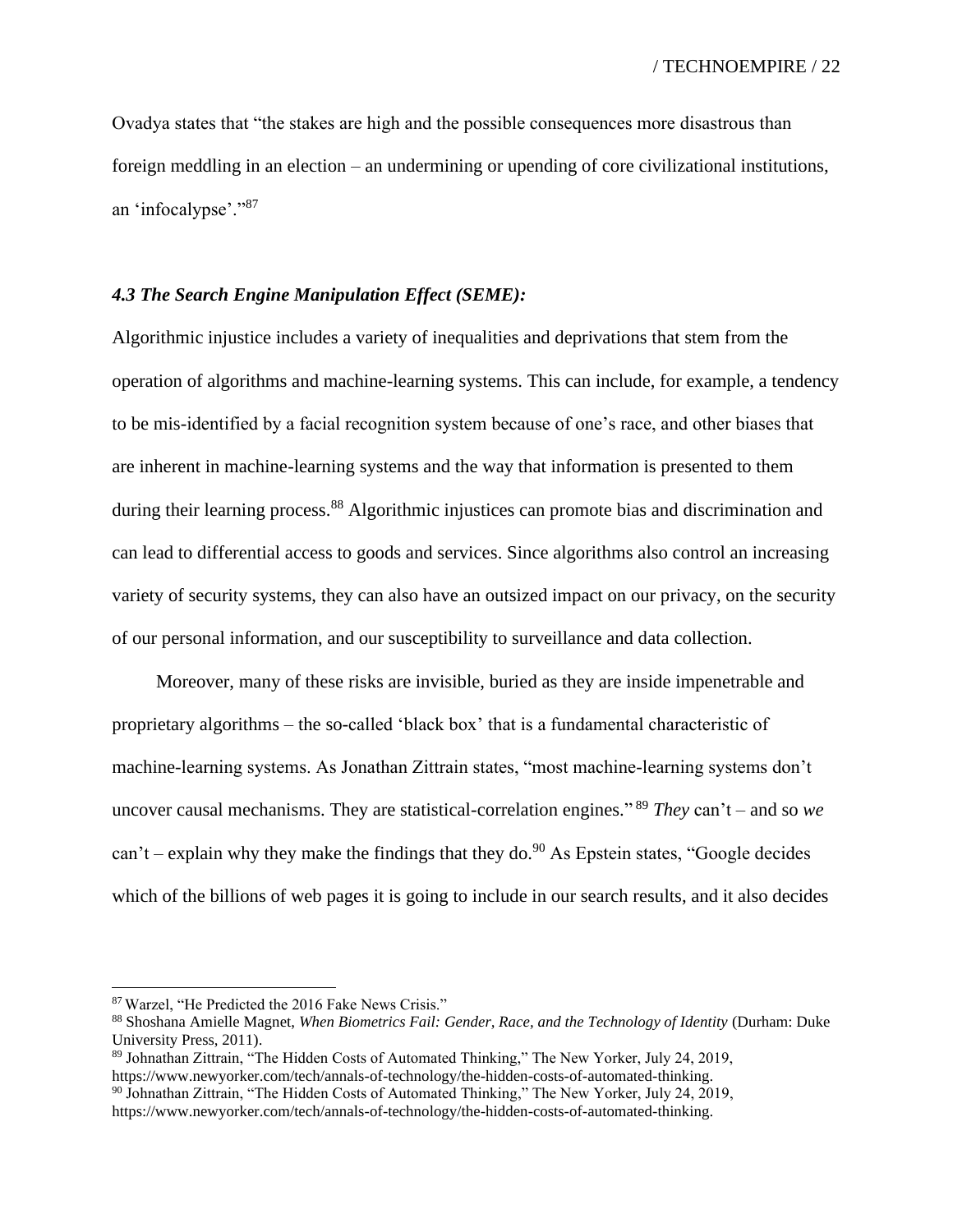how to rank them. How it decides these things is a deep, dark secret."<sup>91</sup> Since these systems are largely independent from human knowledge and control, we cannot really know how or why they are operating the way they do, and so we cannot penetrate the black box to uncover the roots of systemic biases.

All of these problems hold out significant risks for our democratic values and equality rights. In this paper, we will focus on only one form of algorithmic injustice as it poses especial risks to the democratic process. This is the search engine manipulation effect (SEME), and its ability to invisibly shape public opinion and sway election votes. The SEME refers to the strong preference that people have for the information that appears at the top of the search rankings. Not only do we click far more often on the highest-ranked results, but we find the information therein to be far more credible and persuasive, even though we have minimal knowledge of how the results are ranked.<sup>92</sup> Google, either through its search engine or through its ownership of YouTube, controls what web sites and video content billions of people around the world see, and determines the timing of their access to this information.<sup>93</sup> For Google, over 90% of all clicks are on the first page of search results – with fewer than 10% of users venturing on to the second page to find a link – and about half of all clicks are on the first- or second-ranked link alone.<sup>94</sup> We have been conditioned to think of search engine results as being algorithmic, mathematical, and objective; this has led to powerful assumptions that the results at the top of the list are inherently trustworthy and more credible than those further down.<sup>95</sup>

<sup>91</sup> Robert Epstein, "The New Mind Control," *Aeon*, February 18, 2016, https://aeon.co/essays/how-the-internet-flipselections-and-alters-our-thoughts.

 $92$  Robert Epstein and Ronald E. Robertson, "The Search Engine Manipulation Effect (SEME) and its Possible Impact on the Outcomes of Elections," PNAS 112, no. 33 (2015): E4512.

<sup>&</sup>lt;sup>93</sup> Robert Epstein, "Why Google Poses a Serious Threat to Democracy, and How to End that Threat," Testimony Before the United States Senate Judiciary Subcommittee on the Constitution, June 16, 2019, 4.

<sup>&</sup>lt;sup>94</sup> Epstein, "The Search Engine Manipulation Effect," E4512.

<sup>&</sup>lt;sup>95</sup> Epstein, "Why Google Poses a Serious Threat to Democracy," 6.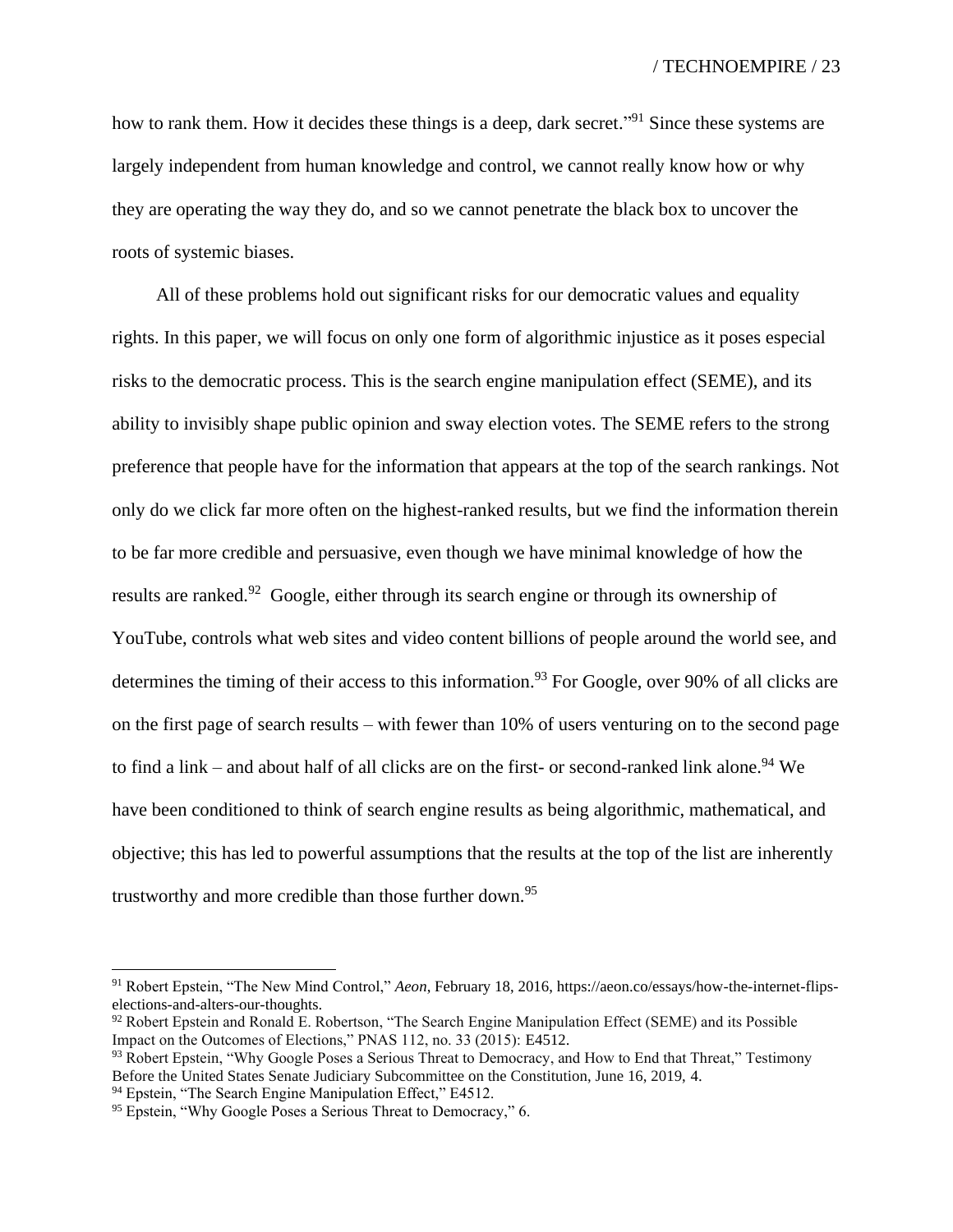SEME has been studied by Robert Epstein, Senior Research Psychologist at the American Institute for Behavioral Research and Technology.<sup>96</sup> He finds that the effect of biased search rankings on voter behavior is greater than that of traditional media sources,  $97$  and possesses an unprecedented ability to manipulate a significant portion of the world's population.<sup>98</sup> The problem is compounded by the virtual monopoly that Google has on search rankings, combined with the lack of transparency in their proprietary ranking methods serves to hide any bias or manipulation. Moreover, because Google can reach people at an unprecedented scale and at just the right time – such as during critical moments in election campaigns – this is a highly effective, and a wholly novel, form of social control.<sup>99</sup> As Epstein also points out, many elections are won by rather small margins, so even minimal manipulation can have an outsized influence on results provided it is targeted at undecided voters at just the right time, often in the days leading up to an election.<sup>100</sup>

One powerful form of election manipulation uncovered by Epstein is 'digital gerrymandering.<sup>'101</sup> This refers to the popular practice of campaigns getting people out to vote in the days leading up to an election. However, it is possible for a search engine to preferentially target these messages to supporters of only *one* campaign or candidate; because get-out-the-vote campaigns are so influential on election outcomes, even a small amount of targeted manipulation may be enough to swing a close election.<sup>102</sup>

It is also possible for a search engine to preferentially target undecided voters, and voters from particularly vulnerable groups. Using information collected from online profiles, the search

<sup>96</sup> Epstein, "Why Google Poses a Serious Threat to Democracy," 1.

<sup>&</sup>lt;sup>97</sup> Epstein, "The Search Engine Manipulation Effect," E4512.

<sup>98</sup> Epstein, "Why Google Poses a Serious Threat to Democracy," 1.

<sup>&</sup>lt;sup>99</sup> Epstein, "The Search Engine Manipulation Effect," E4513.

<sup>&</sup>lt;sup>100</sup> Epstein, "The Search Engine Manipulation Effect," E4518.

<sup>&</sup>lt;sup>101</sup> Epstein, "The Search Engine Manipulation Effect," E4518.

<sup>&</sup>lt;sup>102</sup> Epstein, "The Search Engine Manipulation Effect," E4518.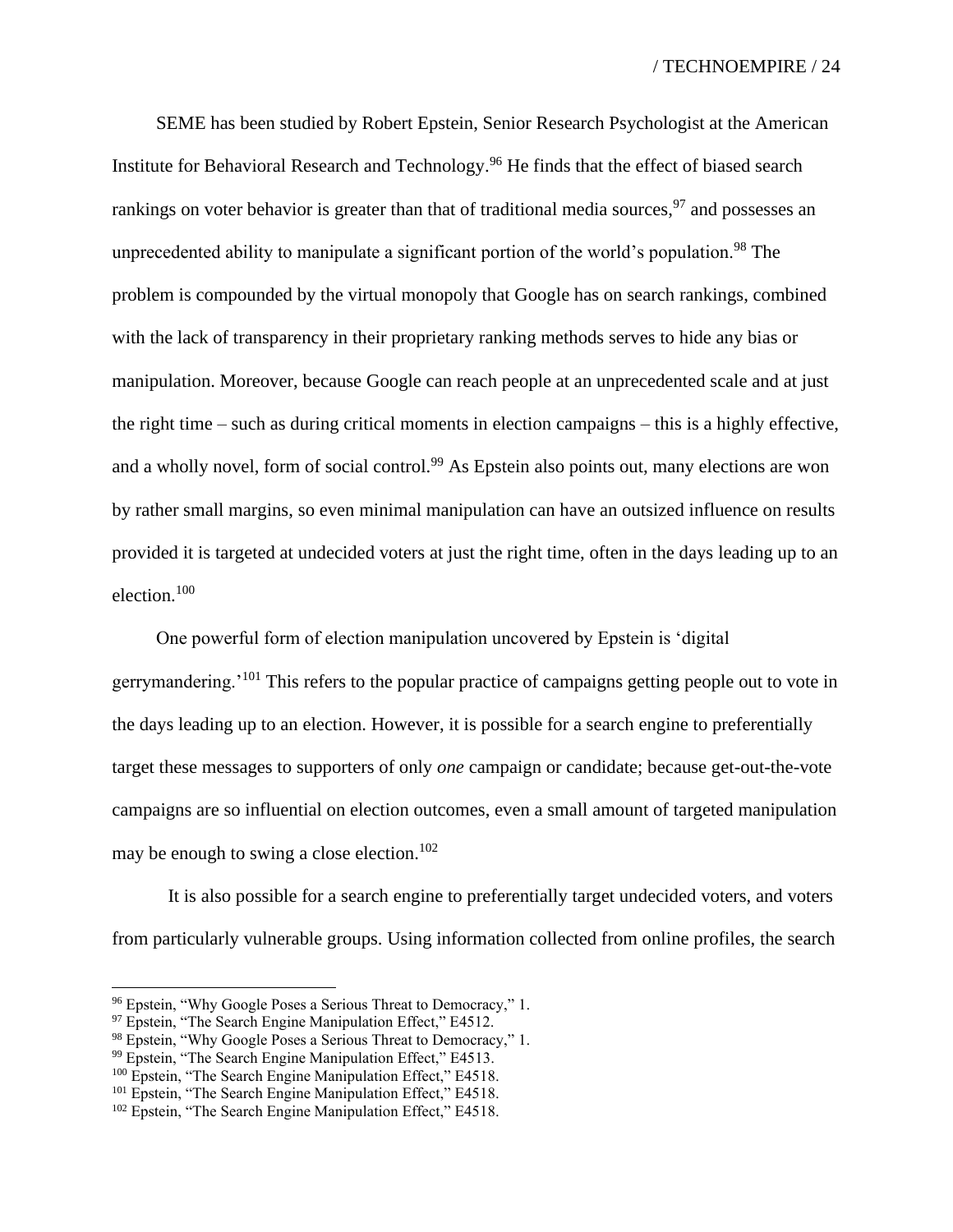engine can then target timely messages to these groups; such manipulation can be highly biased, yet undetectable by regulators.<sup>103</sup> As Epstein states, "restricting search ranking manipulations to voters who have been identified as undecided while also donating money to favored candidates would be an especially subtle, effective, and efficient way of wielding influence."<sup>104</sup> Google's autocomplete is also highly manipulative – these suggestions "can turn a 50/50 split among undecided voters into a 90/10 split," without people even being aware they are being manipulated.<sup>105</sup>

Yet another form of the SEME is referred to as the 'digital bandwagon' effect, which happens when one candidate or campaign gets pushed higher in the search engine rankings; this endows the candidate with a veneer of credibility and popularity that quickly overshadows and crowds-out other candidates and points of view.<sup>106</sup> This results in a feedback loop that continues to magnify the effect, described by Epstein as "the process by which search rankings affect voter preferences might interact synergistically with the process by which voter preferences affect search rankings, thus creating a sort of digital bandwagon effect that magnifies the potential impact of even minor search ranking manipulations."<sup>107</sup>

Not only is SEME powerful, but individuals appear to be particularly powerless to resist it – and this is true *even when people are informed that the effect is taking place and the search rankings they are viewing are biased*. As Epstein explains:

SEME is one of the most powerful forms of influence ever discovered in the behavioral sciences, and it is especially dangerous because it is invisible to people – "subliminal," in effect. It leaves people thinking they have made up their own minds, which is very much an illusion. It also leaves no paper trail for authorities to trace. Worse still, the very few people who can detect bias in search results shift even farther in the direction

<sup>103</sup> Epstein, "The Search Engine Manipulation Effect," E4519.

<sup>&</sup>lt;sup>104</sup> Epstein, "The Search Engine Manipulation Effect," E4520.

<sup>&</sup>lt;sup>105</sup> Epstein, "Why Google Poses a Serious Threat to Democracy," 3.

<sup>&</sup>lt;sup>106</sup> Epstein, "The Search Engine Manipulation Effect," E4519.

<sup>&</sup>lt;sup>107</sup> Epstein, "The Search Engine Manipulation Effect," E4520.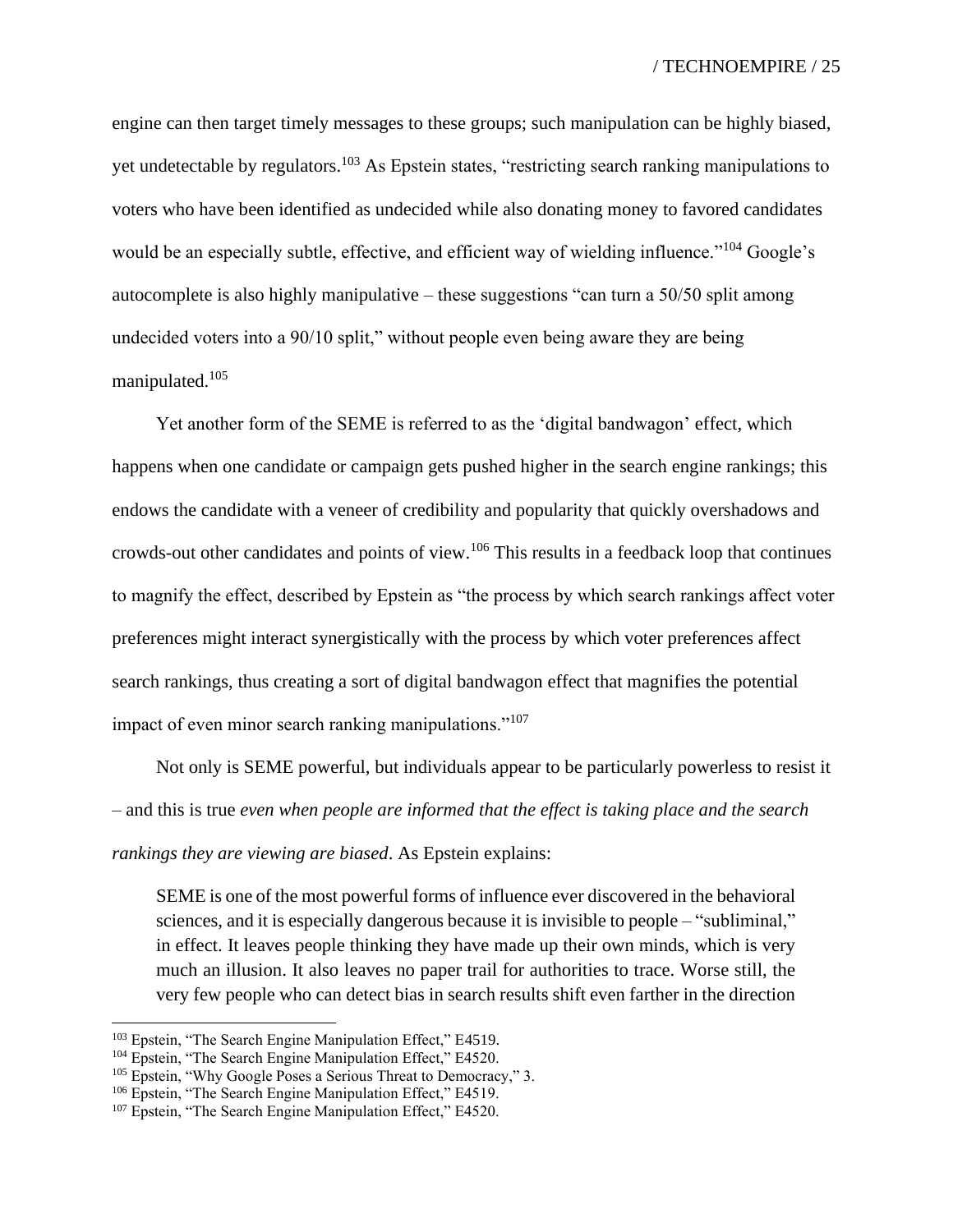of the bias, so merely being able to see the bias doesn't protect you from it. Bottom line: biased search results can easily produce shifts in the opinions and voting preference of undecided voters by 20 percent or more – up to 80 percent in some demographic groups.<sup>108</sup>

Action against the SEME therefore must be calibrated to deal with its psychological effects,

otherwise the measures taken will not work, or may even exacerbate the effect.

Epstein states that Google's control over information through search-engine rankings will

continue to influence election results around the world:

Robertson and I calculated that Google now has the power to flip upwards of *25 per cent of the national elections in the world* with no one knowing this is occurring. In fact, we estimate that, with or without deliberate planning on the part of company executives, Google's search rankings have been impacting elections for years, with growing impact each year. And because search rankings are ephemeral, they leave no paper trail, which gives the company complete deniability.<sup>109</sup>

Unchecked, then, search engine manipulation can impact democracy at its foundations – even if

one's preferred party, position, or candidate prevails<sup>110</sup>  $-$  because it makes election results a

consequence of manipulation by powerful actors and not the freely-expressed choices of voters.

In fact, there is evidence that search-engine manipulations are already affecting people's choices,

purchasing behaviours, habits, beliefs, and voting preferences worldwide, without a good deal of

conscious awareness or reflection that this is occurring.<sup>111</sup>

## **5. Regulating Technological Threats to Civil Society**

### *5.1 Introduction: Towards a New Regulatory Framework:*

We have yet to devise effective methods to hold platforms accountable for computational

<sup>&</sup>lt;sup>108</sup> Epstein, "Why Google Poses a Serious Threat to Democracy," 2.

<sup>&</sup>lt;sup>109</sup> Epstein, "The New Mind Control."

<sup>110</sup> Epstein, "Why Google Poses a Serious Threat to Democracy," 4.

<sup>&</sup>lt;sup>111</sup> Epstein, "The New Mind Control."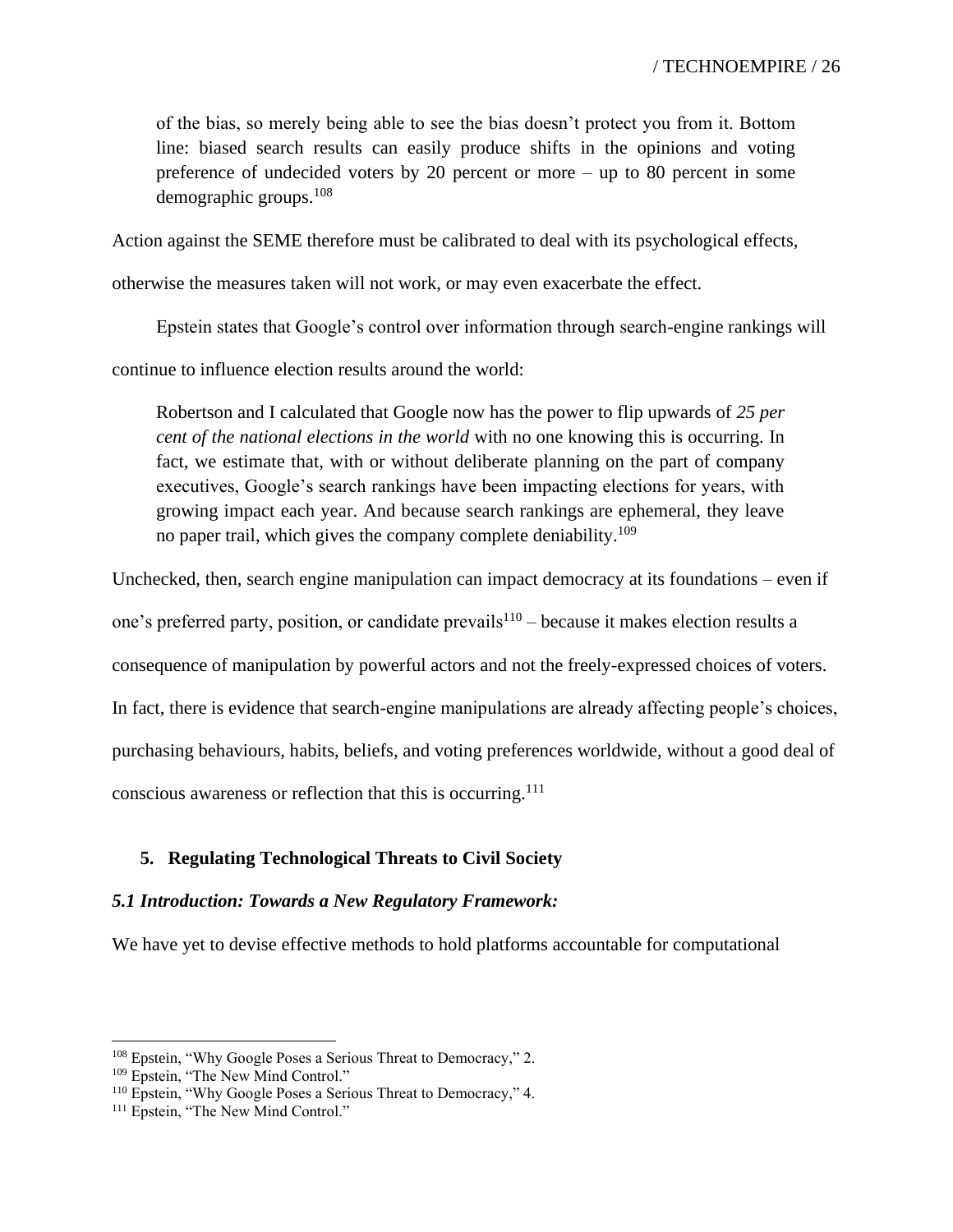propaganda, or address algorithmic transparency.<sup>112</sup> Empowering states to control companies, and limit the user-generated content they post, is not necessarily an effective response. The danger exists that empowering the state to control platform companies will only increase the state's power to wield computational propaganda as a tool of economic, political, and foreign policy.<sup>113</sup> Regulatory solutions need to empower users – not organizations, companies, or states.<sup>114</sup>

To date, platform companies have responded to criticisms over the spread of misinformation by exerting more control over content on their platforms. Several platforms have introduced tools, for example, to control content, to filter news, to moderate user participation, and have put in place more and more mechanisms to demonetize or remove outright content that violates – what are often vague and opaque – terms of use. As Moore states:

[T]his type of collaboration, of democratic states working closely with corporations that have such detailed knowledge of the minutiae of our political and social lives, raises a rather frightening prospect that neither George Orwell or Aldous Huxley fully imagined. A world in which governments have access to all our digital information and communication, and therefore almost complete knowledge of who we are, who we communicate with, and how we engage with politics – not only via their own systems but via those run by the information intermediaries. In addition to which, by outsourcing its means of surveillance and control there are few democratic mechanisms of transparency or accountability, with many citizens blithely unaware it is even happening[.] $^{115}$ 

If powerful interest assume control over platform companies and their content, whether this be governmental or corporate power, this has the potential to lead only to "the obscene power to

<sup>112</sup> Samantha Bradshaw, Lisa-Marie Neudert, and Philip N. Howard, "Government Responses to the Malicious Use of Social Media" Report, NATO Stratcom COE, Oxford Internet Institute, November 2018,

[https://comprop.oii.ox.ac.uk/wp-content/uploads/sites/93/2019/01/Nato-Report.pdf,](https://comprop.oii.ox.ac.uk/wp-content/uploads/sites/93/2019/01/Nato-Report.pdf) 12.

<sup>113</sup> Woolley, "Introduction: Computational Propaganda Worldwide," 14.

<sup>114</sup> European Commission, "A Multi-Dimensional Approach to Disinformation," 25.

<sup>&</sup>lt;sup>115</sup> Moore, "Tech Giants and Civic Power," 55.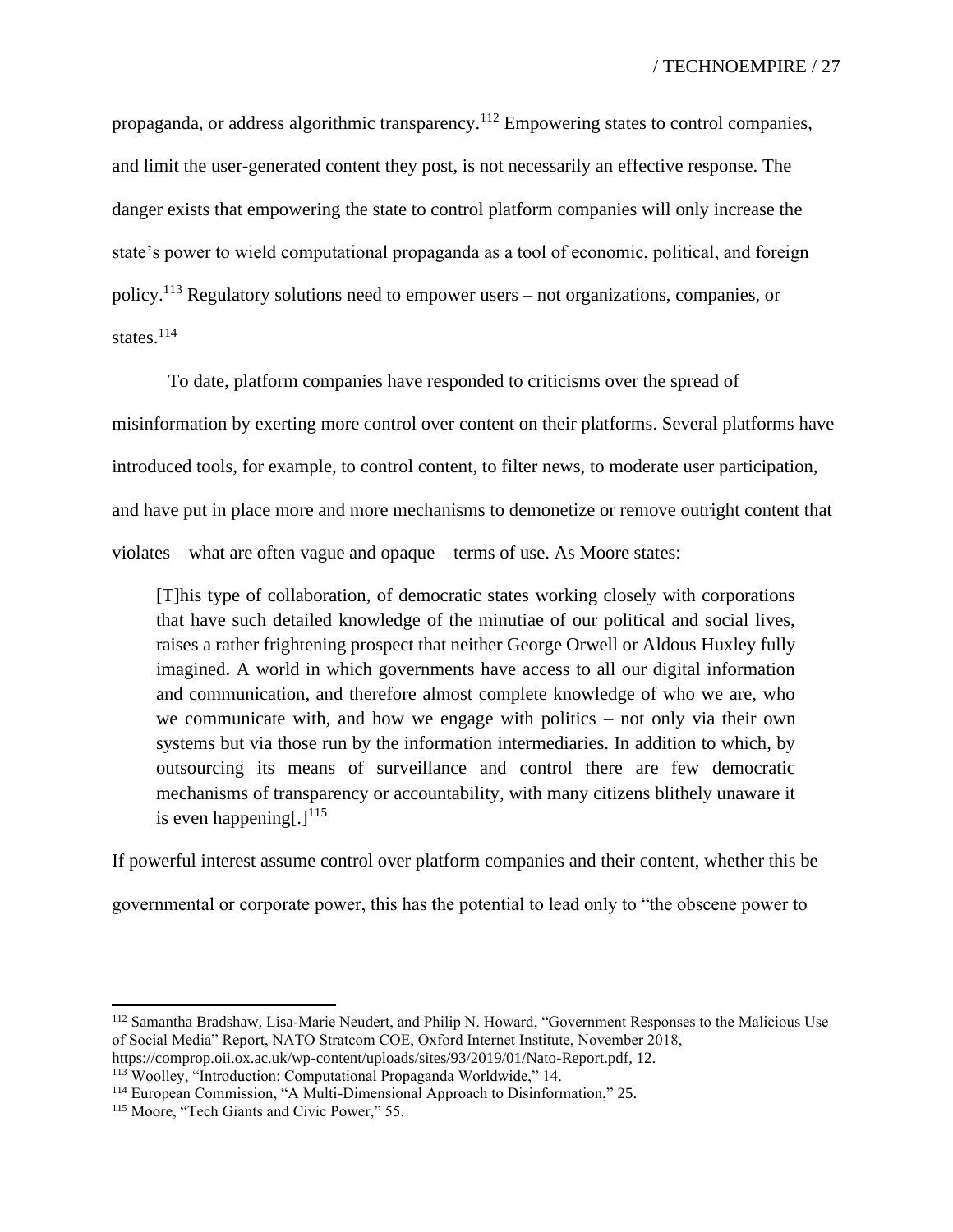decide what information humanity can see and how that information should be ordered."<sup>116</sup>

Platform companies are already able to wield power over content in ways that contradict their users' interests. Twitter, for example has allowed mainstream news producers to publish disturbing yet newsworthy footage, while it has banned ordinary users who wish to publish similar material.<sup>117</sup> Platform companies have also shown great deference to local laws, even illiberal laws that suppress speech. Twitter filters content by country, and abides by local laws restricting free speech. $^{118}$ 

Since the 2016 U.S. election, over 40 countries around the world have passed or proposed new laws to deal with "fake news, social media abuse, and election interference."<sup>119</sup> Many of these laws empower tech companies to control content, and thereby also empower governments to suppress free speech and consolidate their own authoritarianism. The same is true for regulatory measures that seek to criminalize disinformation.<sup>120</sup> Several countries have now criminalized even the sharing of content vaguely termed "disinformation," including several authoritarian countries with poor human rights records and a lack of due process; these include Iran, Kuwait, Egypt, Indonesia, Malaysia, Russia, Saudi Arabia, and Tanzania.<sup>121</sup> Other countries have expanded their definitions of illegal content, and passed laws to strengthen their control over the media.<sup>122</sup>

At the same time, allowing platform companies to govern themselves runs the risk that

<sup>116</sup> Robert Epstein, "To Break Google's Monopoly on Search, Make its Index Public," *Bloomberg Businessweek*, July 15, 2019, [https://www.bloomberg.com/news/articles/2019-07-15/to-break-google-s-monopoly-on-search-make](https://www.bloomberg.com/news/articles/2019-07-15/to-break-google-s-monopoly-on-search-make-its-index-public)[its-index-public.](https://www.bloomberg.com/news/articles/2019-07-15/to-break-google-s-monopoly-on-search-make-its-index-public)

<sup>117</sup> James Ball, "Twitter: From Free Speech Champion to Selective Censor," *The Guardian*, August 21, 2014, [https://www.theguardian.com/technology/2014/aug/21/twitter-free-speech-champion-selective-censor.](https://www.theguardian.com/technology/2014/aug/21/twitter-free-speech-champion-selective-censor)

<sup>118</sup> Dave Neal, "Twitter to Filter Content Geographically," *The Inquirer*, January 27, 2012,

https://www.theinquirer.net/inquirer/news/2141809/twitter-filter-content-geographically.

<sup>&</sup>lt;sup>119</sup> Bradshaw, "Government Responses to the Malicious Use of Social Media" 4.

<sup>&</sup>lt;sup>120</sup> Bradshaw, "Government Responses to the Malicious Use of Social Media," 4.

<sup>&</sup>lt;sup>121</sup> Bradshaw, "Government Responses to the Malicious Use of Social Media," 8.

<sup>122</sup> Bradshaw, "Government Responses to the Malicious Use of Social Media," 8-9.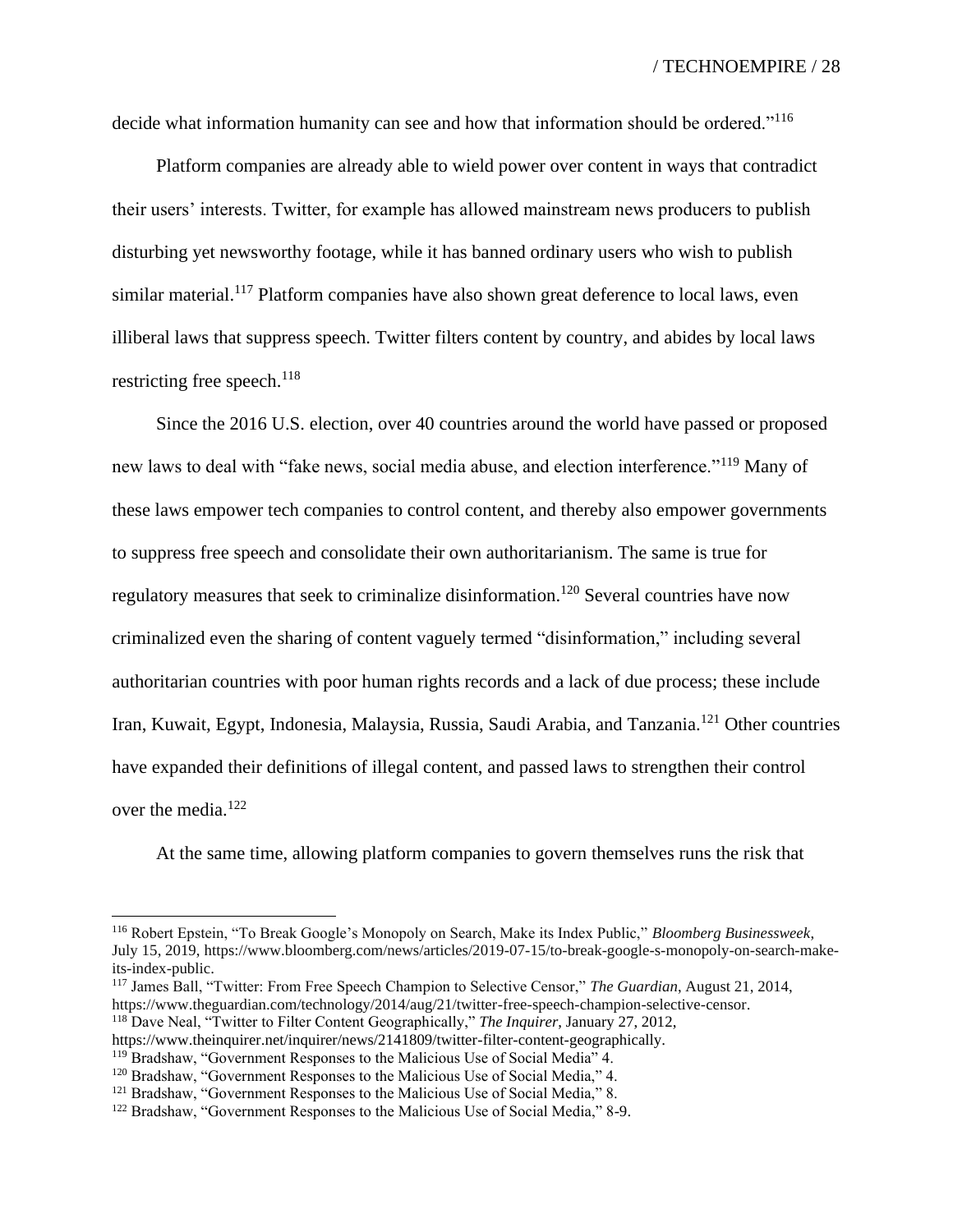they will simply introduce initiatives that impair public regulatory responses. As Gorwa states, "since 2016, platform companies have implemented multiple changes in response to public concern. These initiatives, which range from new advertising tools to changes as to how they interact with political campaigns, seem designed to head off possible avenues of regulation while also effectively maintaining the highly-profitable status quo. $"^{123}$ 

Self-governance measures undertaken by companies may not be transparent, accessible, or fair to users. Klein states that criticisms of fake news have led many advertising companies to update their policies "to deny services to fake news publishers."<sup>124</sup> In this way, accounts or revenue can be terminated with little warning or justification. This is already leading to a backlash. There may be lawsuits by those who are de-platformed and de-monetized, thereby forcing companies to go back and specify clear and justifiable criteria in their contractual terms.

As we argue above in the discussion of Microsoft and Backpage, we need not choose between the freedom of companies to distribute content on the one hand, and the power of states to regulate and suppress this content on the other. To do so only feeds back into the clash of empires. As Neudert states, "the debate on computational propaganda itself has become a highly politicized proxy war."<sup>125</sup> The European Commission states in its recent report on combatting disinformation, "[a]ny form of censorship either public or private should clearly be avoided."<sup>126</sup>

We can and should choose regulatory options that respect fundamental rights. Accordingly, neither governments nor platform companies should be allowed to interfere with editorial content.<sup>127</sup> Instead, we can implement methods of governance that increase resilience to

<sup>123</sup> Robert Gorwa, "What is Platform Governance?" *Information, Communication & Society* 22, no. 6 (2019: 862.

<sup>&</sup>lt;sup>124</sup> Klein, "Fake News: A Legal Perspective," 10.

<sup>&</sup>lt;sup>125</sup> Neudert, "Germany: A Cautionary Tale," 179.

<sup>&</sup>lt;sup>126</sup> European Commission, "A Multi-Dimensional Approach to Disinformation," 5.

<sup>&</sup>lt;sup>127</sup> European Commission, "A Multi-Dimensional Approach to Disinformation," 30.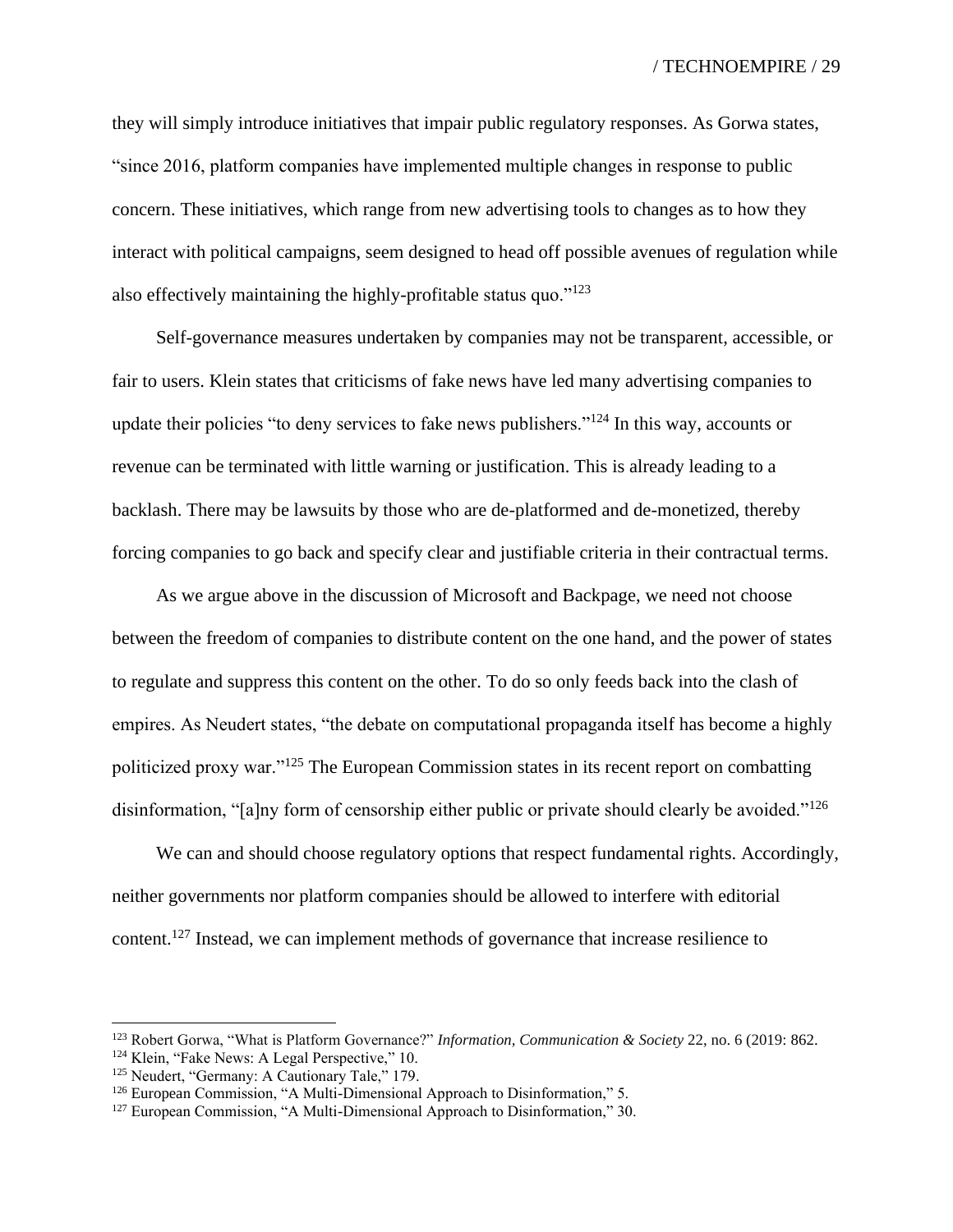disinformation,<sup>128</sup> and enhance transparency and accountability for the sources of information, its funding, and its credibility and reliability.<sup>129</sup> The human and civil rights laws that are already in place provide the basic legal and ethical framework for the future of platform governance, emphasizing the values of fairness, accountability, transparency, ethics. This is what shifts power and legal rights back to technology users, as both consumers and citizens.<sup>130</sup>

In the following section, we propose three organizing principles that can be used to direct regulatory responses to computational propaganda: 1) there should be informational transparency, including for algorithms and information flows; 2) power should be decentralized, and greater user control should be promoted; and 3) there should be a focus on efforts to improve media literacy, fact-checking and credibility. These principles are all linked, and together we propose that they are better able to deal with some of the specific harms of computational propaganda while also promoting democratic values, human rights, and civic engagement.

#### *5.2 Transparency:*

Transparency is a key principle in regulating platform companies and the spread of computational propaganda. Transparency is about enabling users to easily access relevant information, so that they can make their own determinations about the quality of the content, its credibility, and any sources of bias. Transparency also means algorithmic transparency, so that users can get information on how and why they are receiving certain material, or why information has been presented or recommended to them.<sup>131</sup> This also includes transparency over when bots or other technological means are being used to artificially inflate the apparent

<sup>&</sup>lt;sup>128</sup> European Commission, "A Multi-Dimensional Approach to Disinformation," 5.

<sup>&</sup>lt;sup>129</sup> European Commission, "A Multi-Dimensional Approach to Disinformation," 14.

<sup>&</sup>lt;sup>130</sup> Gorwa, "What is Platform Governance," 865.

<sup>131</sup> European Commission, "A Multi-Dimensional Approach to Disinformation," 24.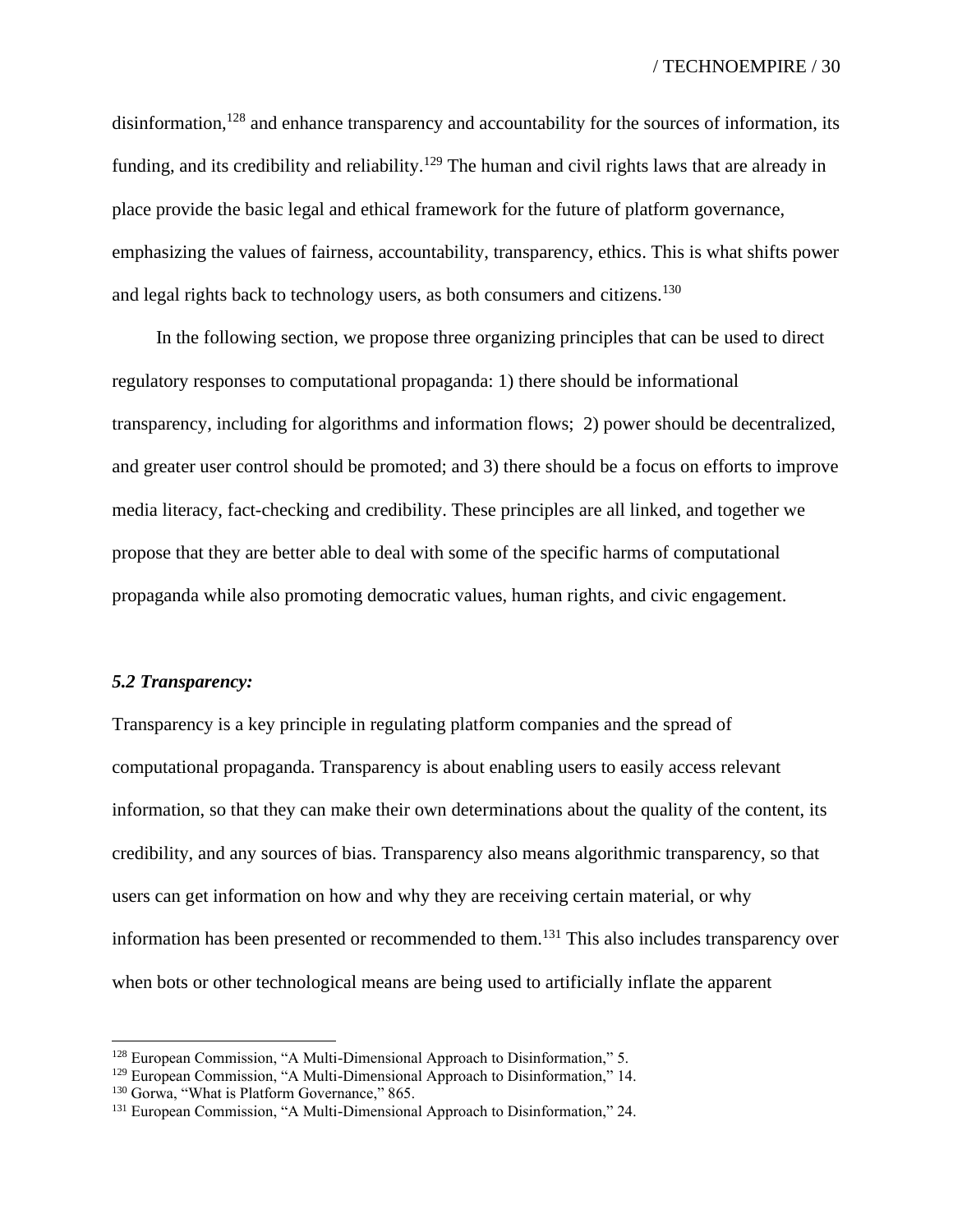popularity of a piece of information.<sup>132</sup> Focusing on transparency is a superior method of regulation than content controls, as it promotes the flow of relevant information, avoids censorship, and empowers users.

One example of regulation through transparency is the effort to inform users about the sources of funding for political advertising, and foreign funding of domestic political campaigns.<sup>133</sup> As Bradshaw states, "Some government initiatives focus on monitoring the information ecosystem and providing users with portals to report misinformation. At a regional level, The East StratCom Task Force provides monitoring, training, and capacity building for disinformation campaigns that affect European Union institutions and member state governments."<sup>134</sup> Italy, too, has begun a national monitoring initiative, and has "established a monitoring portal citizen can use to report instances of fake news for investigation in the run up to the next election."<sup>135</sup>

Another example of promoting transparency is alerting users to biases in search engine results, which has been shown to suppress the effects of the search-engine manipulation effect. It has been shown that about 8% of users will detect bias in search engine results without any warnings, but that about 25% of users will detect bias with a warning; this has been shown to be fairly consistent across experiments.<sup>136</sup>

Promoting transparency also involves opening up some of the impenetrable and proprietary algorithms and methods of data analyses that companies have to date kept hidden. As The European Commission states in its recent Report on disinformation:

Transparency of algorithms is also needed for integrity of elections and this cannot be

<sup>132</sup> European Commission, "A Multi-Dimensional Approach to Disinformation," 23.

<sup>&</sup>lt;sup>133</sup> Bradshaw, "Government Responses to the Malicious Use of Social Media," 7.

<sup>&</sup>lt;sup>134</sup> Bradshaw, "Government Responses to the Malicious Use of Social Media," 10.

<sup>&</sup>lt;sup>135</sup> Bradshaw, "Government Responses to the Malicious Use of Social Media," 11.

<sup>136</sup> Epstein, "Suppressing the Search Engine Manipulation Effect," 12.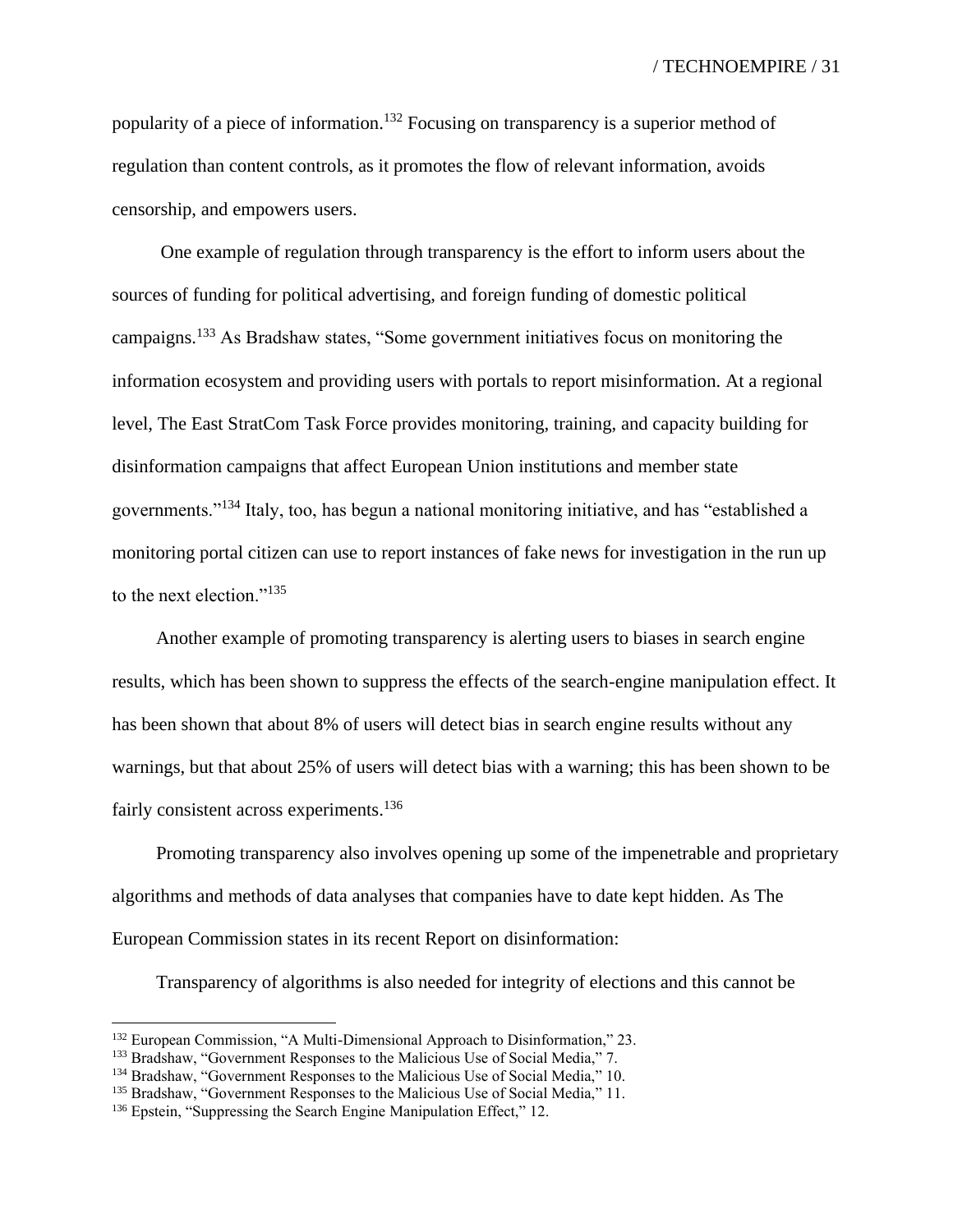conducted without data checking. This could be done by requiring platforms to use open application programming interface, that does not reveal the algorithm but its results. This would allow third parties to build software for data checking to monitor effects. Twitter, for instance, is making its open API available to many organizations and small research groups.<sup>137</sup>

In this way, transparency is closely linked to the next regulatory domain, which consists of methods that decentralize information and information control, and that put more power into the hands of users.

## *5.3 Decentralization & User Control:*

One of the most important principles in a framework for regulating platform companies is to decentralize control out of the hands of large players – the companies themselves, the governments who have the power to regulate them, and even influential organizations and NGOs – and into the hands of end users. User control includes control over algorithms, recommendations and filtering, as well as over generating and accessing content, and

information about potential biases about content.

The European Commission has put forth a number of proposals to increase user control:

This may include the development of built-in tools/plug-ins and applications for browsers and smartphones, to empower users to better control access to digital information. In particular, platforms should consider ways to encourage users' control over the selection of the content to be displayed as results of a search and/or in news feeds. Such system should give to the user the opportunity to have content displayed according to quality signals. Moreover, content recommendation systems that expose different sources and different viewpoints around trending topics should be made available to users in online platforms.<sup>138</sup>

It can be seen that many of these controls are linked to measures of transparency we discussed in

<sup>&</sup>lt;sup>137</sup> European Commission, "A Multi-Dimensional Approach to Disinformation," 24.

<sup>138</sup> European Commission, "A Multi-Dimensional Approach to Disinformation," 28.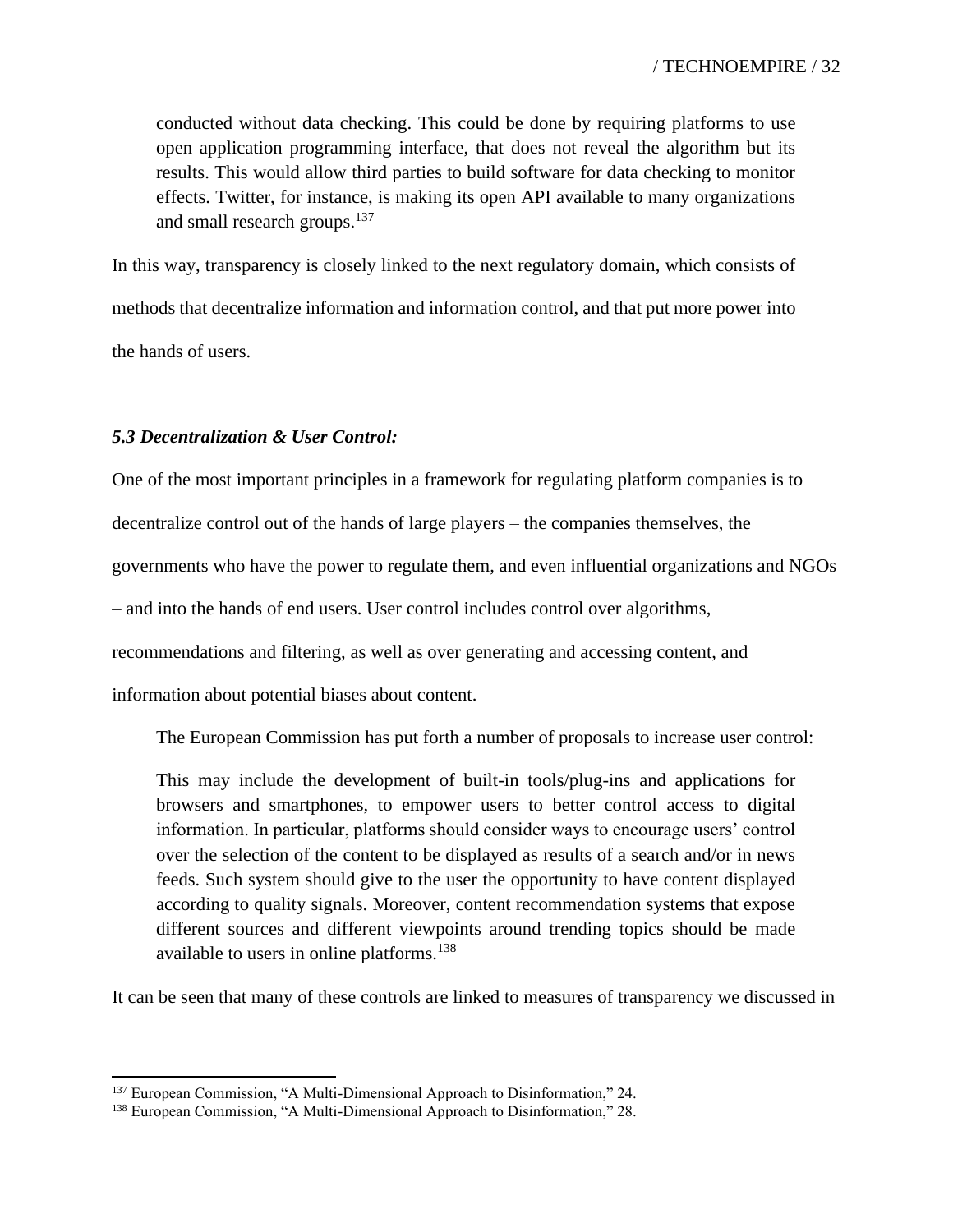the section above, showing how closely linked these domains are, and how beneficial changes in one domain can support and reinforce benefits in the other.

Co-governance, or shared governance, is another option that has been proposed. Gorwa recommends a co-governance model, which involves cooperation between technology companies and third-party organizations whose responsibility is to improve ethics and accountability:

Civil society organizations, for example, have advocated for some kind of organization that could perform multiple functions ranging from investigating user complaints to creating ethical frameworks for platform companies, perhaps modelled after international press councils which set codes of conduct and standards for news organizations.<sup>139</sup>

One of the advantages of co-governance is that it can shift power to control content away from companies and towards civil society organizations. Such organizations may be given the power to identify and label content, to provide information about possible sources of bias, partisan funding, and credibility concerns. Independent third-party organizations might even be employed to assess complaints against platform providers.<sup>140</sup> The downsides of co-governance are that it empowers organizations over individuals and end-users. Although co-governance can be beneficial in some instances – such as promoting infrastructure for fact-checking, contentassessment, and complaints mechanisms – it might also work against individual interests. One such organization, NewsGuard, was being employed to assess the credibility of new sources but instead has its own biases and partisan sources of funding exposed by those same news organizations.<sup>141</sup> This shows the dangers of empowering third-party organizations, since their

<sup>&</sup>lt;sup>139</sup> Gorwa, "What is Platform Governance," 864.

<sup>&</sup>lt;sup>140</sup> Gorwa, "What is Platform Governance," 864-5.

<sup>141</sup> Whitney Webb, "How a NeoCon-Backed 'Fact-Checker' Plans to Wage War on Independent Media," Mint News, January 9, 2019, https://www.mintpressnews.com/newsguardneocon-backed-fact-checker-plans-to-wagewar-on-independent-media/253687/.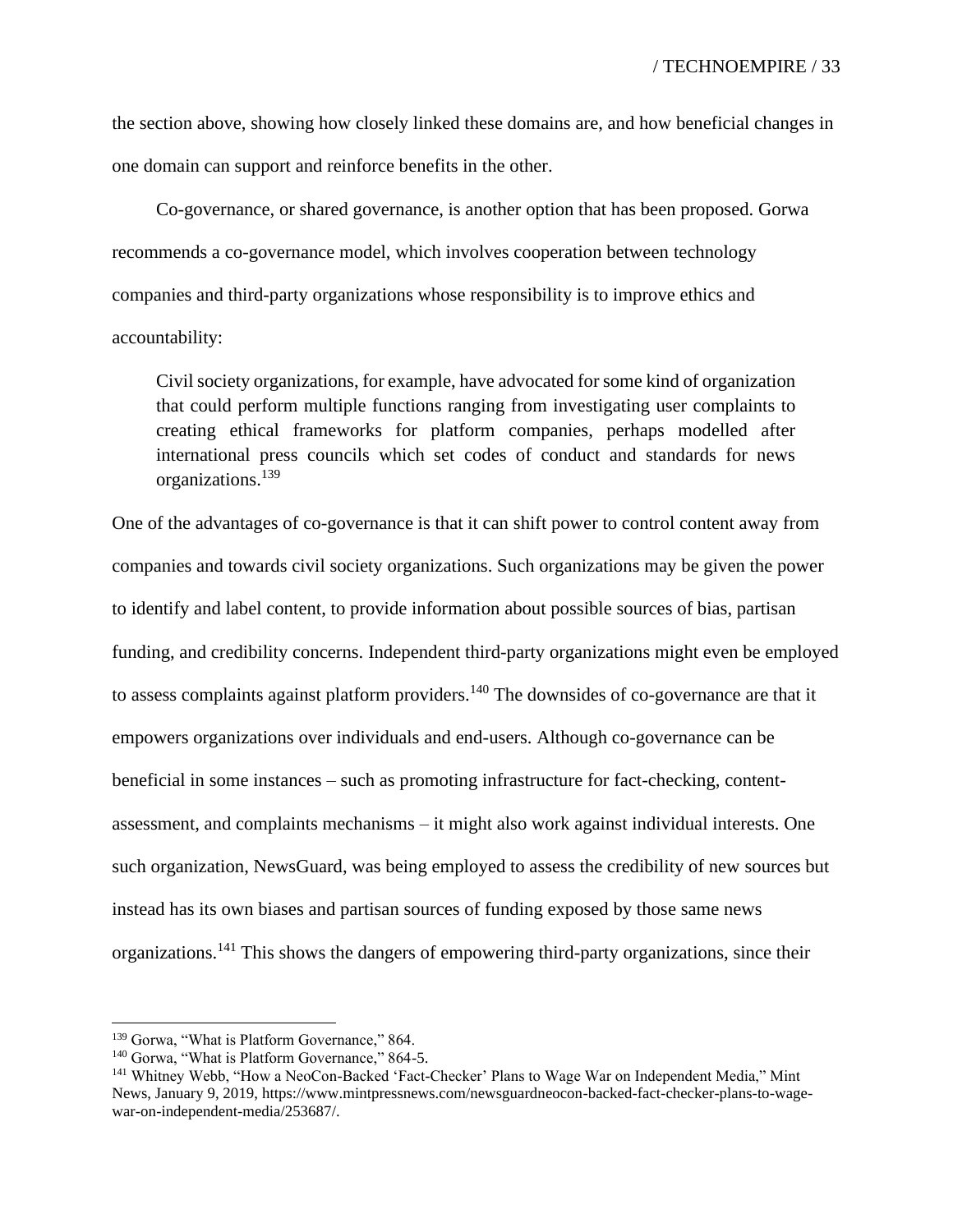own transparency, credibility, and biases, can be very difficult to assess.

Another, more radical, method of promoting decentralization and user control is to declare search engine indexes, certain databases, and even some algorithms to be part of the public commons. Epstein, for example, has proposed the break-up of Google's monopoly by declaring its search index to be a public commons. He states that we should declare:

Google's massive search index – the database the company uses to generate search results – to be a public commons, accessible by all, just as a 1956 consent decree forced AT&T to share all its patents. There is precedent in both law and in Google's own business practices to justify taking this step. $142$ 

Google may have gathered the content, and developed ways to index and search it, but that content was generated by users, and they should have control over how it is used.<sup>143</sup>

Search indices like Google's could be shared with third parties through an application programming interface, or API, much as Google already does with Startpage, a Dutch company.<sup>144</sup> Moving control over at least some digital functions into the public sphere is a more effective way to promote competition among search indices than are anti-trust actions, such as those taken against Microsoft. This could serve to break-up the search engine market and promote competition. As Epstein states:

Declaring Google's index a commons will quickly give rise to thousands of search platforms like Google.com, each competing with Google, each providing excellent search results, each serving niche audiences, large and small, exactly like newspapers and television networks and websites do now. Search will become competitive, as it was during its early years, and democracy will be protected from Google's secretive machinations.<sup>145</sup>

As with all competition, this could promote real alternatives to Google, as it would create

<sup>&</sup>lt;sup>142</sup> Epstein, "Why Google Poses a Serious Threat to Democracy," 5.

<sup>&</sup>lt;sup>143</sup> Epstein, "To Break Google's Monopoly on Search."

<sup>&</sup>lt;sup>144</sup> Epstein, "To Break Google's Monopoly on Search."

<sup>&</sup>lt;sup>145</sup> Epstein, "Why Google Poses a Serious Threat to Democracy," 5.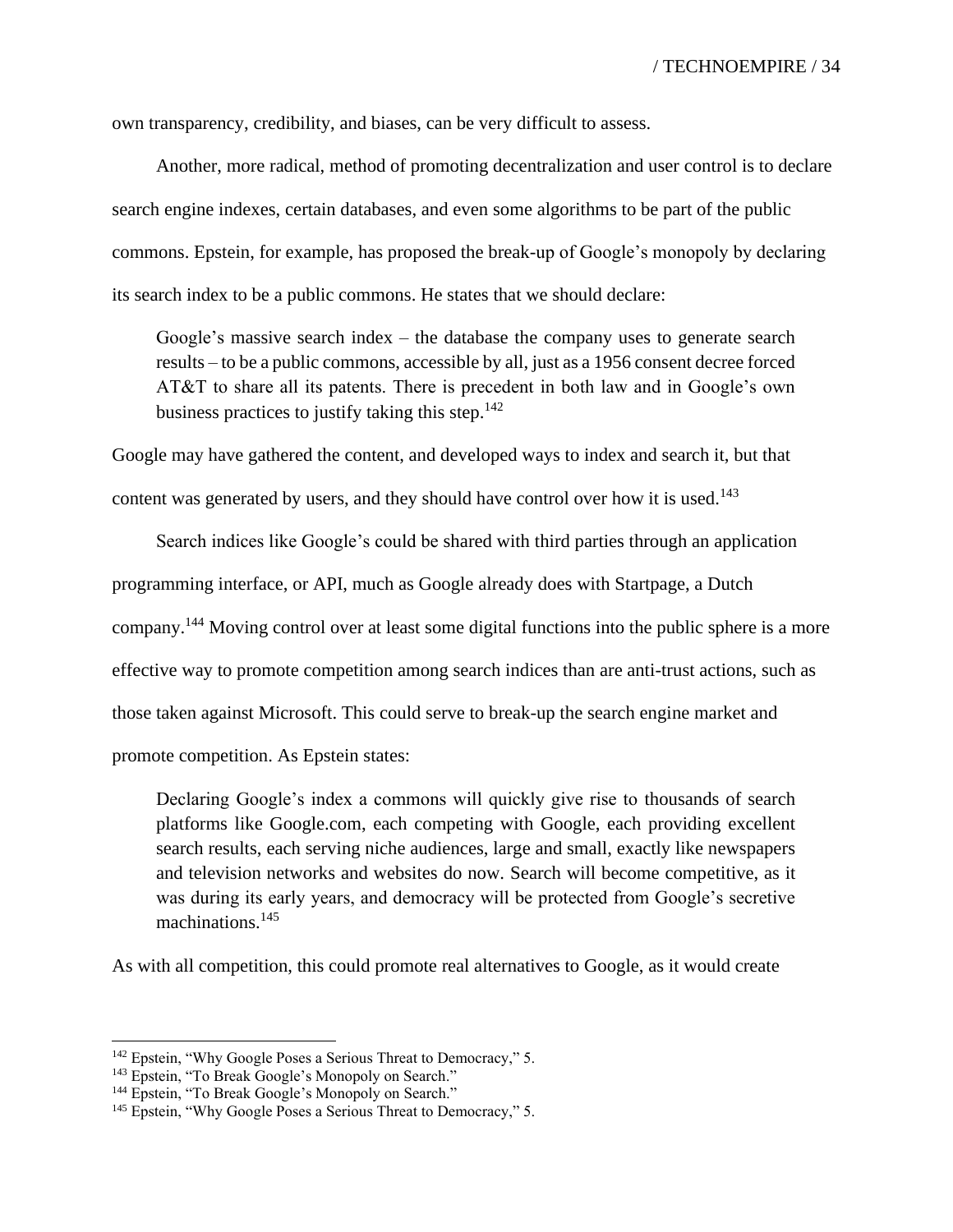/ TECHNOEMPIRE / 35

"thousands of search platforms, each with its special focus and emphasis, each drawing on different subsets of information from Google's ever-expanding index, and each using different rules to decide how to organize the search results they display."<sup>146</sup>

Search engines open to the public via an API can thereby give users control over their search preferences, and this promotes competition as well as user satisfaction. Startpage doesn't track users' online activities, and so does not give personalized results like Google does, but it better maintains users' privacy.<sup>147</sup> With competition, Google may have to service its customer's interests, and even reign in some of its unpopular forms of surveillance.<sup>148</sup> This is one reason why search engines like Google may wish to adopt these methods, before they lose more search traffic to privacy and security-conscious sites, such as Duck-Duck-Go. Epstein argues that it may even be in Google's best interests to devolve some control into the commons, as it would avoid the more damaging scenario of having its assets seized, fined, or frozen by a government.<sup>149</sup>

Devolving some of the assets of technology companies into the commons is a regulatory option in Europe. Under European competition law, and its 'essential facility doctrine,' a dominant firm may be required to share its assets if the asset is essential or indispensable for others to compete effectively in the marketplace, and if refusing this access "would eliminate effective competition on that market and thus cause consumer harm."<sup>150</sup> There is also some precedent for this, as the European Commission has previously held that "Google has abused its market dominance as a search engine by giving an illegal advantage to another Google product,

<sup>150</sup> European Parliament, "Parliamentary Questions: Answer Given by Ms. Vestager on Behalf of the European Commission," Question Reference E-000408/2019, May 2, 2019,

http://www.europarl.europa.eu/doceo/document/E-8-2019-000408-ASW\_EN.html.

<sup>&</sup>lt;sup>146</sup> Epstein, "To Break Google's Monopoly on Search."

<sup>&</sup>lt;sup>147</sup> Epstein, "To Break Google's Monopoly on Search."

<sup>148</sup> Nathan Newman, "Why Google's Spying on User Data is Worse than the NSA's," *Huffington Post*, November 20, 2015, https://www.huffpost.com/entry/why-googles-spying-on-use\_b\_3530296.

<sup>&</sup>lt;sup>149</sup> Epstein, "To Break Google's Monopoly on Search."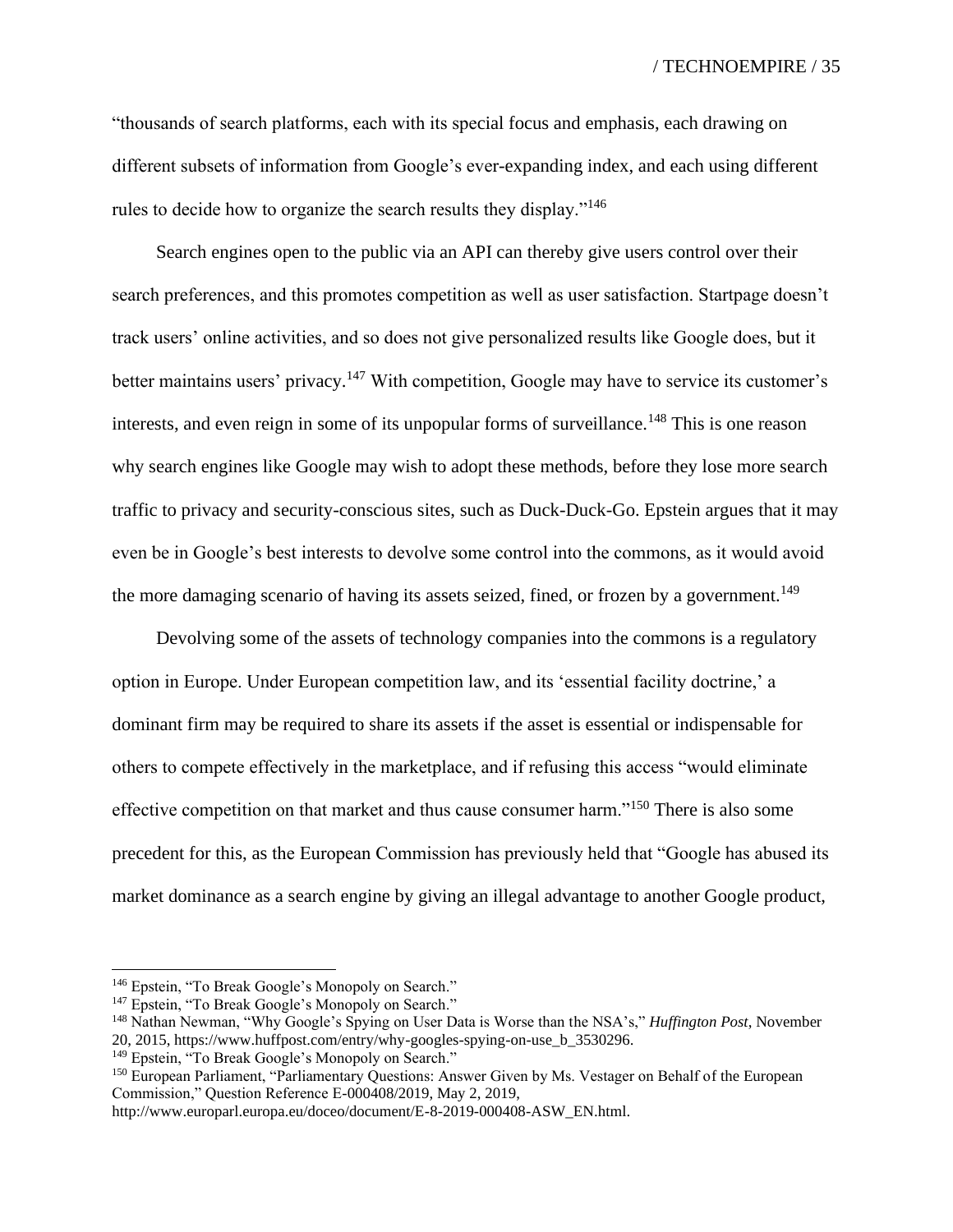its comparison shopping service."<sup>151</sup> This was found to be a breach of EU antitrust rules.

#### *5.4 Enncing Media Literacy & Credibility:*

Educating users comprises a number of related matters – not only on media literacy, the standards of good journalism, and assessing sources of media bias, but also in promoting independent fact-checking organizations, and measures to assess and enhance media credibility. Efforts to educate and promote media literacy and credibility work together with the other two domains of regulation, as they promote user control as well as the transparency of information, its sources, and its funding.

Media literacy is an important component of regulating platform companies, but it must be specifically designed to address computational propaganda. Many technological forms of manipulation are psychologically powerful because they work in concert with our existing psychological biases. Education will be most effective if it specifically targets these effects. Attaching bias or other warnings to content may not be effective in and of itself. Pennycook *et al.* have shown that it may even have the opposite effect, such that "attaching warnings to headlines that have been flagged by third-party fact-checkers as disputed or unreliable in some way can have a negative effect such that readers see untagged headlines as somehow being more reliable, or having been validated."<sup>152</sup> The authors term this the "implied truth effect."<sup>153</sup> Attaching quality signals to information may only have a beneficial effect on users' perceptions if unflagged and unverified materials are also identified as such.

<sup>&</sup>lt;sup>151</sup> European Commission, "Antitrust: Commission Fines Google  $62.42$  Billion for Abusing Dominance as Search Engine by Giving Illegal Advantage to Own Comparison Shopping Service" Press Release, June 27, 2017, https://europa.eu/rapid/press-release\_IP-17-1784\_en.htm.

<sup>&</sup>lt;sup>152</sup> Gordon Pennycook, Adam Bear, Evan Collins, and David G. Rand, "The Implied Truth Effect: Attaching Warnings to a Subset of Fake News Headlines Increases Perceived Accuracy of Headlines Without Warnings," Management Science, Forthcoming (August, 2019): http://dx.doi.org/10.2139/ssrn.3035384.

<sup>153</sup> Pennycook, "The Implied Truth Effect."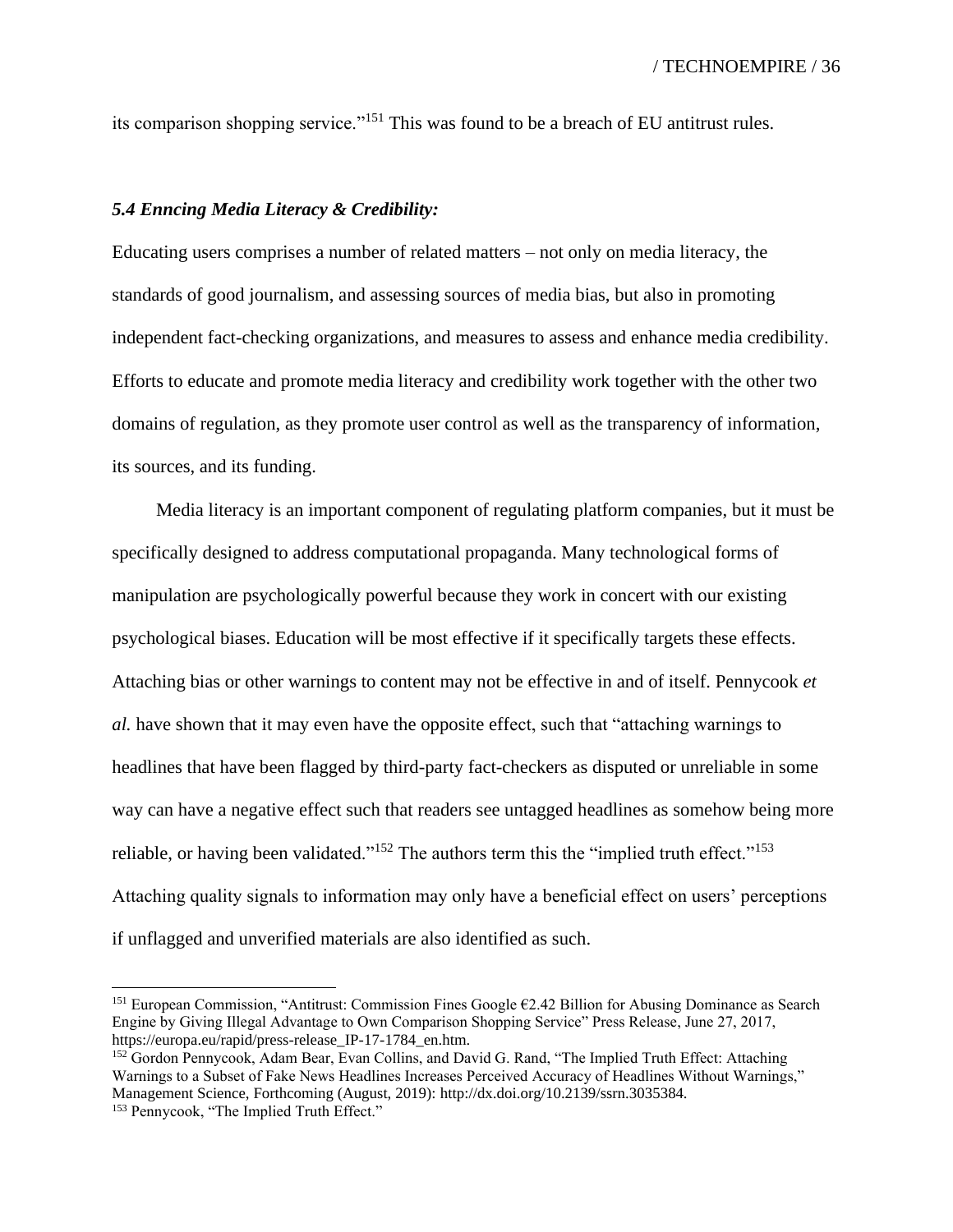The European Commission has also suggested that personalized content-filtering be programmed so as to facilitate "the display online of the widest possible range of relevant news and information to consumers."<sup>154</sup> Algorithms that recommend content should ensure that users are exposed to a greater, rather than a lesser, variety of content and viewpoints. This may address the growth and entrenchment of online filter bubbles. To ensure that the recommended sources are themselves not biased, they can be generated by a randomizing function. To ensure that this doesn't violate the principle of facilitating user control, users should always be able to opt out in their preferences.

Aviv Ovadya, through his Thoughtful Technology Project, has put together a framework that seeks to build the credibility of information sources. Credibility in this context means more than just accuracy in terms of factual content, but refers more broadly to information that improves our accurate understanding of the world and provides a basis for making sound decisions; misleading information, in Ovadya's framework, is that which *decreases* the accuracy of our beliefs about the world and the effectiveness of our decisions.<sup>155</sup> Efforts to promote credibility include increased media literacy, research, and funding for fact-checkers and other media verification specialists who, unlike NewsGuard, are independent and trustworthy.<sup>156</sup> Broad-based efforts at media literacy should begin from a young age.<sup>157</sup> This also means training for teachers and resources for curriculum development,<sup>158</sup> and for parents and libraries, as well. Europe needs to fund research, fact-checking, media literacy, as well as funding independent news media and training journalists, and de-emphasize government initiatives.<sup>159</sup> "The final"

<sup>154</sup> European Commission, "A Multi-Dimensional Approach to Disinformation," 27.

<sup>155</sup> Aviv Ovadya, "What is Credibility Made Of?" Tow Center for Digital Journalism, March 21, 2019,

https://www.cjr.org/tow\_center\_reports/ovadya-credibility-journalism-ocasio.php.

<sup>&</sup>lt;sup>156</sup> European Commission, "A Multi-Dimensional Approach to Disinformation," 22.

<sup>&</sup>lt;sup>157</sup> European Commission, "A Multi-Dimensional Approach to Disinformation," 26.

<sup>158</sup> European Commission, "A Multi-Dimensional Approach to Disinformation," 27.

<sup>&</sup>lt;sup>159</sup> European Commission, "A Multi-Dimensional Approach to Disinformation," 28.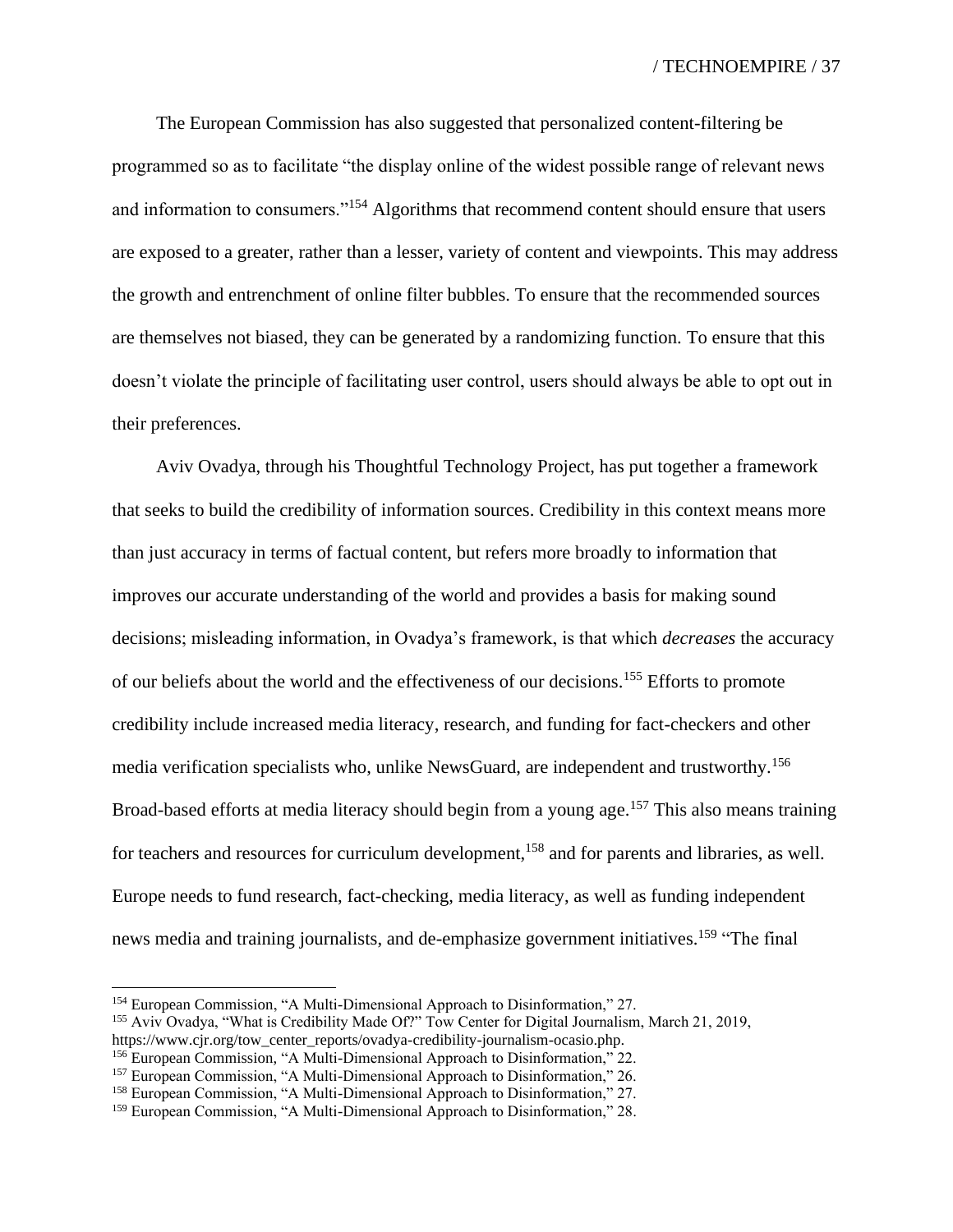goal," states Ovadya, "should be the creation of an open market for fact-checking that avoids a 'monopoly of truth,' which could be potentially abused in some countries and might not carry public approval in other countries."<sup>160</sup>

### **6. Conclusion:**

As we write, the U.S. Defense Advanced Research Projects Agency (DARPA) has put out a call for potential partners to develop their Semantic Forensics Program (SemaFor).<sup>161</sup> SemaFor will develop semantic detection algorithms to identity misinformation or manipulated and synthetic media, such as text, news, photos, and videos; attribution algorithms will identify the organizations and individuals who are the sources of the information, and other algorithms will stop the spread of the information for the purposes of helping to "identify, understand, and deter adversary disinformation campaigns."<sup>162</sup> This is a good example of an approach to media regulation that is not in keeping with the framework we proposed. First, it uses technological means, namely code, to solve what is essentially a problem involving social relations, critical thinking, and political values. Second, it proposes content controls to direct and limit the transmission of even lawful expressions. Third, it violates the core regulatory goals we have described here: it is not transparent – its algorithms will operate invisibly and are able to identify and remove content without users being aware; it takes control over information away from individuals, and centralizes it in the hands of the U.S. military; it spreads fear about the dangerousness of the media and information from vaguely-defined adversaries, sows distrust in

<sup>160</sup> European Commission, "A Multi-Dimensional Approach to Disinformation," 24.

<sup>161</sup> Defence Advanced Research Projects Agency (DARPA) (U.S.), "Semantic Forensics (SemaFor) Proposers Day (Archived)," DARPA, August 28, 2019, [https://www.darpa.mil/news-events/semantic-forensics-proposers-day.](https://www.darpa.mil/news-events/semantic-forensics-proposers-day) This program is a more advanced iteration of the Media Forensic (MediFor) program discussed above, in Barrett, "Inside the Government Agency."

<sup>&</sup>lt;sup>162</sup> DARPA, "Semantic Forensics."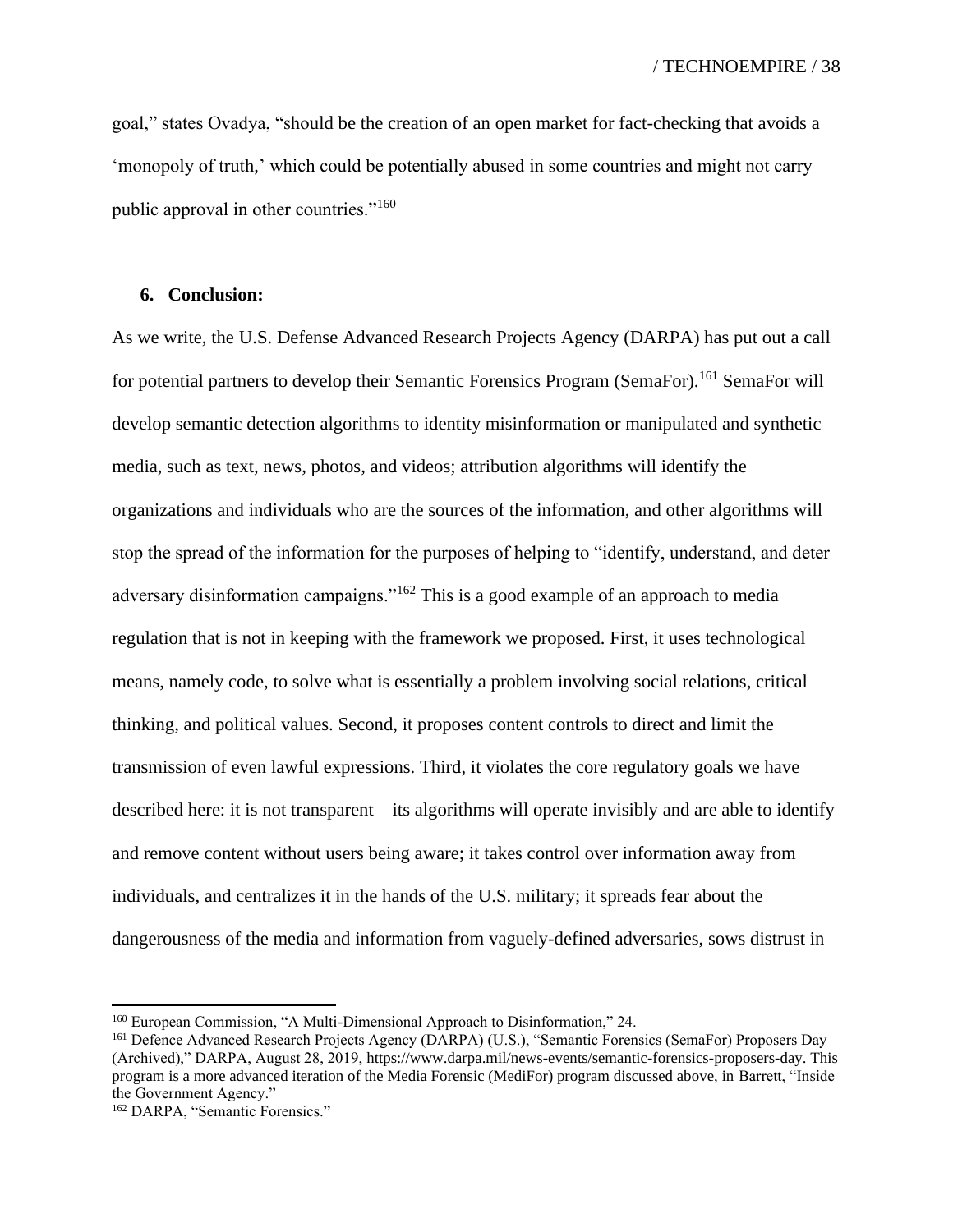the government for secretly removing access to lawful content, and it forces people to go outside of the mainstream to access news and information – this only encourages filter bubbles and access to misinformation and fake news.

We have proposed here a regulatory framework that is intended to maintain human rights and freedom of speech, promote competition and decentralization, and devolve power and control onto individuals as consumers, citizens, and technology users. This approach to Internet governance emphasizes goals, desired outcomes, and civic values – including political autonomy, open debate and freedom of expression. At the same time, this framework gives us governance mechanisms that are more effective in responding to the threats posed by the power of technology companies and the spread of computational propaganda.

In the  $13<sup>th</sup>$  century, the leaders of the Abbasid empire, in their hubris, did not think that they were vulnerable to a Mongol invasion; they failed to respond adequately to the threat, and their empire – a cultural triumph centuries old – fell quickly. We should not allow our own governments to take ineffective measures against computational propaganda and the monopolistic power of technology companies. Nor should we allow our governments, in their hubris, to think that they can control the tech companies and the public narrative in order to shore up their own power. They can't. But in attempting to do so they *can* limit our basic freedoms, exacerbate social discord, and drive an ever-increasing number of people to seek out information sources farther from the mainstream – sources that lack credibility and that promote misinformation and conspiracy theories. The problem at hand is not one of technology, and it can only be solved by building trust in media sources and social institutions, ensuring that their credibility is deserved, and by promoting political autonomy, critical thinking, and the free flow of information. The Internet is an unprecedented vehicle for promoting education, spreading